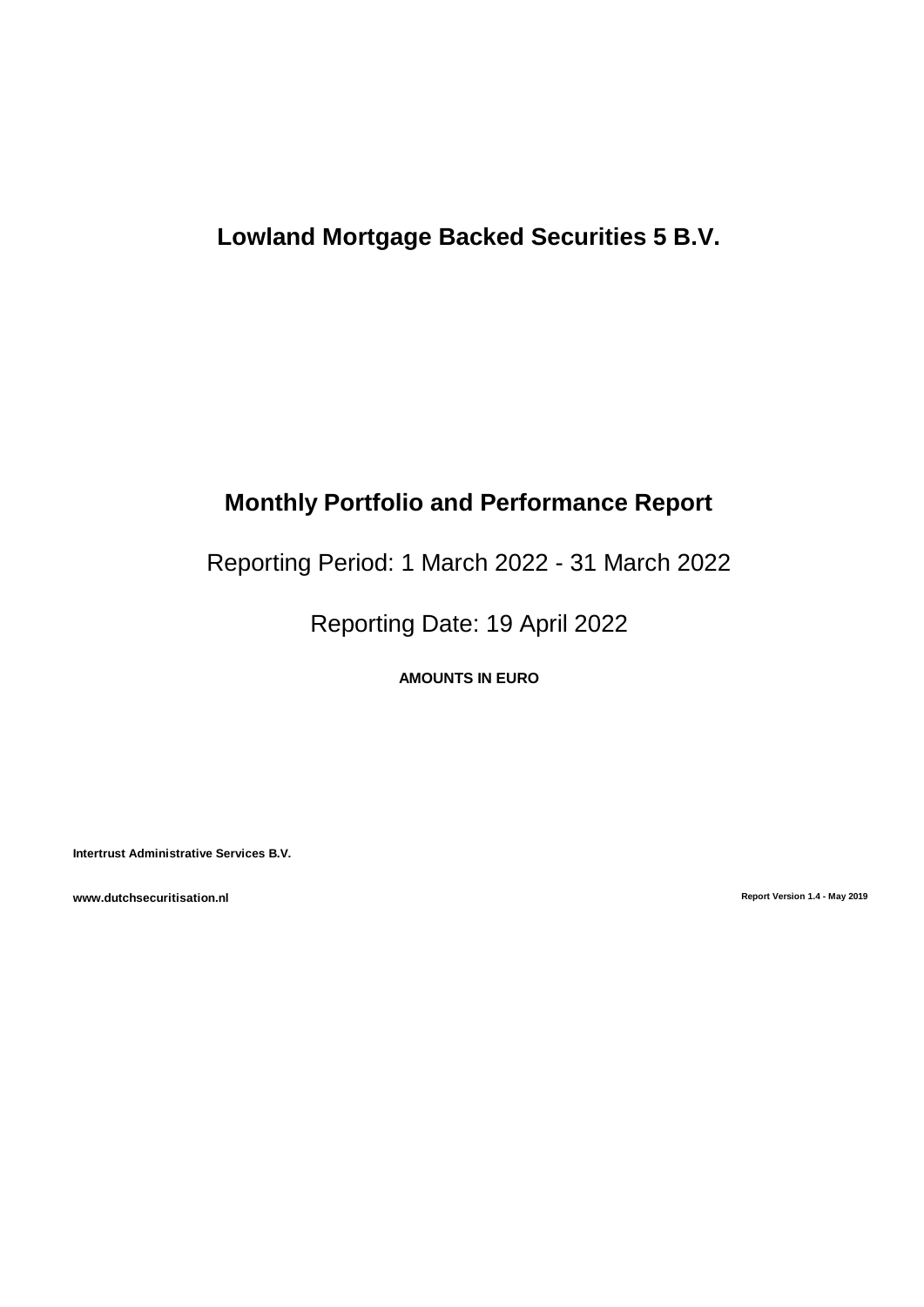### **Table of Contents**

|                                           | Page |
|-------------------------------------------|------|
| <b>Key Dates</b>                          | 3    |
| The Mortgage Loan Portfolio               | 4    |
| Delinquencies                             | 5    |
| <b>Foreclosure Statistics - Total</b>     | 6    |
| <b>Foreclosure Statistics - NHG Loans</b> |      |
| Foreclosure Statistics - Non NHG Loans    | 9    |
| <b>Performance Ratios</b>                 | 10   |
| <b>Key Characteristics</b>                | 11   |
| <b>Stratification Tables</b>              | 12   |
| Glossary                                  | 47   |
| Contact Information                       | 50   |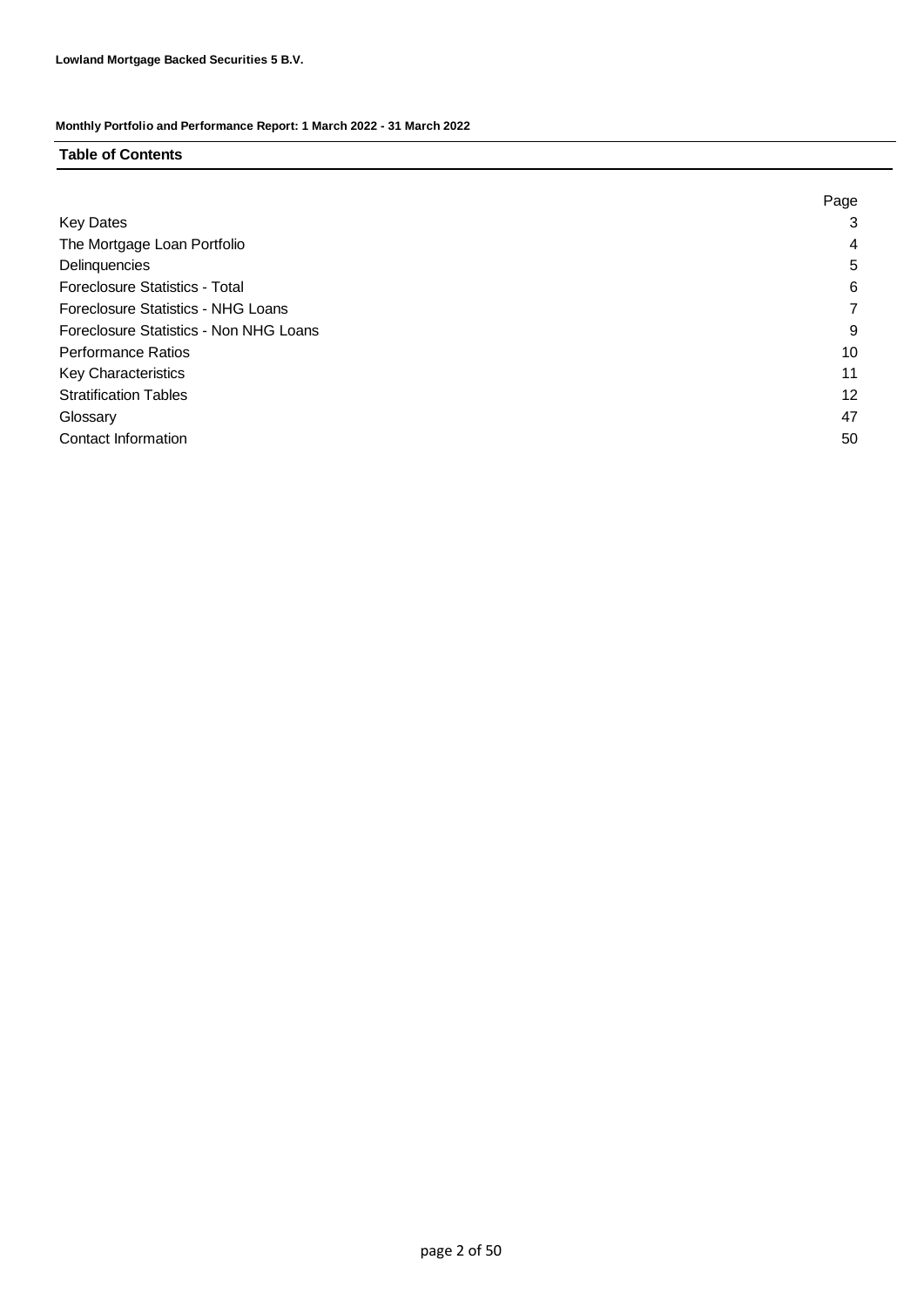| <b>Key Dates</b>                                                    |                                                          |                                                            |                                                            |                                                            |                                                            |                                                          |
|---------------------------------------------------------------------|----------------------------------------------------------|------------------------------------------------------------|------------------------------------------------------------|------------------------------------------------------------|------------------------------------------------------------|----------------------------------------------------------|
| <b>Note Class</b>                                                   | Class A1                                                 | Class A2                                                   | Class B                                                    | Class C                                                    | Class D                                                    | Class E                                                  |
|                                                                     |                                                          |                                                            |                                                            |                                                            |                                                            |                                                          |
| <b>Key Dates</b>                                                    |                                                          |                                                            |                                                            |                                                            |                                                            |                                                          |
| <b>Closing Date</b>                                                 | 23 May 2018                                              | 23 May 2018                                                | 23 May 2018                                                | 23 May 2018                                                | 23 May 2018                                                | 23 May 2018                                              |
| First Optional Redemption Date                                      | 18 May 2023                                              | 18 May 2023                                                | 18 May 2023                                                | 18 May 2023                                                | 18 May 2023                                                | 18 May 2023                                              |
| Step Up Date                                                        | N/A                                                      | N/A                                                        | N/A                                                        | N/A                                                        | N/A                                                        | N/A                                                      |
| Original Weighted Average Life                                      | N/A                                                      | N/A                                                        | N/A                                                        | N/A                                                        | N/A                                                        | N/A                                                      |
| (expected)<br>Legal Maturity Date                                   | 18 May 2055                                              | 18 May 2055                                                | 18 May 2055                                                | 18 May 2055                                                | 18 May 2055                                                | 18 May 2055                                              |
| Portfolio Date                                                      | 31 Mar 2022                                              | 31 Mar 2022                                                | 31 Mar 2022                                                | 31 Mar 2022                                                | 31 Mar 2022                                                | 31 Mar 2022                                              |
| <b>Determination Date</b>                                           | 13 Apr 2022                                              | 13 Apr 2022                                                | 13 Apr 2022                                                | 13 Apr 2022                                                | 13 Apr 2022                                                | 13 Apr 2022                                              |
| Interest Payment Date                                               | 19 Apr 2022                                              | 19 Apr 2022                                                | N/A                                                        | N/A                                                        | N/A                                                        | N/A                                                      |
| <b>Principal Payment Date</b>                                       | 19 Apr 2022                                              | 19 Apr 2022                                                | 19 Apr 2022                                                | 19 Apr 2022                                                | 19 Apr 2022                                                | 19 Apr 2022                                              |
| <b>Current Reporting Period</b><br><b>Previous Reporting Period</b> | 1 Mar 2022<br>31 Mar 2022<br>1 Feb 2022 -<br>28 Feb 2022 | 1 Mar 2022 -<br>31 Mar 2022<br>1 Feb 2022 -<br>28 Feb 2022 | 1 Mar 2022 -<br>31 Mar 2022<br>1 Feb 2022 -<br>28 Feb 2022 | 1 Mar 2022 -<br>31 Mar 2022<br>1 Feb 2022 -<br>28 Feb 2022 | 1 Mar 2022 -<br>31 Mar 2022<br>1 Feb 2022 -<br>28 Feb 2022 | 1 Mar 2022<br>31 Mar 2022<br>1 Feb 2022 -<br>28 Feb 2022 |
| <b>Accrual Start Date</b>                                           | 18 Mar 2022                                              | 18 Mar 2022                                                | N/A                                                        | N/A                                                        | N/A                                                        | N/A                                                      |
| <b>Accrual End Date</b>                                             | 19 Apr 2022                                              | 19 Apr 2022                                                | N/A                                                        | N/A                                                        | N/A                                                        | N/A                                                      |
| Accrual Period (in days)                                            | 32                                                       | 30                                                         | N/A                                                        | N/A                                                        | N/A                                                        | N/A                                                      |
| Fixing Date Reference Rate                                          | 16 Mar 2022                                              | N/A                                                        | N/A                                                        | N/A                                                        | N/A                                                        | N/A                                                      |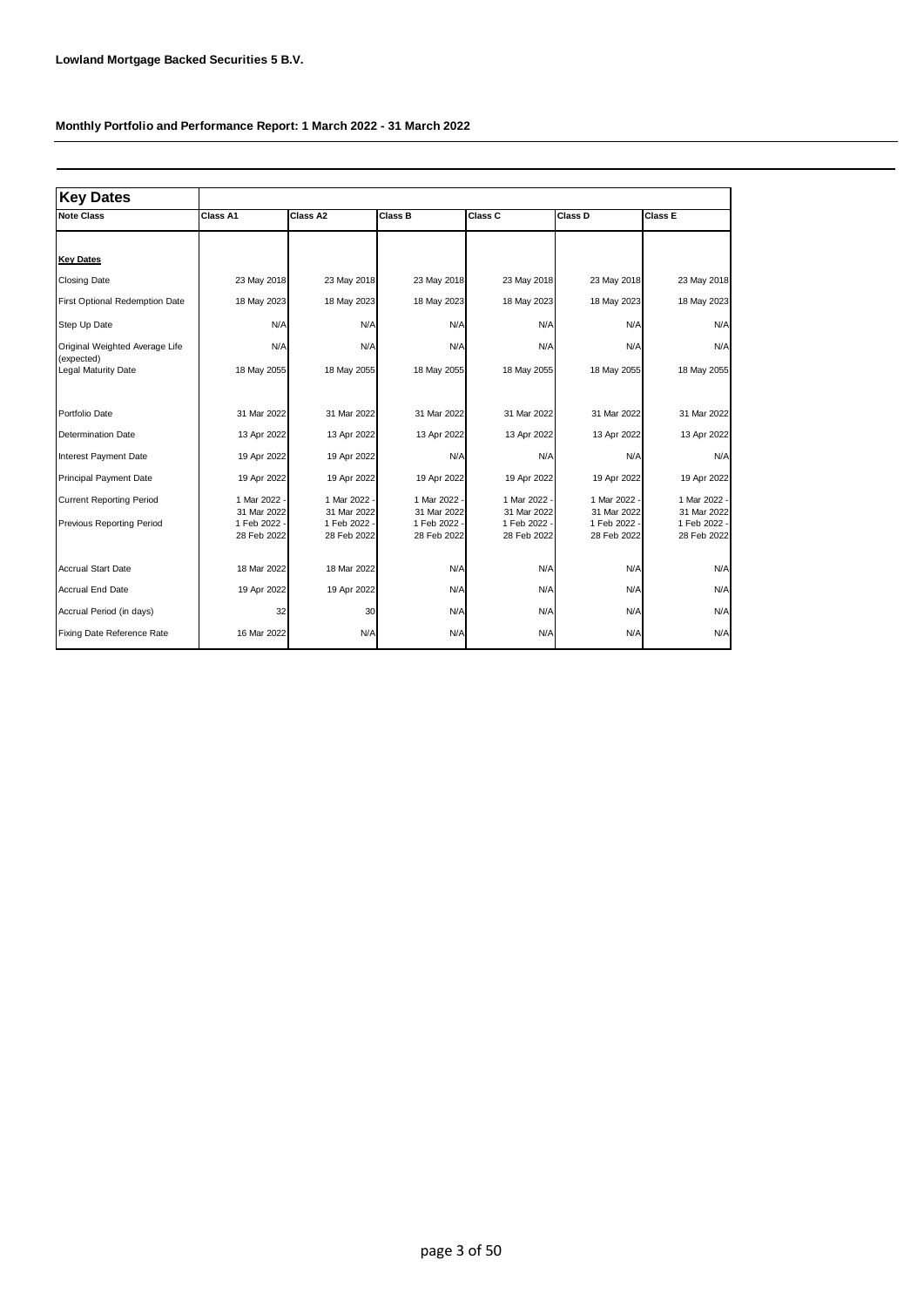| The Mortgage Loan Portfolio                                               |     |                  |
|---------------------------------------------------------------------------|-----|------------------|
| Number of Mortgage Loans                                                  |     |                  |
| Number of Mortgage Loans at the beginning of the Reporting Period         |     | 27,779           |
| Matured Mortgage Loans                                                    | -/- | $\mathbf 0$      |
| Prepaid Mortgage Loans                                                    | -/- | 279              |
| Further Advances / Modified Mortgage Loans                                |     | $\mathbf 0$      |
| Replacements                                                              |     | $\mathbf 0$      |
| Replenishments                                                            |     | 336              |
| Loans repurchased by the Seller                                           | -/- | 26               |
| Foreclosed Mortgage Loans                                                 | -/- | $\mathbf 0$      |
| Others                                                                    |     | $\mathbf 0$      |
| Number of Mortgage Loans at the end of the Reporting Period               |     | 27,810           |
| <b>Amounts</b>                                                            |     |                  |
| Net Outstanding balance at the beginning of the Reporting Period          |     | 5,026,599,935.85 |
| Scheduled Principal Receipts                                              | -/- | 7,511,695.28     |
| Prepayments                                                               | -/- | 48,755,369.86    |
| Further Advances / Modified Mortgage Loans                                |     | 0.00             |
| Replacements                                                              |     | 0.00             |
| Replenishments                                                            |     | 60,482,401.83    |
| Loans repurchased by the Seller                                           | -/- | 4,215,641.48     |
| Foreclosed Mortgage Loans                                                 | -/- | 0.00             |
| Others                                                                    |     | 0.00             |
| Rounding                                                                  |     | 0.00             |
| Net Outstanding balance at the end of the Reporting Period                |     | 5,026,599,631.06 |
| <b>Amount of Construction Deposit Obligations</b>                         |     |                  |
| Construction Deposit Obligations at the beginning of the Reporting Period |     | 8,774,457.91     |
| Changes in Construction Deposit Obligations                               |     | 487,285.86       |
| Construction Deposit Obligations at the end of the Reporting Period       |     | 9,261,743.77     |
| <b>Amount of Saving Deposits</b>                                          |     |                  |
| Saving Deposit at the beginning of the Reporting Period                   |     | -146,158,064.02  |
| Changes in Saving Deposits                                                |     | $-2,594,249.00$  |
| Saving Deposits at the end of the Reporting Period                        |     | -148,752,313.02  |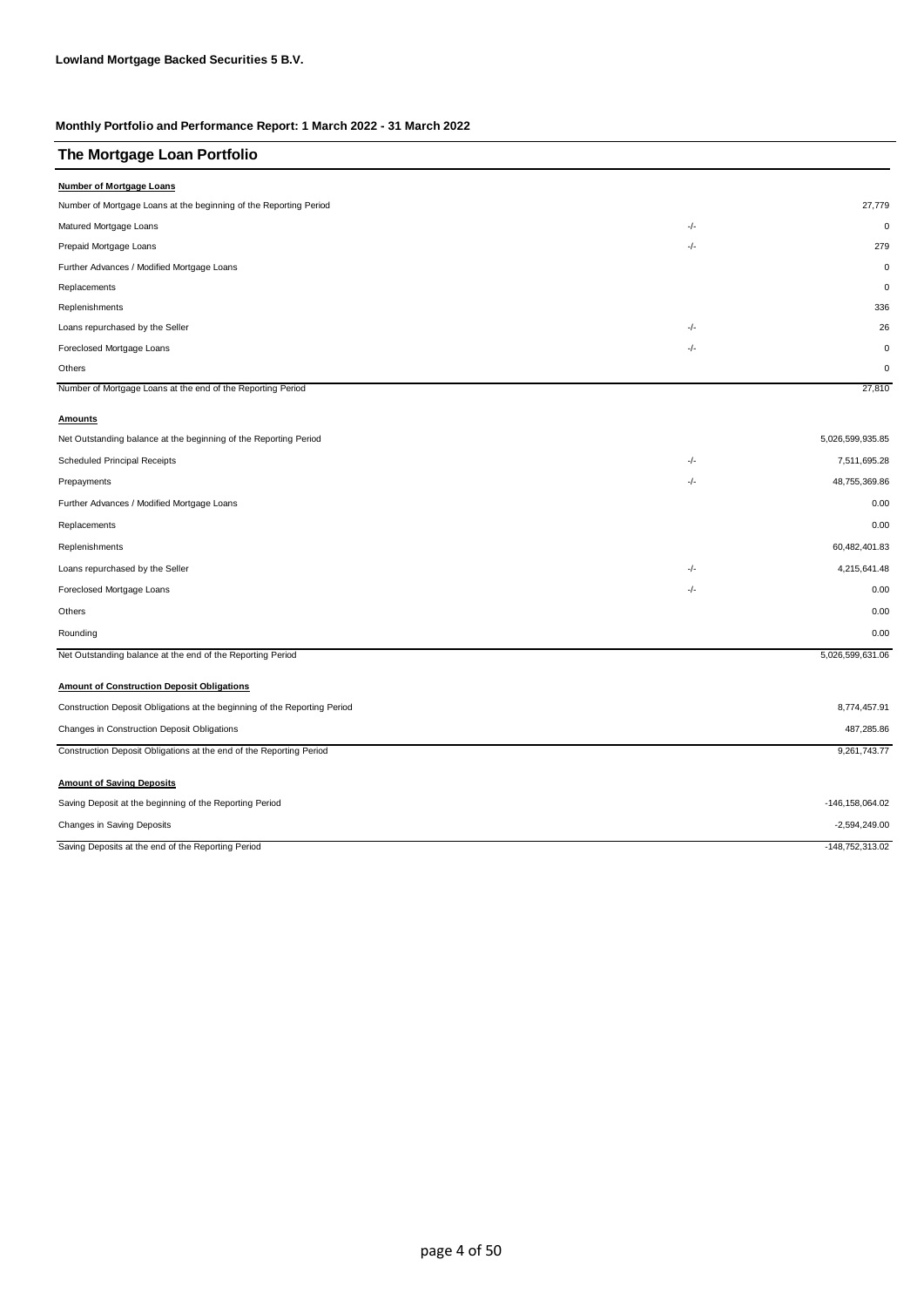| From $(>=)$ | Until $($ <= $)$ | <b>Arrears Amount</b> | Aggregate                  | % of Total | Nr of Mortgage | % of Total | Weighted               |                   | Weighted Weighted Average |
|-------------|------------------|-----------------------|----------------------------|------------|----------------|------------|------------------------|-------------------|---------------------------|
|             |                  |                       | <b>Outstanding Not.</b>    |            | Loans          |            | Average                | Average           | <b>CLTOMV</b>             |
| Performing  |                  | 0.00                  | Amount<br>4,995,256,193.70 | 99.38%     | 27,630         | 99.353%    | <b>Coupon</b><br>2.24% | Maturity<br>21.20 | 74.35%                    |
| $\leq$      | 29 days          | 0.00                  | 0.00                       | 0.00%      | 0              | 0.00%      | 0.00%                  | 0.00              | 81.46%                    |
| 30 days     | 59 days          | 61,850.52             | 16,478,488.02              | 0.33%      | 90             | 0.324%     | 2.40%                  | 19.68             | 84.35%                    |
| 60 days     | 89 days          | 29,434.82             | 5,559,511.17               | 0.11%      | 32             | 0.115%     | 2.73%                  | 17.90             | 96.45%                    |
| 90 days     | 119 days         | 43,580.07             | 4,536,624.94               | 0.09%      | 25             | 0.09%      | 3.09%                  | 15.79             | 82.17%                    |
| 120 days    | 149 days         | 15,334.44             | 1,225,007.04               | 0.02%      | $\overline{7}$ | 0.025%     | 2.59%                  | 15.61             | 87.82%                    |
| 150 days    | 179 days         | 20,767.37             | 1,228,809.05               | 0.02%      | 9              | 0.032%     | 2.26%                  | 23.45             | 80.44%                    |
| 180 days    | $\geq$           | 111,794.11            | 2,314,997.14               | 0.05%      | 17             | 0.061%     | 2.77%                  | 18.46             | 76.36%                    |
|             | Total            | 282,761.33            | 5,026,599,631.06           | 100.00%    | 27,810         | 100.00%    | 2.24%                  | 21.18             | 74.42%                    |

| <b>Weighted Average</b> | 1,689.17  |
|-------------------------|-----------|
| <b>Minimum</b>          | 49.66     |
| Maximum                 | 19,618.77 |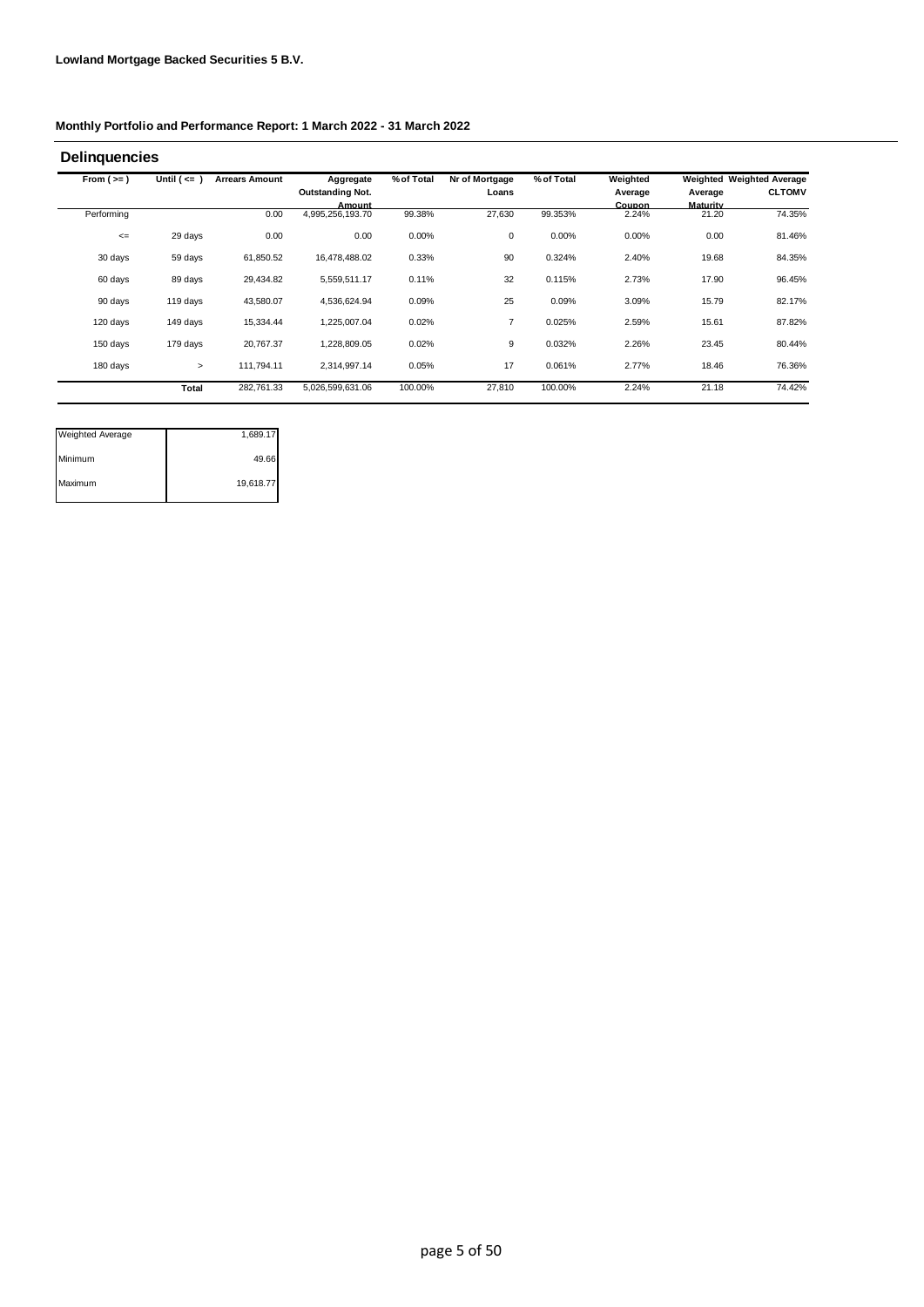| <b>Foreclosure Statistics - Total</b>                                                                   |     |                 |                       |
|---------------------------------------------------------------------------------------------------------|-----|-----------------|-----------------------|
|                                                                                                         |     | Previous Period | <b>Current Period</b> |
| Foreclosures reporting periodically                                                                     |     |                 |                       |
| Number of Mortgage Loans foreclosed during the Reporting Period                                         |     | 0               | 0                     |
| Net principal balance of Mortgage Loans foreclosed during the Reporting Period                          |     | 0.00            | 0.00                  |
| Other foreclosed amounts (e.g. interest in arrears and penalties) during the Reporting Period           |     | 0.00            | 0.00                  |
| Total amount of foreclosures / defaults of Mortgage Loans during the Reporting Period                   |     | 0.00            | 0.00                  |
| Recoveries from sales on Foreclosed Mortgage Loans during the Reporting Period                          | -/- | 0.00            | 0.00                  |
| Total amount of losses on Foreclosed Mortgage Loans during the Reporting Period                         |     | 0.00            | 0.00                  |
| Post-Foreclosure recoveries on Foreclosed Mortgage Loans during the Reporting Period                    | -/- | 0.00            | 0.00                  |
| Losses minus recoveries during the Reporting Period                                                     |     | 0.00            | 0.00                  |
| Average loss severity during the Reporting Period                                                       |     | 0.00            | 0.00                  |
| <b>Foreclosures since Closing Date</b>                                                                  |     |                 |                       |
| Number of Mortgage Loans foreclosed since the Closing Date                                              |     | 30              | 30                    |
| Percentage of number of Mortgage Loans at Closing Date (%, including replenished loans)                 |     | 0.11%           | 0.11%                 |
| Net principal balance of Mortgage Loans foreclosed since the Closing Date                               |     | 5,523,669.73    | 5,523,669.73          |
| Percentage of net principal balance at the Closing Date (%, including replenished loans)                |     | 0.11%           | 0.11%                 |
| Net principal balance of Mortgage Loans foreclosed since the Closing Date                               |     | 5,523,669.73    | 5,523,669.73          |
| Other foreclosed amounts (e.g. interest in arrears and penalties) since the Closing Date                |     | 0.00            | 0.00                  |
| Total amount of foreclosures / defaults of Mortgage Loans since the Closing Date                        |     | 5,523,669.73    | 5,523,669.73          |
| Recoveries from sales on Foreclosed Mortgage Loans since the Closing Date                               | -/- | 4,926,809.02    | 4,926,809.02          |
| Total amount of losses on Mortgage Loans foreclosed since the Closing Date                              |     | 596,860.71      | 596,860.71            |
| Post-Foreclosure recoveries on Mortgage Loans Foreclosed since the Closing Date                         | -/- | 0.00            | 0.00                  |
| Losses minus recoveries since the Closing Date                                                          |     | 596,860.71      | 596,860.71            |
| Average loss severity since the Closing Date                                                            |     | 0.11            | 0.11                  |
| <b>Foreclosures</b>                                                                                     |     |                 |                       |
| Number of Mortgage Loans in foreclosure at the beginning of the Reporting Period                        |     | $\mathbf 0$     | 0                     |
| Number of new Mortgage Loans in foreclosure during the Reporting Period                                 |     | 0               | 0                     |
| Number of Mortgage Loans for which foreclosure was completed in the Reporting Period                    | -/- | $\mathbf 0$     | 0                     |
| Number of Mortgage Loans in foreclosure at the end of the Reporting Period                              |     | $\overline{0}$  | $\mathbf 0$           |
| Net principal balance of Mortgage Loans in foreclosure at the beginning of the Reporting Period         |     | 0.00            | 0.00                  |
| Net principal balance of new Mortgage Loans in foreclosure during the Reporting Period                  |     | 0.00            | 0.00                  |
| Net principal balance of Mortgage Loans for which foreclosure was completed during the Reporting Period | -/- | 0.00            | 0.00                  |
| Net principal balance of Mortgage Loans in foreclosure at the end of the Reporting Period               |     | 0.00            | 0.00                  |

**Constant Default Rate** Constant Default Rate current month 0.00000% Constant Default Rate 3-month average 0.00000% 0.00000% 0.00000% 0.00000% 0.00000% 0.00000% 0.00000% 0.00000% 0.00000% 0.00000% 0.00000% 0.00000% 0.00000% 0.00000% 0.00000% 0.00000% 0.00000% 0.00000% 0.00000% 0.00000% 0.00 Constant Default Rate 6-month average 0.00000% 0.00000% 0.00000% 0.00000% 0.00000% 0.00000% 0.00000% 0.00000% Constant Default Rate 12-month average 0.02197% 0.02197% 0.02197% 0.02197% 0.02197% 0.02197% 0.02197% 0.02197% Constant Default Rate to date 0.10750% 0.10750% 0.10750% 0.10750% 0.10750% 0.10750% 0.10750% 0.10750% 0.10750% 0.10750% 0.10750% 0.10750% 0.10750% 0.10750% 0.10750% 0.10750% 0.10750% 0.10750% 0.10750% 0.10750% 0.10750% 0.1 0.00000% 0.00239% 0.02197% 0.00000%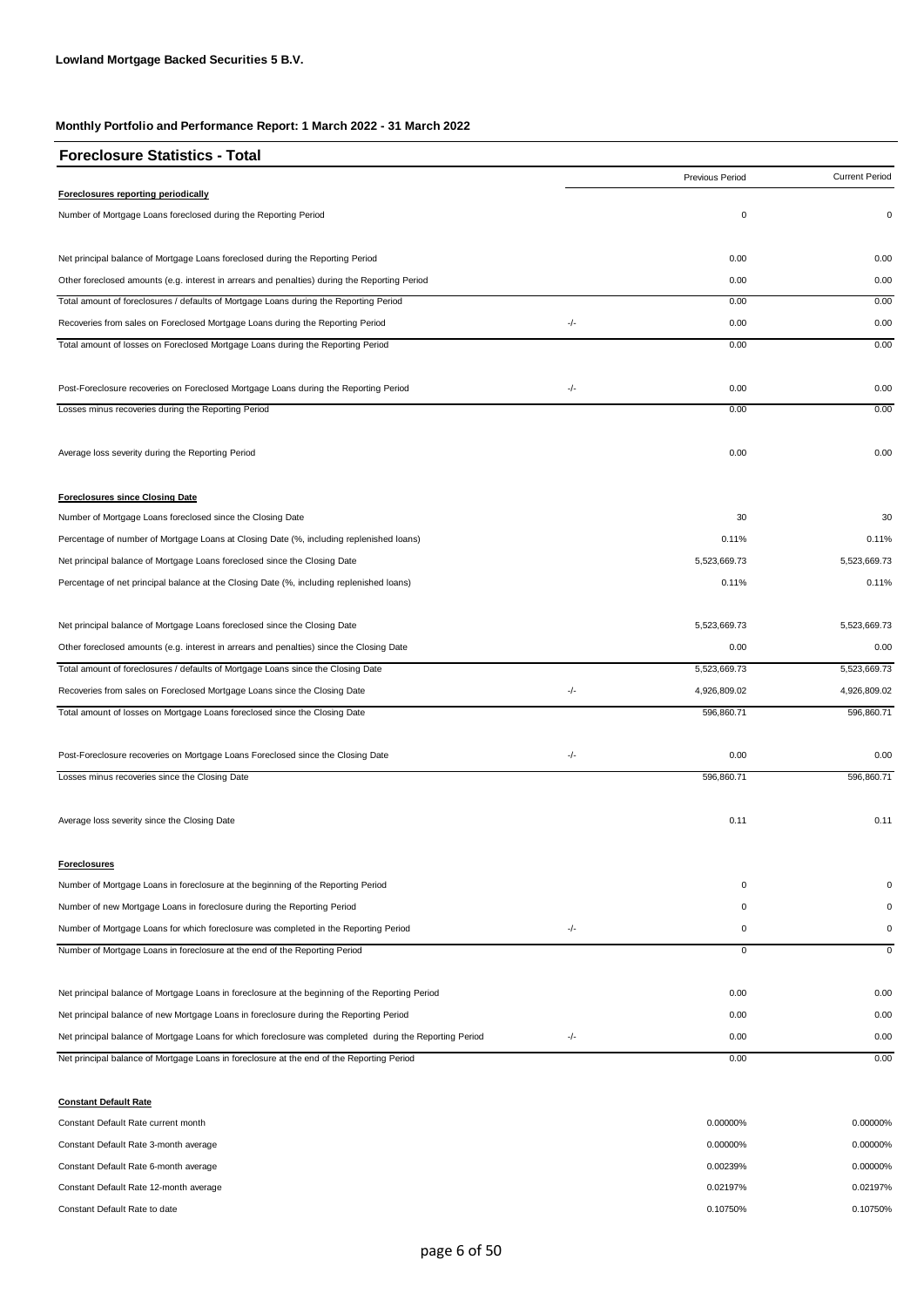| <b>Foreclosure Statistics - NHG Loans</b>                                                             |     |                 |                       |
|-------------------------------------------------------------------------------------------------------|-----|-----------------|-----------------------|
|                                                                                                       |     | Previous Period | <b>Current Period</b> |
| Foreclosures reporting periodically                                                                   |     |                 |                       |
| Number of NHG Loans foreclosed during the Reporting Period                                            |     | 0               | $\mathbf 0$           |
| Net principal balance of NHG Loans foreclosed during the Reporting Period                             |     | 0.00            | 0.00                  |
| Other foreclosed amounts of NHG Loans (e.g. interest in arrears and penalties) during the Reporting   |     | 0.00            | 0.00                  |
| Total amount of foreclosures / defaults on Foreclosed NHG Loans during the Reporting Period           |     | 0.00            | 0.00                  |
| Recoveries from sales on Foreclosed NHG Loans during the Reporting Period                             | -/- | 0.00            | 0.00                  |
| Total amount of losses on Foreclosed NHG Loans during the Reporting Period                            |     | 0.00            | 0.00                  |
| Post-foreclosure recoveries on foreclosed NHG loans during the Reporting Period                       | -/- | 0.00            | 0.00                  |
| Losses minus recoveries during the Reporting Period                                                   |     | 0.00            | 0.00                  |
| Average loss severity NHG Loans during the Reporting Period                                           |     | 0.00            | 0.00                  |
| <b>Foreclosures since Closing Date</b>                                                                |     |                 |                       |
| Net principal balance of NHG Loans foreclosed since the Closing Date                                  |     | 390,674.50      | 390,674.50            |
| Other foreclosed amounts of NHG Loans (e.g. interest in arrears and penalties) since the Closing Date |     | 0.00            | 0.00                  |
| Total amount of foreclosures / defaults of NHG Loans since the Closing Date                           |     | 390,674.50      | 390,674.50            |
| Recoveries from sales on foreclosed NHG Loans since the Closing Date                                  | -/- | 375,218.83      | 375,218.83            |
| Total amount of losses on NHG Loans foreclosed since the Closing Date                                 |     | 15,455.67       | 15,455.67             |
| Post-Foreclosure recoveries on NHG Loans foreclosed since the Closing Date                            | -/- | 0.00            | 0.00                  |
| Losses minus recoveries since the Closing Date                                                        |     | 15,455.67       | 15,455.67             |
| Average loss severity NHG Loans since the Closing Date                                                |     | 0.04            | 0.04                  |
| <b>Foreclosures</b>                                                                                   |     |                 |                       |
| Number of NHG Loans in foreclosure at the beginning of the Reporting Period                           |     | 0               |                       |
| Number of new NHG Loans in foreclosure during the Reporting Period                                    |     | $\mathsf 0$     |                       |
| Number of NHG Loans for which foreclosure was completed in the Reporting Period                       | -/- | 0               | 0                     |
| Number of NHG Loans in foreclosure at the end of the Reporting Period                                 |     | 0               | $\mathbf 0$           |
| Net principal balance of NHG Loans in foreclosure at the beginning of the Reporting Period            |     | 0.00            | 0.00                  |
| Net principal balance of new NHG Loans in foreclosure during the Reporting Period                     |     | 0.00            | 0.00                  |
| Net principal balance of NHG Loans for which foreclosure was completed during the Reporting Period    | -/- | 0.00            | 0.00                  |
| Net principal balance of NHG Loans in foreclosure at the end of the Reporting Period                  |     | 0.00            | 0.00                  |
| <b>WEW Claims periodically</b>                                                                        |     |                 |                       |
| Number of claims to WEW at the beginning of the Reporting Period                                      |     | 0               |                       |
| New claims to WEW during the Reporting Period                                                         |     | 0               |                       |
| Finalised claims with WEW during the Reporting Period                                                 | -/- | 0               | 0                     |
| Number of claims to WEW at the end of the Reporting Period                                            |     | 0               | 0                     |
| Notional amount of claims to WEW at the beginning of the Reporting Period                             |     | 0.00            | 0.00                  |
| Notional amount of new claims to WEW during the Reporting Period                                      |     | 0.00            | 0.00                  |
| Notional amount of finalised claims with WEW during the Reporting Period                              | -/- | 0.00            | 0.00                  |
| Notional amount of claims to WEW at the end of the Reporting Period                                   |     | 0.00            | 0.00                  |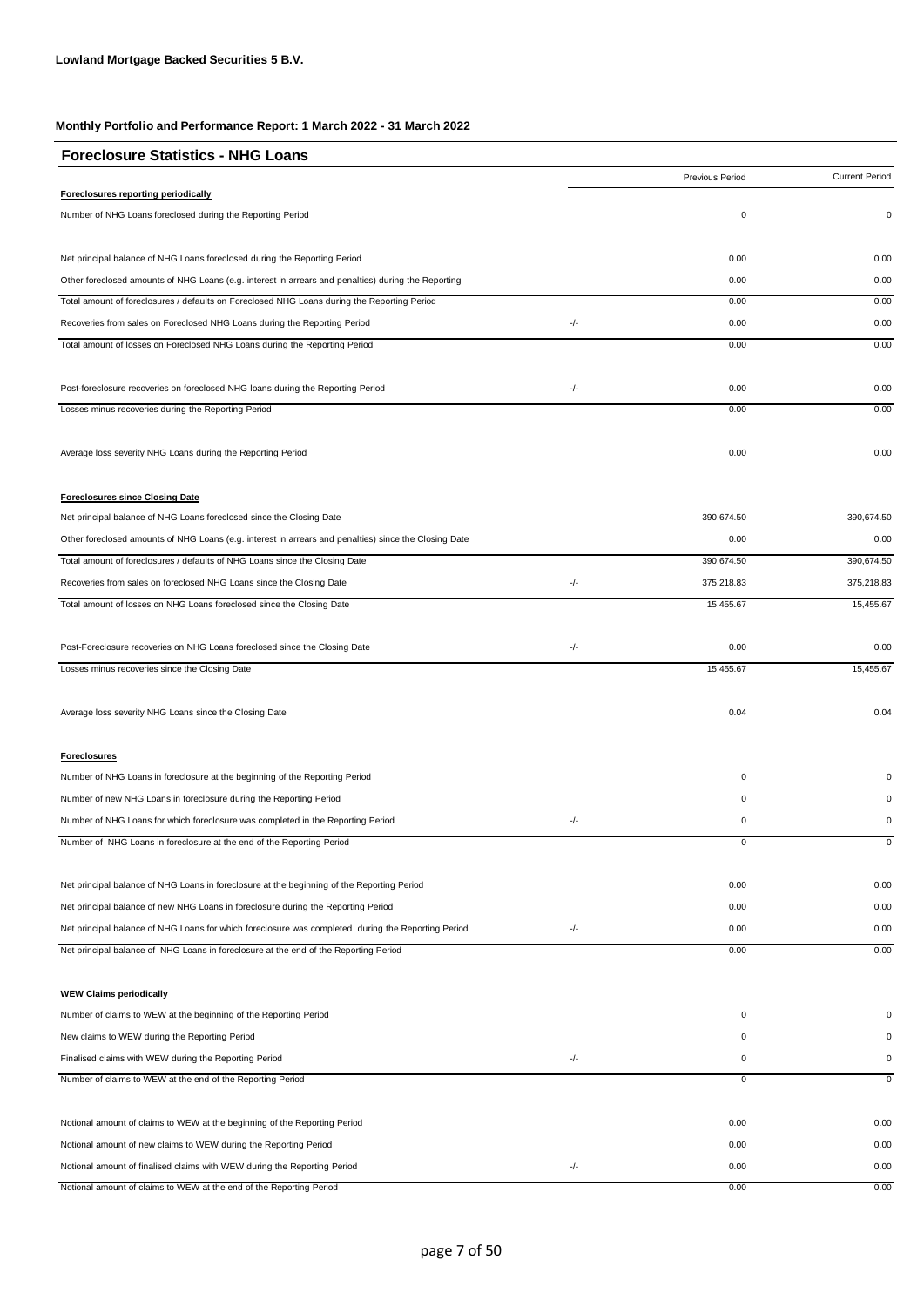| Notional amount of finalised claims with WEW during the Reporting Period |       | 0.00           | 0.00           |
|--------------------------------------------------------------------------|-------|----------------|----------------|
| Amount paid out by WEW during the Reporting Period                       |       | 0.00           | 0.00           |
| Payout ratio WEW during the Reporting Period                             |       | 0.00           | 0.00           |
|                                                                          |       |                |                |
| <b>WEW Claims since Closing</b>                                          |       |                |                |
| Number of finalised claims to WEW since the Closing Date                 |       | $\overline{1}$ | $\overline{1}$ |
|                                                                          |       |                |                |
| Amount of finalised claims with WEW since the Closing Date               |       | 1,428.44       | 1,428.44       |
| Amount paid out by WEW since the Closing Date                            | $-/-$ | 1,428.44       | 1,428.44       |
| Payout ratio WEW since the Closing Date                                  |       | 1.00           | 1.00           |
|                                                                          |       |                |                |
| Reasons for non payout as percentage of non recovered claim amount       |       |                |                |
| Amount of finalised claims with WEW since the Closing Date               |       | 1,428.44       | 1,428.44       |
| Amount paid out by WEW since the Closing Date                            | -/-   | 1,428.44       | 1,428.44       |
| Non recovered amount of WEW since the Closing Date                       |       | 0.00           | 0.00           |
|                                                                          |       |                |                |
| Insufficient guaranteed amount due to decrease with annuity amount       |       | 0.00%          | 0.00%          |
| Loan does not comply with NHG criteria at origination                    |       | 0.00%          | 0.00%          |
| Other administrative reasons                                             |       | 0.00%          | 0.00%          |
| Other                                                                    |       | 0.00%          | 0.00%          |
|                                                                          |       |                |                |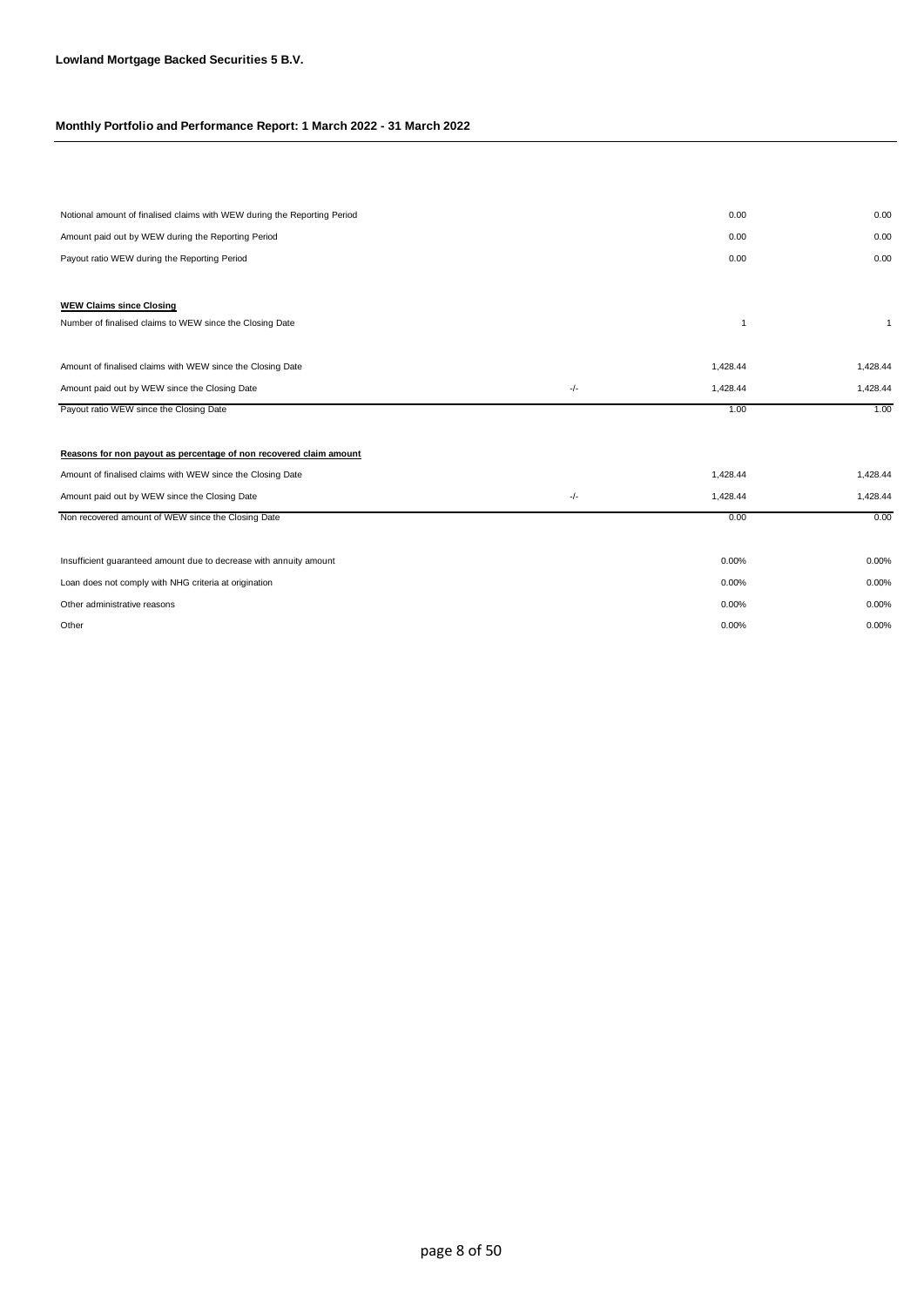| <b>Foreclosure Statistics - Non NHG Loans</b>                                                                  |     |                        |                       |
|----------------------------------------------------------------------------------------------------------------|-----|------------------------|-----------------------|
|                                                                                                                |     | <b>Previous Period</b> | <b>Current Period</b> |
| Foreclosures reporting periodically                                                                            |     |                        |                       |
| Number of Non NHG Loans foreclosed during the Reporting Period                                                 |     | 0                      | 0                     |
| Net principal balance of Non NHG Loans foreclosed during the Reporting Period                                  |     | 0.00                   | 0.00                  |
| Other foreclosed amounts of Non NHG Loans (e.g. interest in arrears and penalties) during the Reporting Period |     | 0.00                   | 0.00                  |
| Total amount of foreclosures / defaults on Non Foreclosed NHG Loans during the Reporting Period                |     | 0.00                   | 0.00                  |
| Recoveries from sales on Foreclosed Non NHG Loans during the Reporting Period                                  | -/- | 0.00                   | 0.00                  |
| Total amount of losses on Foreclosed Non NHG Loans during the Reporting Period                                 |     | 0.00                   | 0.00                  |
| Post-foreclosure recoveries on Foreclosed Non NHG Loans during the Reporting Period                            | -/- | 0.00                   | 0.00                  |
| Losses minus recoveries during the Reporting Period                                                            |     | 0.00                   | 0.00                  |
| Average loss severity Non NHG Loans during the Reporting Period                                                |     | 0.00                   | 0.00                  |
| <b>Foreclosures since Closing Date</b>                                                                         |     |                        |                       |
| Net principal balance of Non NHG loans foreclosed since the Closing Date                                       |     | 5, 132, 995. 23        | 5, 132, 995. 23       |
| Other foreclosed amounts of non Non NHG Loans (e.g. interest in arrears and penalties) since the Closing Date  |     | 0.00                   | 0.00                  |
| Total amount of foreclosures / defaults of non Non NHG Loans since the Closing Date                            |     | 5, 132, 995.23         | 5,132,995.23          |
| Recoveries from sales on foreclosed Non NHG Loans since the Closing Date                                       | -/- | 4,551,590.19           | 4,551,590.19          |
| Total amount of losses on Non NHG Loans foreclosed since the Closing Date                                      |     | 581,405.04             | 581,405.04            |
| Post-Foreclosure recoveries on Non NHG Loans foreclosed since the Closing Date                                 | -/- | 0.00                   | 0.00                  |
| Losses minus recoveries since the Closing Date                                                                 |     | 581,405.04             | 581,405.04            |
| Average loss severity Non NHG Loans since the Closing Date                                                     |     | 0.11                   | 0.11                  |
| <b>Foreclosures</b>                                                                                            |     |                        |                       |
| Number of Non NHG Loans in foreclosure at the beginning of the Reporting Period                                |     | 0                      | $\Omega$              |
| Number of new Non NHG Loans in foreclosure during the Reporting Period                                         |     | 0                      | $\Omega$              |
| Number of Non NHG Loans for which foreclosure was completed in the Reporting Period                            | -/- | 0                      | $\mathsf 0$           |
| Number of Non NHG Loans in foreclosure at the end of the Reporting Period                                      |     | 0                      | $\mathbf 0$           |
| Net principal balance of Non NHG Loans in foreclosure at the beginning of the Reporting Period                 |     | 0.00                   | 0.00                  |
| Net principal balance of new Non NHG Loans in foreclosure during the Reporting Period                          |     | 0.00                   | 0.00                  |
| Net principal balance of Non NHG Loans for which foreclosure was completed during the Reporting Period         | -/- | 0.00                   | 0.00                  |
| Net principal balance of Non NHG Loans in foreclosure at the end of the Reporting Period                       |     | 0.00                   | 0.00                  |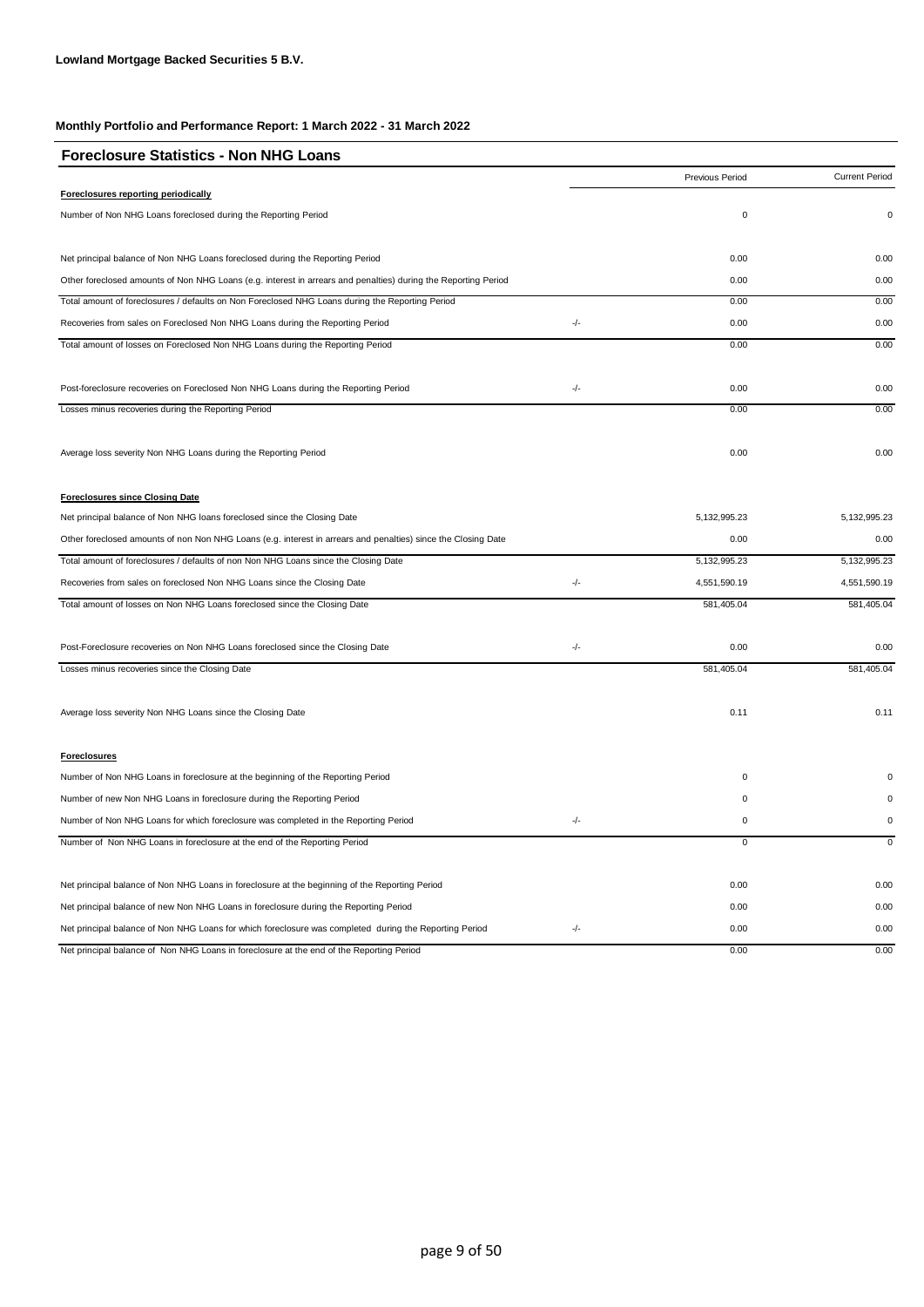| <b>Performance Ratios</b>             |                 |                       |
|---------------------------------------|-----------------|-----------------------|
|                                       | Previous Period | <b>Current Period</b> |
| <b>Constant Prepayment Rate (CPR)</b> |                 |                       |
| Annualized Life CPR                   | 9.8184%         | 9.8464%               |
| Annualized 1-month average CPR        | 11.1205%        | 11.1244%              |
| Annualized 3-month average CPR        | 10.8450%        | 10.1914%              |
| Annualized 6-month average CPR        | 10.9153%        | 10.8329%              |
| Annualized 12-month average CPR       | 11.8592%        | 11.8251%              |
|                                       |                 |                       |
| <b>Principal Payment Rate (PPR)</b>   |                 |                       |
| Annualized Life PPR                   | 1.2665%         | 1.2704%               |
| Annualized 1-month average PPR        | 1.4495%         | 1.4521%               |
| Annualized 3-month average PPR        | 1.4489%         | 1.4508%               |
| Annualized 6-month average PPR        | 1.4356%         | 1.4425%               |
| Annualized 12-month average PPR       | 1.4018%         | 1.4117%               |
|                                       |                 |                       |
| <b>Payment Ratio</b>                  |                 |                       |
| Periodic Payment Ratio                | 99.7546%        | 100.0936%             |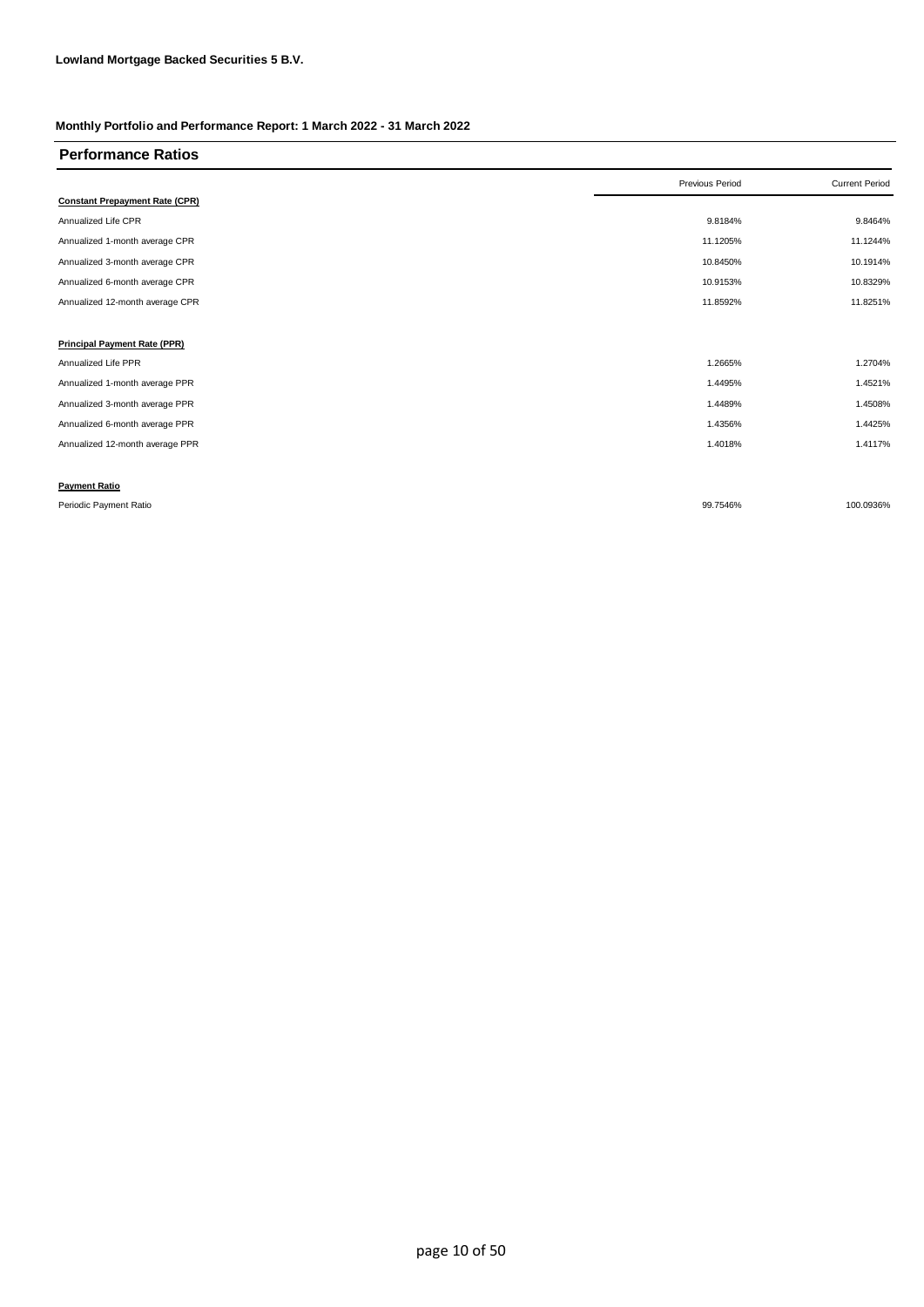### **Stratifications**

### **1. Key Characteristics**

| As per Reporting Date | As per Closing Date  |
|-----------------------|----------------------|
| 5,175,351,944.08      | 5, 138, 391, 162. 19 |
| 148,752,313.02        | 111,801,892.17       |
| 5,026,599,631.06      | 5,026,589,270.02     |
| 9,261,743.77          | 6,650,475.00         |
| 5,017,337,887.29      | 5,019,938,795.02     |
| 0.00                  | 0.00                 |
| 5,017,337,887.29      | 5,019,938,795.02     |
| 27,810                | 27,363               |
| 57,371                | 52,222               |
| $\mathbf 0$           | 0                    |
| 180,747.92            | 183,700.23           |
| 2.24%                 | 2.86%                |
| 21.18                 | 22.76                |
| 8.05                  | 8.21                 |
| 8.28                  | 6.67                 |
| 74.01%                | 85.03%               |
| 52.33%                | 77.94%               |
| 59.46%                | 88.57%               |
| 82.87%                | 89.95%               |
|                       |                      |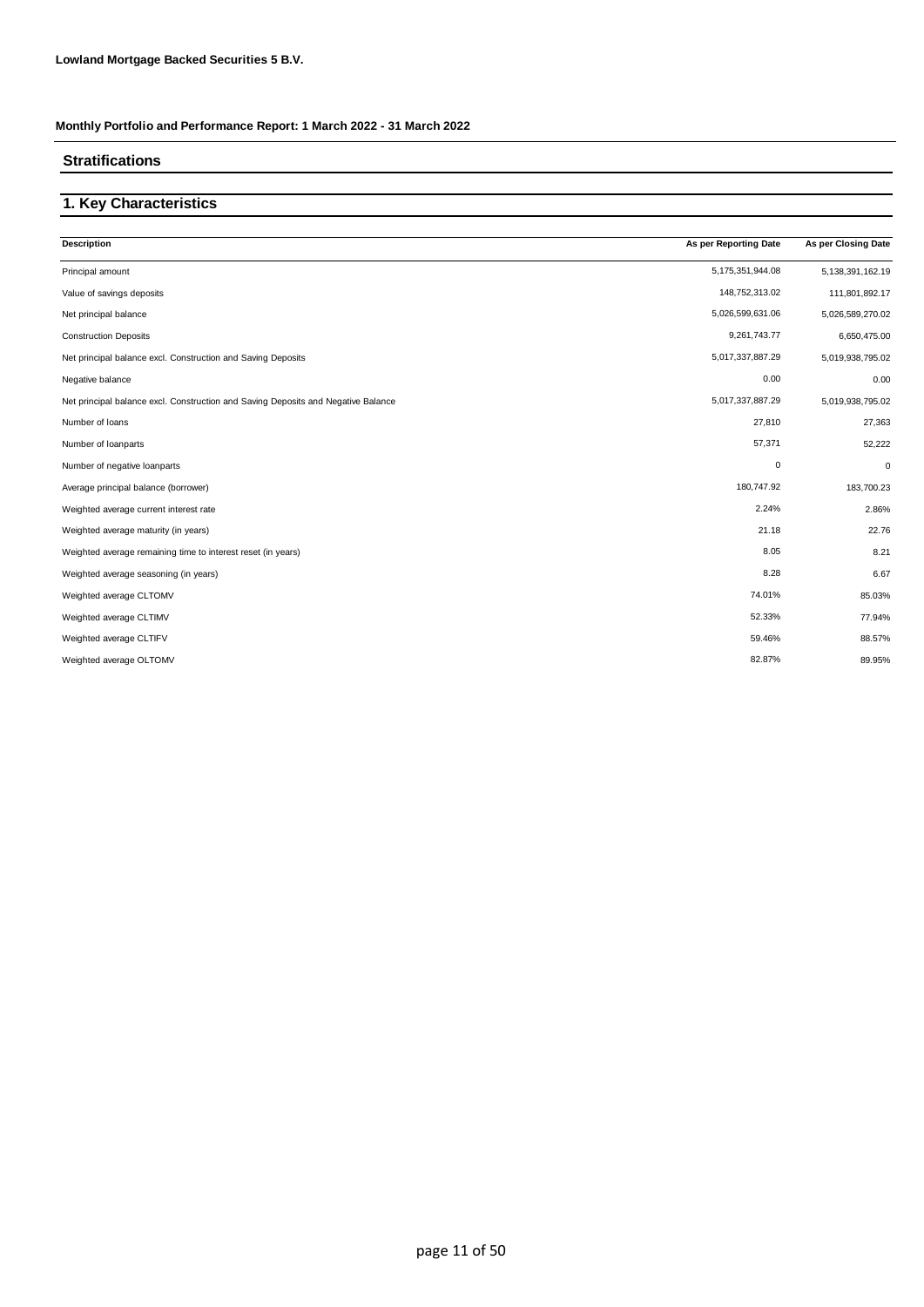### **2. Redemption Type**

| <b>Description</b>  |       | <b>Aggregate Outstanding</b><br>Amount | % of Total | Nr of<br>Loanparts | % of Total | Weighted<br>Average<br>Coupon | Weighted<br>Average<br><b>Maturity</b> | Weighted<br><b>CLTOMV</b> | % of Total<br>Average Not.Amount at<br><b>Closing Date</b> |
|---------------------|-------|----------------------------------------|------------|--------------------|------------|-------------------------------|----------------------------------------|---------------------------|------------------------------------------------------------|
| Annuity             |       | 2,156,083,370.20                       | 42.89%     | 25,488             | 44.43%     | 2.03%                         | 25.04                                  | 75.55%                    | 35.83%                                                     |
| <b>Bank Savings</b> |       | 139.344.308.66                         | 2.77%      | 2,139              | 3.73%      | 2.61%                         | 16.36                                  | 71.72%                    | 3.74%                                                      |
| Interest only       |       | 2,269,367,793.53                       | 45.15%     | 23,425             | 40.83%     | 2.38%                         | 18.64                                  | 72.21%                    | 47.80%                                                     |
| Investment          |       | 201,023,412.27                         | 4.00%      | 2,023              | 3.53%      | 2.57%                         | 13.46                                  | 87.53%                    | 6.61%                                                      |
| Linear              |       | 166,637,585.19                         | 3.32%      | 2,250              | 3.92%      | 1.94%                         | 24.14                                  | 68.08%                    | 2.93%                                                      |
| Savings             |       | 94, 143, 161. 21                       | 1.87%      | 2,046              | 3.57%      | 3.10%                         | 12.70                                  | 66.83%                    | 3.09%                                                      |
|                     | Total | 5,026,599,631.06                       | 100.00%    | 57,371             | 100.00%    | 2.24%                         | 21.18                                  | 74.01%                    | 100.00%                                                    |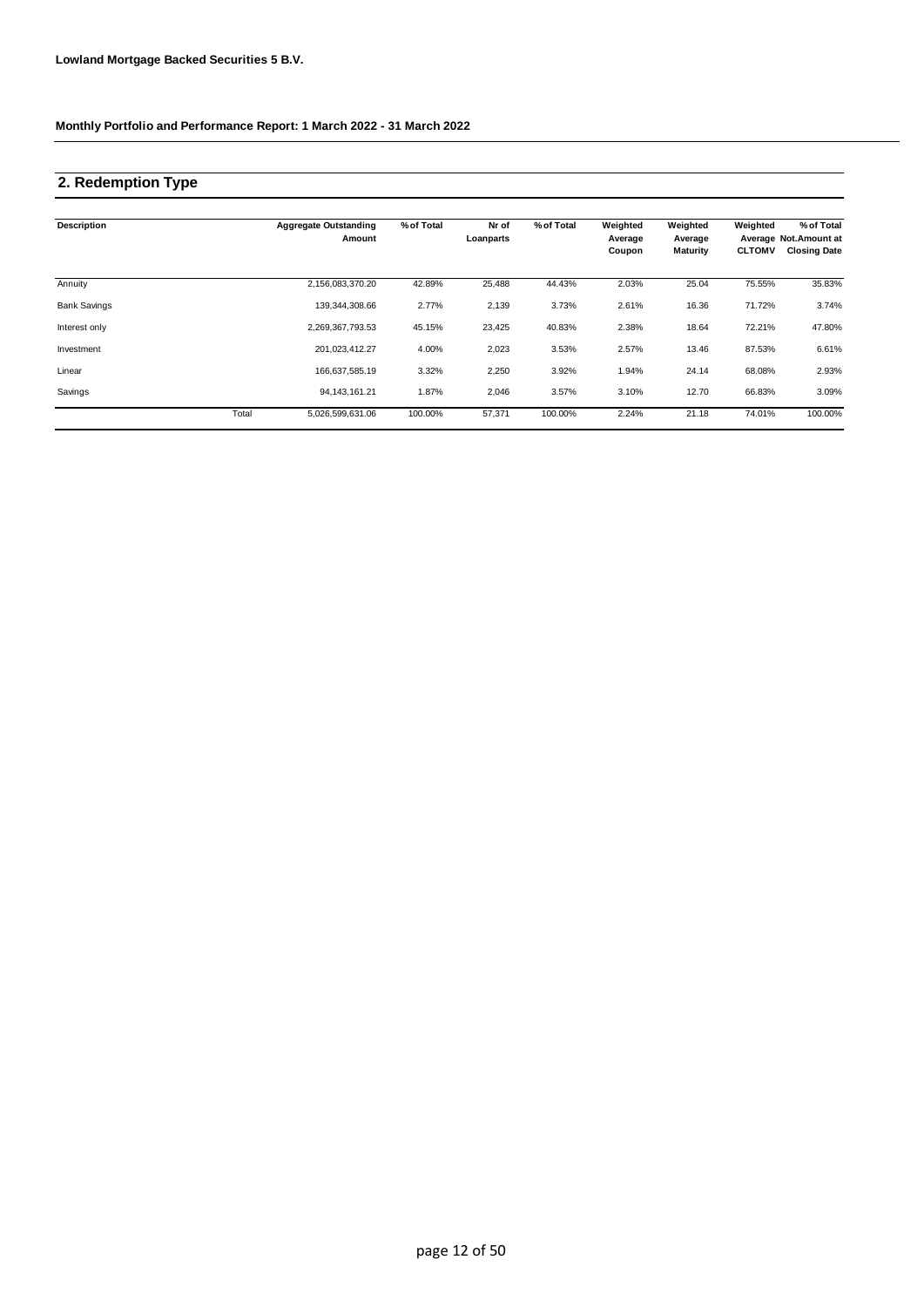## **3. Outstanding Loan Amount**

| From $(>=) -$ Until $(<)$ |       | <b>Aggregate Outstanding</b><br>Amount | % of Total | Nr of Loans    | % of Total | Weighted<br>Average<br>Coupon | Weighted<br>Average<br>Maturity | Weighted<br><b>CLTOMV</b> | % of Total<br>Average Not. Amount at<br><b>Closing Date</b> |
|---------------------------|-------|----------------------------------------|------------|----------------|------------|-------------------------------|---------------------------------|---------------------------|-------------------------------------------------------------|
| < 25.000                  |       | 4,995,779.08                           | 0.10%      | 333            | 1.20%      | 2.40%                         | 12.27                           | 11.03%                    | 0.05%                                                       |
| 25,000 - 50,000           |       | 26, 152, 446. 43                       | 0.52%      | 688            | 2.47%      | 2.37%                         | 14.95                           | 23.49%                    | 0.33%                                                       |
| $50,000 - 75,000$         |       | 80,508,784.14                          | 1.60%      | 1,271          | 4.57%      | 2.38%                         | 16.82                           | 43.12%                    | 1.10%                                                       |
| 75,000 - 100,000          |       | 205,960,596.37                         | 4.10%      | 2,339          | 8.41%      | 2.39%                         | 18.35                           | 57.22%                    | 3.14%                                                       |
| 100,000 - 150,000         |       | 933, 304, 944. 48                      | 18.57%     | 7,432          | 26.72%     | 2.33%                         | 20.20                           | 69.86%                    | 18.86%                                                      |
| 150,000 - 200,000         |       | 1,108,333,685.99                       | 22.05%     | 6,393          | 22.99%     | 2.30%                         | 20.48                           | 76.08%                    | 25.28%                                                      |
| 200,000 - 250,000         |       | 983, 951, 342. 77                      | 19.57%     | 4,407          | 15.85%     | 2.22%                         | 21.45                           | 78.76%                    | 21.00%                                                      |
| 250,000 - 300,000         |       | 615,549,211.49                         | 12.25%     | 2,273          | 8.17%      | 2.18%                         | 22.26                           | 77.91%                    | 11.57%                                                      |
| 300,000 - 350,000         |       | 347,374,532.04                         | 6.91%      | 1,079          | 3.88%      | 2.15%                         | 22.33                           | 77.33%                    | 7.07%                                                       |
| 350,000 - 400,000         |       | 233, 121, 612.84                       | 4.64%      | 625            | 2.25%      | 2.14%                         | 22.38                           | 75.12%                    | 4.41%                                                       |
| 400,000 - 450,000         |       | 157,712,975.35                         | 3.14%      | 372            | 1.34%      | 2.09%                         | 23.74                           | 74.61%                    | 2.33%                                                       |
| 450,000 - 500,000         |       | 119,534,333.87                         | 2.38%      | 252            | 0.91%      | 2.04%                         | 23.60                           | 75.25%                    | 1.67%                                                       |
| 500,000 - 550,000         |       | 78,902,346.46                          | 1.57%      | 152            | 0.55%      | 2.14%                         | 24.45                           | 76.31%                    | 1.06%                                                       |
| 550,000 - 600,000         |       | 35,330,930.91                          | 0.70%      | 62             | 0.22%      | 2.08%                         | 23.37                           | 76.95%                    | 0.77%                                                       |
| 600,000 - 650,000         |       | 25,452,902.97                          | 0.51%      | 41             | 0.15%      | 2.28%                         | 21.52                           | 77.10%                    | 0.47%                                                       |
| 650,000 - 700,000         |       | 22,286,004.78                          | 0.44%      | 33             | 0.12%      | 1.97%                         | 23.94                           | 78.78%                    | 0.37%                                                       |
| 700,000 - 750,000         |       | 12,365,305.52                          | 0.25%      | 17             | 0.06%      | 2.00%                         | 22.35                           | 72.46%                    | 0.27%                                                       |
| 750,000 - 800,000         |       | 6,161,334.40                           | 0.12%      | 8              | 0.03%      | 1.72%                         | 25.84                           | 78.71%                    | 0.08%                                                       |
| 800,000 - 850,000         |       | 7,392,764.56                           | 0.15%      | 9              | 0.03%      | 2.02%                         | 22.16                           | 67.64%                    | 0.08%                                                       |
| 850,000 - 900,000         |       | 7,888,685.15                           | 0.16%      | 9              | 0.03%      | 1.73%                         | 23.49                           | 75.05%                    | 0.07%                                                       |
| $900,000 - 950,000$       |       | 5,525,231.27                           | 0.11%      | 6              | 0.02%      | 1.87%                         | 26.70                           | 75.02%                    |                                                             |
| 950,000 - 1,000,000       |       | 6,765,355.88                           | 0.13%      | $\overline{7}$ | 0.03%      | 1.75%                         | 27.69                           | 69.78%                    | 0.02%                                                       |
| $>= 1.000.000$            |       | 2,028,524.31                           | 0.04%      | 2              | 0.01%      | 1.66%                         | 19.67                           | 67.46%                    |                                                             |
| Unknown                   |       |                                        |            |                |            |                               |                                 |                           |                                                             |
|                           | Total | 5,026,599,631.06                       | 100.00%    | 27,810         | 100.00%    | 2.24%                         | 21.18                           | 74.01%                    | 100.00%                                                     |

| Average | 180,748   |
|---------|-----------|
| Minimum |           |
| Maximum | 1,028,524 |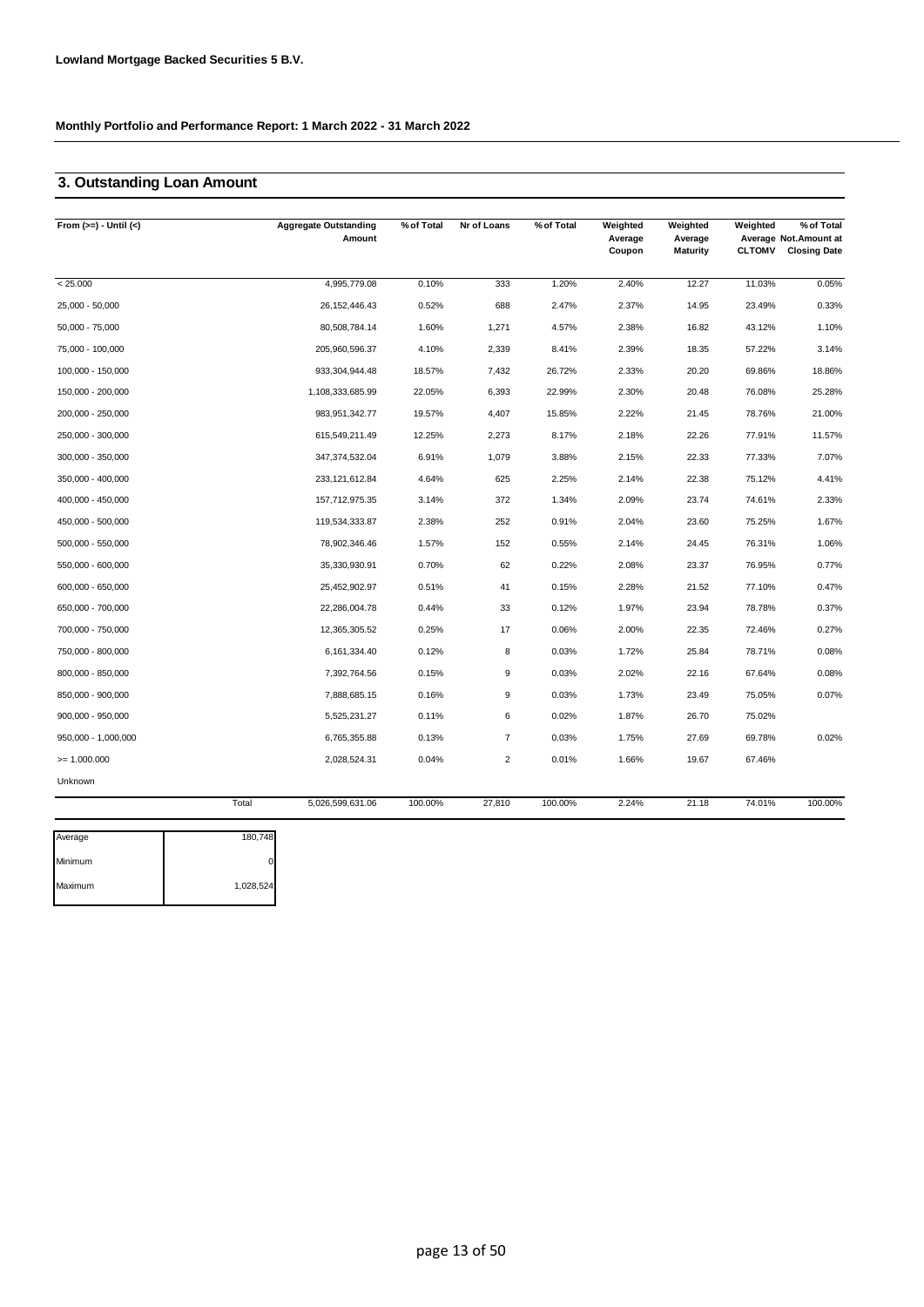## **4. Origination Year**

| From $(>=) -$ Until $(<)$ |       | <b>Aggregate Outstanding</b> | % of Total | Nr of     | % of Total | Weighted          | Weighted                   | Weighted      | % of Total                                   |
|---------------------------|-------|------------------------------|------------|-----------|------------|-------------------|----------------------------|---------------|----------------------------------------------|
|                           |       | Amount                       |            | Loanparts |            | Average<br>Coupon | Average<br><b>Maturity</b> | <b>CLTOMV</b> | Average Not.Amount at<br><b>Closing Date</b> |
| < 2000                    |       | 32,678,683.58                | 0.65%      | 585       | 1.02%      | 2.38%             | 9.85                       | 49.89%        | 0.39%                                        |
| 2000 - 2001               |       | 54,635,994.39                | 1.09%      | 717       | 1.25%      | 2.34%             | 9.50                       | 59.09%        | 0.89%                                        |
| 2001 - 2002               |       | 38,708,498.13                | 0.77%      | 464       | 0.81%      | 2.37%             | 9.92                       | 70.16%        | 0.70%                                        |
| 2002 - 2003               |       | 62,449,314.37                | 1.24%      | 744       | 1.30%      | 2.53%             | 10.69                      | 72.59%        | 1.51%                                        |
| 2003 - 2004               |       | 97,256,858.21                | 1.93%      | 1,125     | 1.96%      | 2.55%             | 11.47                      | 74.89%        | 3.15%                                        |
| 2004 - 2005               |       | 140,302,963.28               | 2.79%      | 1,606     | 2.80%      | 2.40%             | 12.23                      | 71.63%        | 4.13%                                        |
| 2005 - 2006               |       | 249,890,702.08               | 4.97%      | 2,759     | 4.81%      | 2.50%             | 13.26                      | 80.05%        | 7.85%                                        |
| 2006 - 2007               |       | 283,704,929.03               | 5.64%      | 2,993     | 5.22%      | 2.53%             | 14.08                      | 77.62%        | 9.74%                                        |
| 2007 - 2008               |       | 247,700,875.12               | 4.93%      | 2,374     | 4.14%      | 2.72%             | 15.17                      | 75.90%        | 8.01%                                        |
| 2008 - 2009               |       | 205,644,956.10               | 4.09%      | 2,199     | 3.83%      | 2.78%             | 16.07                      | 75.65%        | 3.64%                                        |
| 2009 - 2010               |       | 117,090,835.31               | 2.33%      | 1,326     | 2.31%      | 2.53%             | 16.80                      | 73.02%        | 3.25%                                        |
| 2010 - 2011               |       | 131,801,750.03               | 2.62%      | 1,610     | 2.81%      | 2.41%             | 17.42                      | 73.96%        | 3.10%                                        |
| 2011 - 2012               |       | 167,410,934.60               | 3.33%      | 2,118     | 3.69%      | 2.27%             | 18.09                      | 71.79%        | 3.36%                                        |
| 2012 - 2013               |       | 44,285,902.35                | 0.88%      | 654       | 1.14%      | 3.01%             | 18.77                      | 71.98%        | 1.17%                                        |
| 2013 - 2014               |       | 57,482,906.79                | 1.14%      | 717       | 1.25%      | 3.02%             | 19.24                      | 69.77%        | 1.52%                                        |
| 2014 - 2015               |       | 202,465,392.87               | 4.03%      | 2,412     | 4.20%      | 3.11%             | 21.58                      | 70.67%        | 5.62%                                        |
| 2015 - 2016               |       | 201,946,363.28               | 4.02%      | 2,374     | 4.14%      | 2.59%             | 22.68                      | 71.54%        | 6.81%                                        |
| 2016 - 2017               |       | 433,541,307.26               | 8.62%      | 4,903     | 8.55%      | 2.24%             | 23.88                      | 71.08%        | 13.56%                                       |
| 2017 - 2018               |       | 753,881,817.52               | 15.00%     | 8,615     | 15.02%     | 2.03%             | 24.65                      | 72.41%        | 21.59%                                       |
| 2018 - 2019               |       | 592,228,741.75               | 11.78%     | 6,485     | 11.30%     | 2.02%             | 25.56                      | 73.93%        | 0.03%                                        |
| $2019 ==$                 |       | 911,489,905.01               | 18.13%     | 10,591    | 18.46%     | 1.63%             | 27.57                      | 77.58%        |                                              |
| Unknown                   |       |                              |            |           |            |                   |                            |               |                                              |
|                           | Total | 5,026,599,631.06             | 100.00%    | 57,371    | 100.00%    | 2.24%             | 21.18                      | 74.01%        | 100.00%                                      |

| <b>Weighted Average</b> | 2013 |
|-------------------------|------|
| Minimum                 | 1999 |
| Maximum                 | 2022 |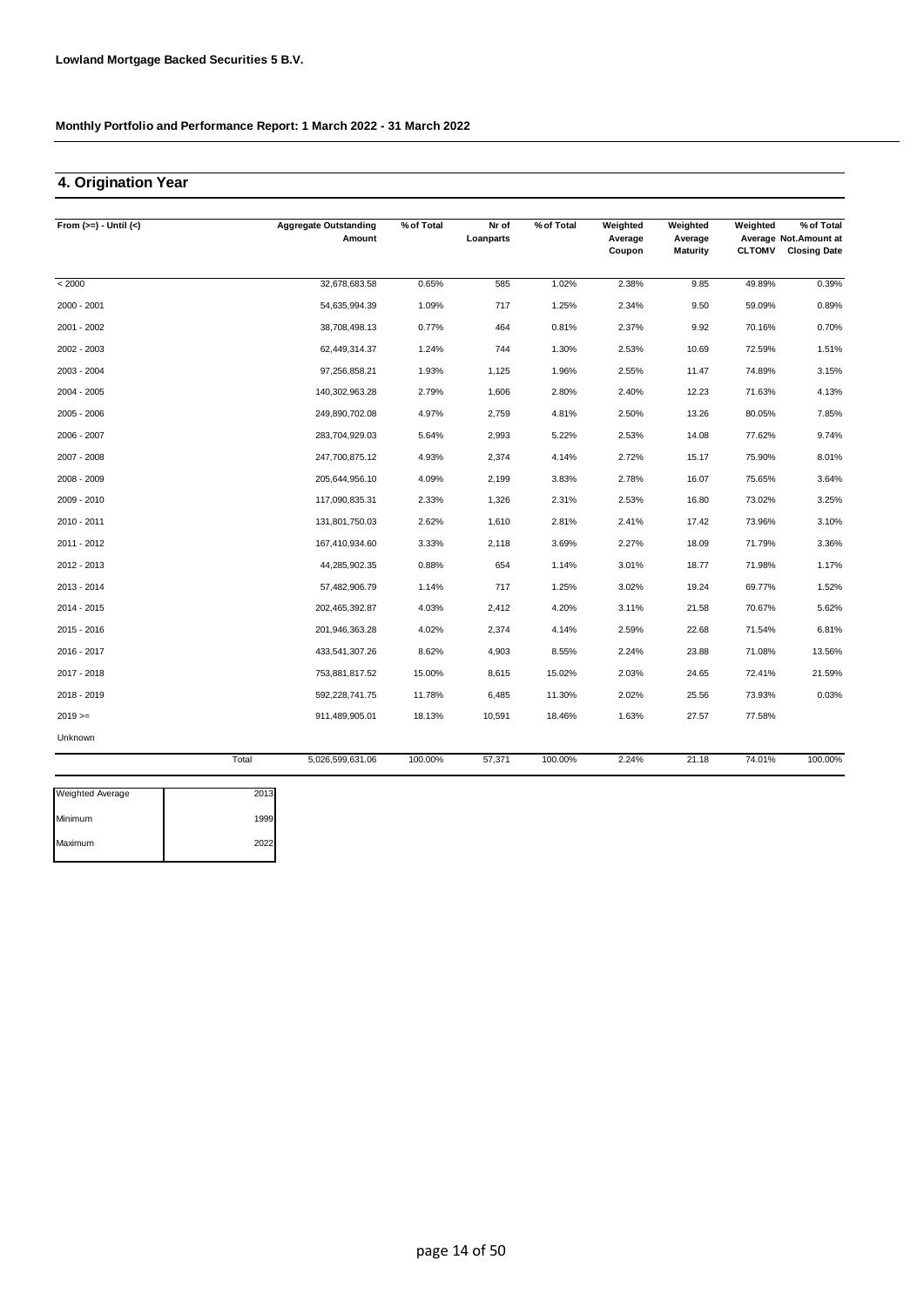### **5. Seasoning**

| From $(>=) -$ Until $(<)$   | <b>Aggregate Outstanding</b><br>Amount | % of Total | Nr of<br>Loanparts | % of Total | Weighted<br>Average<br>Coupon | Weighted<br>Average<br><b>Maturity</b> | Weighted<br><b>CLTOMV</b> | % of Total<br>Average Not.Amount at<br><b>Closing Date</b> |
|-----------------------------|----------------------------------------|------------|--------------------|------------|-------------------------------|----------------------------------------|---------------------------|------------------------------------------------------------|
| 1 Year                      | 205,755,266.71                         | 4.09%      | 2,660              | 4.64%      | 1.43%                         | 28.42                                  | 73.46%                    | 11.95%                                                     |
| 1 year(s) - $2$ year(s)     | 555, 128, 735.82                       | 11.04%     | 5,893              | 10.27%     | 1.62%                         | 27.62                                  | 79.56%                    | 20.19%                                                     |
| 2 year(s) - 3 year(s)       | 109,598,508.21                         | 2.18%      | 1,503              | 2.62%      | 1.88%                         | 26.34                                  | 75.97%                    | 7.69%                                                      |
| $3$ year(s) - 4 year(s)     | 554,826,395.78                         | 11.04%     | 6,153              | 10.72%     | 2.03%                         | 25.64                                  | 74.27%                    | 5.91%                                                      |
| $4$ year(s) - 5 year(s)     | 583, 187, 033.84                       | 11.60%     | 6,685              | 11.65%     | 2.05%                         | 24.83                                  | 72.82%                    | 3.11%                                                      |
| $5$ year(s) - 6 year(s)     | 608,527,828.14                         | 12.11%     | 6,854              | 11.95%     | 2.09%                         | 24.14                                  | 71.54%                    | 0.89%                                                      |
| $6$ year(s) - 7 year(s)     | 216, 107, 711.05                       | 4.30%      | 2,482              | 4.33%      | 2.55%                         | 23.12                                  | 70.67%                    | 1.81%                                                      |
| $7$ year(s) - 8 year(s)     | 213,551,550.41                         | 4.25%      | 2,576              | 4.49%      | 2.98%                         | 21.77                                  | 70.83%                    | 4.14%                                                      |
| 8 year(s) - 9 year(s)       | 94,367,819.55                          | 1.88%      | 1,109              | 1.93%      | 3.15%                         | 20.67                                  | 70.51%                    | 3.37%                                                      |
| 9 year(s) - 10 year(s)      | 37,012,218.86                          | 0.74%      | 568                | 0.99%      | 3.18%                         | 18.09                                  | 71.00%                    | 3.48%                                                      |
| 10 year(s) - 11 year(s)     | 97,513,198.00                          | 1.94%      | 1,230              | 2.14%      | 2.35%                         | 18.37                                  | 72.39%                    | 5.49%                                                      |
| 11 year(s) - 12 year(s)     | 184,560,668.64                         | 3.67%      | 2,336              | 4.07%      | 2.33%                         | 17.72                                  | 72.35%                    | 9.90%                                                      |
| 12 year(s) - 13 year(s)     | 129, 122, 293. 19                      | 2.57%      | 1,468              | 2.56%      | 2.47%                         | 16.93                                  | 73.62%                    | 8.79%                                                      |
| 13 year(s) - 14 year(s)     | 189,422,389.23                         | 3.77%      | 2,033              | 3.54%      | 2.80%                         | 16.17                                  | 75.31%                    | 5.37%                                                      |
| 14 year(s) - 15 year(s)     | 203,546,707.13                         | 4.05%      | 2,040              | 3.56%      | 2.73%                         | 15.42                                  | 75.04%                    | 3.16%                                                      |
| 15 year(s) - 16 year(s)     | 292,633,224.77                         | 5.82%      | 2,925              | 5.10%      | 2.58%                         | 14.39                                  | 77.35%                    | 2.28%                                                      |
| 16 year(s) - 17 year(s)     | 264,685,082.51                         | 5.27%      | 2,897              | 5.05%      | 2.52%                         | 13.51                                  | 79.96%                    | 0.97%                                                      |
| 17 year(s) - 18 year(s)     | 167,996,467.05                         | 3.34%      | 1,927              | 3.36%      | 2.41%                         | 12.52                                  | 75.08%                    | 0.67%                                                      |
| 18 year(s) - 19 year(s)     | 101,962,312.30                         | 2.03%      | 1,211              | 2.11%      | 2.52%                         | 11.63                                  | 72.27%                    | 0.72%                                                      |
| 19 year(s) - 20 year(s)     | 75,829,959.39                          | 1.51%      | 853                | 1.49%      | 2.47%                         | 10.95                                  | 74.56%                    | 0.10%                                                      |
| 20 year(s) - 21 year(s)     | 45,862,211.77                          | 0.91%      | 551                | 0.96%      | 2.46%                         | 10.23                                  | 70.48%                    |                                                            |
| 21 year(s) - 22 year(s)     | 42,323,436.93                          | 0.84%      | 562                | 0.98%      | 2.37%                         | 9.59                                   | 61.46%                    |                                                            |
| $22$ year(s) - $23$ year(s) | 45,628,152.82                          | 0.91%      | 711                | 1.24%      | 2.31%                         | 9.86                                   | 53.41%                    |                                                            |
| 23 year(s) - 24 year(s)     | 7,450,458.96                           | 0.15%      | 144                | 0.25%      | 2.57%                         | 8.83                                   | 46.37%                    |                                                            |
| 24 year(s) - 25 year(s)     |                                        |            |                    |            |                               |                                        |                           |                                                            |
| 25 year(s) - 26 year(s)     |                                        |            |                    |            |                               |                                        |                           |                                                            |
| 26 year(s) - 27 year(s)     |                                        |            |                    |            |                               |                                        |                           |                                                            |
| 27 year(s) - 28 year(s)     |                                        |            |                    |            |                               |                                        |                           |                                                            |
| 28 year(s) - 29 year(s)     |                                        |            |                    |            |                               |                                        |                           |                                                            |
| 29 year(s) - 30 year(s)     |                                        |            |                    |            |                               |                                        |                           |                                                            |
| 30 year(s) $>=$             |                                        |            |                    |            |                               |                                        |                           |                                                            |
| Unknown                     |                                        |            |                    |            |                               |                                        |                           |                                                            |
|                             | Total<br>5,026,599,631.06              | 100.00%    | 57,371             | 100.00%    | 2.24%                         | 21.18                                  | 74.01%                    | 100.00%                                                    |

| <b>Weighted Average</b> | $8.33$ year(s)  |
|-------------------------|-----------------|
| Minimum                 | $.08$ year(s)   |
| Maximum                 | $23.25$ year(s) |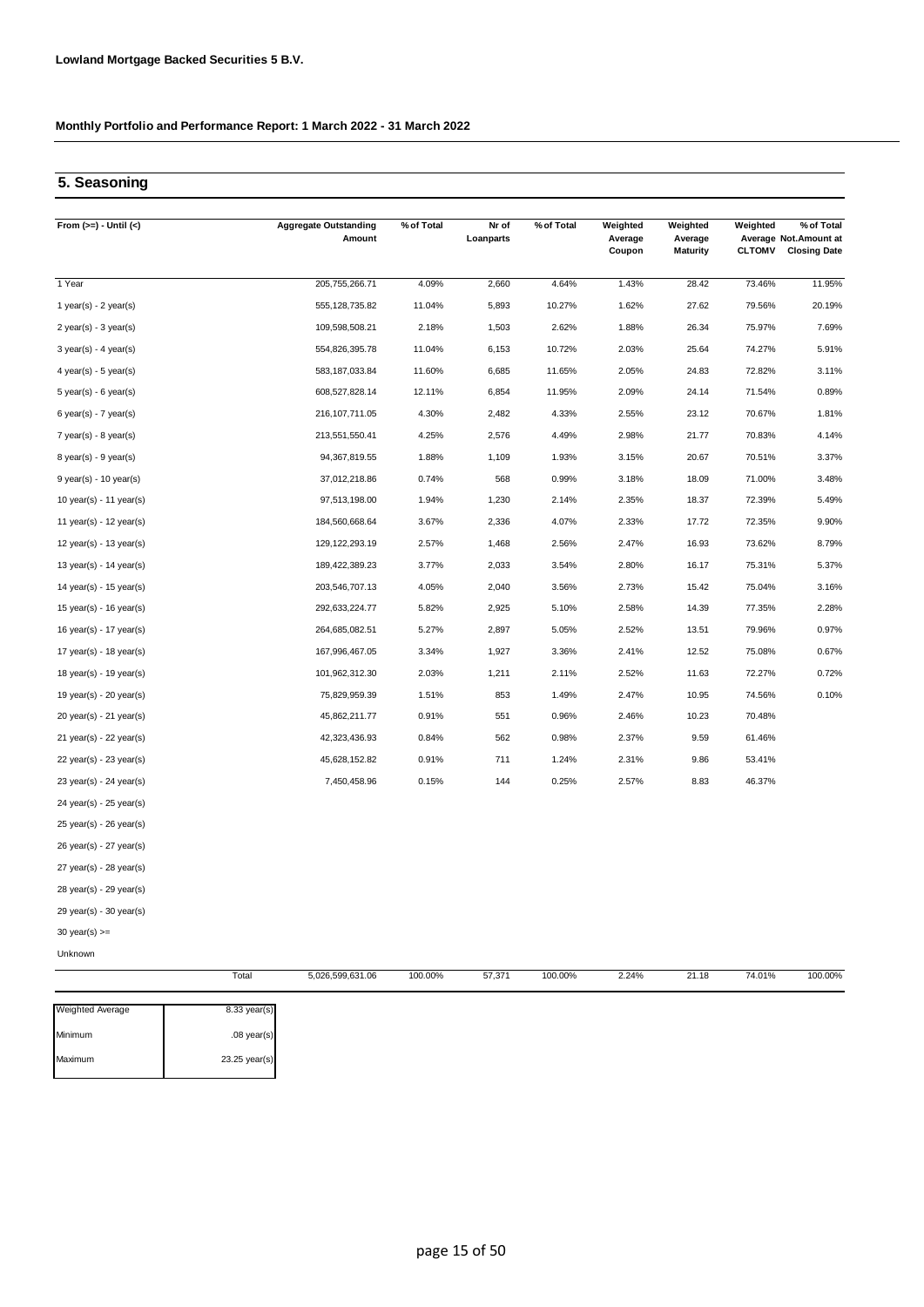### **6. Legal Maturity**

| From $(>=) -$ Until $(<)$ |       | <b>Aggregate Outstanding</b> | % of Total | Nr of     | % of Total | Weighted          | Weighted                   | Weighted      | % of Total                                    |
|---------------------------|-------|------------------------------|------------|-----------|------------|-------------------|----------------------------|---------------|-----------------------------------------------|
|                           |       | Amount                       |            | Loanparts |            | Average<br>Coupon | Average<br><b>Maturity</b> | <b>CLTOMV</b> | Average Not. Amount at<br><b>Closing Date</b> |
|                           |       |                              |            |           |            |                   |                            |               |                                               |
| 2012                      |       |                              |            |           |            |                   |                            |               |                                               |
| 2012 - 2015               |       |                              |            |           |            |                   |                            |               |                                               |
| 2015 - 2020               |       |                              |            |           |            |                   |                            |               |                                               |
| 2020 - 2025               |       | 3,782,005.14                 | 0.08%      | 180       | 0.31%      | 2.35%             | 2.07                       | 55.35%        | 0.13%                                         |
| 2025 - 2030               |       | 57,374,232.29                | 1.14%      | 1,436     | 2.50%      | 2.59%             | 6.27                       | 60.62%        | 1.44%                                         |
| 2030 - 2035               |       | 451,640,167.94               | 8.99%      | 5,920     | 10.32%     | 2.47%             | 10.65                      | 70.85%        | 12.12%                                        |
| 2035 - 2040               |       | 1,157,163,707.41             | 23.02%     | 12,451    | 21.70%     | 2.58%             | 14.96                      | 76.06%        | 32.52%                                        |
| 2040 - 2045               |       | 622,495,077.81               | 12.38%     | 7,296     | 12.72%     | 2.57%             | 20.32                      | 71.99%        | 14.25%                                        |
| 2045 - 2050               |       | 2,041,789,761.83             | 40.62%     | 22,462    | 39.15%     | 2.11%             | 25.19                      | 73.17%        | 39.54%                                        |
| 2050 - 2055               |       | 692,354,678.64               | 13.77%     | 7,626     | 13.29%     | 1.57%             | 28.75                      | 78.12%        |                                               |
| 2055 - 2060               |       |                              |            |           |            |                   |                            |               |                                               |
| 2060 - 2065               |       |                              |            |           |            |                   |                            |               |                                               |
| 2065 - 2070               |       |                              |            |           |            |                   |                            |               |                                               |
| 2070 - 2075               |       |                              |            |           |            |                   |                            |               |                                               |
| 2075 - 2080               |       |                              |            |           |            |                   |                            |               |                                               |
| 2080 - 2085               |       |                              |            |           |            |                   |                            |               |                                               |
| 2085 - 2090               |       |                              |            |           |            |                   |                            |               |                                               |
| 2090 - 2095               |       |                              |            |           |            |                   |                            |               |                                               |
| 2095 - 2100               |       |                              |            |           |            |                   |                            |               |                                               |
| $2100 >=$                 |       |                              |            |           |            |                   |                            |               |                                               |
| Unknown                   |       |                              |            |           |            |                   |                            |               |                                               |
|                           | Total | 5,026,599,631.06             | 100.00%    | 57,371    | 100.00%    | 2.24%             | 21.18                      | 74.01%        | 100.00%                                       |

| 2043 |
|------|
| 2022 |
| 2052 |
|      |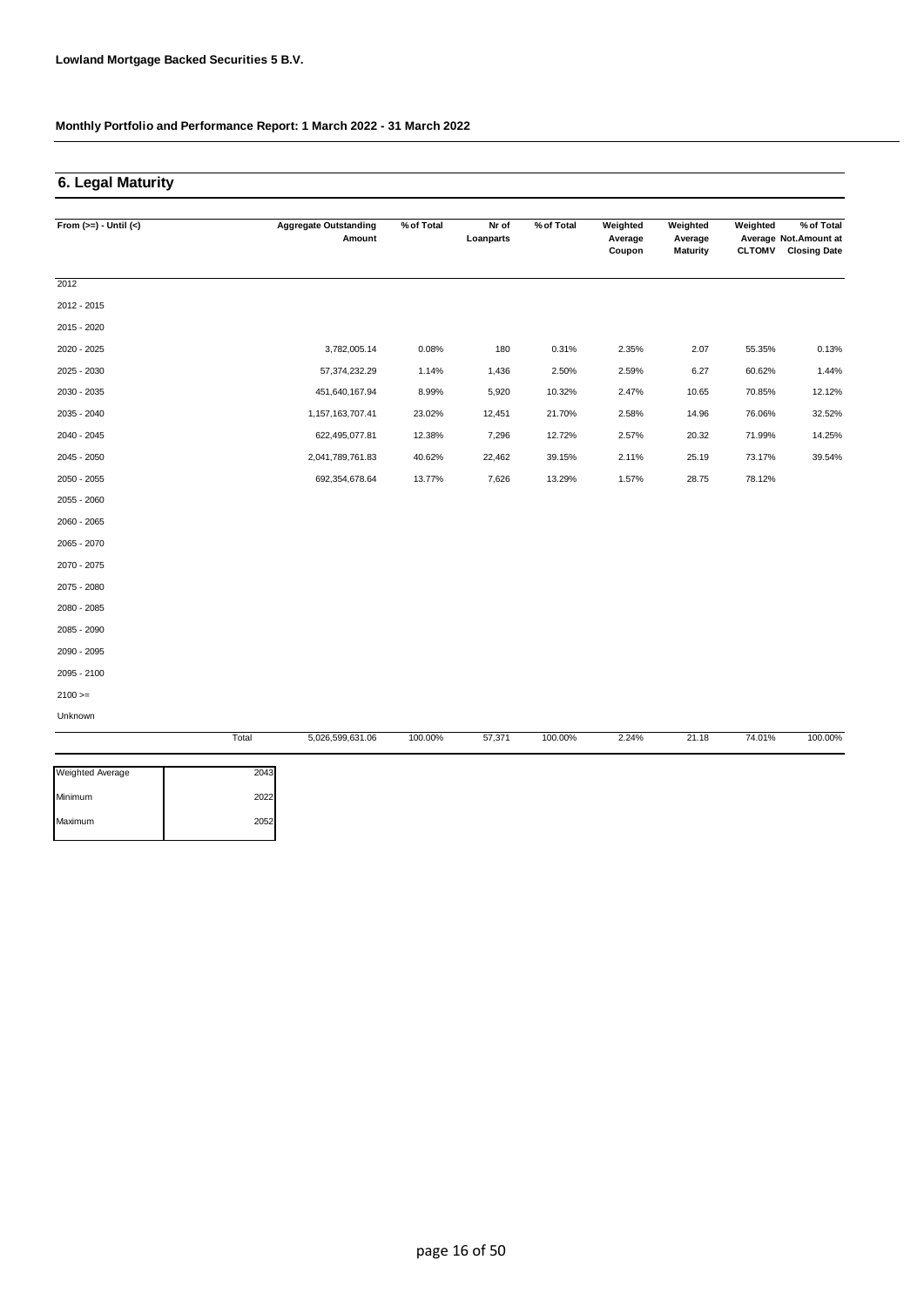## **7. Remaining Tenor**

| From $(>=) -$ Until $(<)$                 | <b>Aggregate Outstanding</b><br>Amount | % of Total | Nr of<br>Loanparts | % of Total | Weighted<br>Average<br>Coupon | Weighted<br>Average<br><b>Maturity</b> | Weighted<br><b>CLTOMV</b> | % of Total<br>Average Not.Amount at<br><b>Closing Date</b> |
|-------------------------------------------|----------------------------------------|------------|--------------------|------------|-------------------------------|----------------------------------------|---------------------------|------------------------------------------------------------|
| 0 Year - 1 Year                           | 8,704.71                               | 0.00%      | 3                  | 0.01%      | 3.14%                         | 0.63                                   | 66.53%                    |                                                            |
| 1 Year - 2 Years                          | 1,414,644.50                           | 0.03%      | 81                 | 0.14%      | 2.40%                         | 1.57                                   | 56.65%                    |                                                            |
| 2 year(s) - $3$ year(s)                   | 3,220,413.46                           | 0.06%      | 125                | 0.22%      | 2.38%                         | 2.49                                   | 56.92%                    |                                                            |
| $3 \text{ year(s)} - 4 \text{ year(s)}$   | 4,980,985.88                           | 0.10%      | 169                | 0.29%      | 2.82%                         | 3.46                                   | 59.88%                    |                                                            |
| 4 year(s) - 5 year(s)                     | 5,737,797.94                           | 0.11%      | 190                | 0.33%      | 2.48%                         | 4.46                                   | 60.10%                    |                                                            |
| 5 year(s) - 6 year(s)                     | 7,598,165.49                           | 0.15%      | 223                | 0.39%      | 2.66%                         | 5.45                                   | 68.27%                    | 0.06%                                                      |
| 6 year(s) - $7$ year(s)                   | 11,295,107.78                          | 0.22%      | 280                | 0.49%      | 2.57%                         | 6.58                                   | 62.80%                    | 0.12%                                                      |
| 7 year(s) - 8 year(s)                     | 41,328,886.87                          | 0.82%      | 779                | 1.36%      | 2.53%                         | 7.54                                   | 57.89%                    | 0.15%                                                      |
| $8 \text{ year(s)} - 9 \text{ year(s)}$   | 65,180,415.76                          | 1.30%      | 972                | 1.69%      | 2.40%                         | 8.42                                   | 64.46%                    | 0.18%                                                      |
| 9 year(s) - 10 year(s)                    | 64,532,213.63                          | 1.28%      | 955                | 1.66%      | 2.41%                         | 9.47                                   | 68.46%                    | 0.26%                                                      |
| 10 year(s) - 11 year(s)                   | 85,209,801.41                          | 1.70%      | 1,058              | 1.84%      | 2.51%                         | 10.47                                  | 74.12%                    | 0.33%                                                      |
| 11 year(s) - 12 year(s)                   | 110,780,830.77                         | 2.20%      | 1,393              | 2.43%      | 2.57%                         | 11.46                                  | 74.70%                    | 0.89%                                                      |
| 12 year(s) - 13 year(s)                   | 159,283,696.03                         | 3.17%      | 1,894              | 3.30%      | 2.42%                         | 12.49                                  | 72.77%                    | 1.24%                                                      |
| 13 year(s) - 14 year(s)                   | 272,294,536.67                         | 5.42%      | 3,049              | 5.31%      | 2.49%                         | 13.46                                  | 79.26%                    | 1.56%                                                      |
| 14 year(s) - 15 year(s)                   | 295,291,161.43                         | 5.87%      | 3,096              | 5.40%      | 2.51%                         | 14.45                                  | 76.32%                    | 2.36%                                                      |
| 15 year(s) - 16 year(s)                   | 231,739,494.28                         | 4.61%      | 2,305              | 4.02%      | 2.74%                         | 15.39                                  | 75.46%                    | 3.49%                                                      |
| 16 year(s) - 17 year(s)                   | 201,435,364.06                         | 4.01%      | 2,168              | 3.78%      | 2.75%                         | 16.44                                  | 75.00%                    | 5.03%                                                      |
| 17 year(s) - 18 year(s)                   | 140,757,084.03                         | 2.80%      | 1,609              | 2.80%      | 2.43%                         | 17.44                                  | 71.46%                    | 8.50%                                                      |
| 18 year(s) - 19 year(s)                   | 148,861,205.83                         | 2.96%      | 1,816              | 3.17%      | 2.37%                         | 18.57                                  | 73.02%                    | 9.65%                                                      |
| 19 year(s) - 20 year(s)                   | 135,871,060.23                         | 2.70%      | 1,631              | 2.84%      | 2.21%                         | 19.33                                  | 71.41%                    | 6.72%                                                      |
| $20 \text{ year(s)} - 21 \text{ year(s)}$ | 42,964,172.88                          | 0.85%      | 584                | 1.02%      | 2.97%                         | 20.47                                  | 72.36%                    | 3.47%                                                      |
| 21 year(s) - 22 year(s)                   | 88,790,995.50                          | 1.77%      | 982                | 1.71%      | 2.72%                         | 21.63                                  | 71.06%                    | 3.23%                                                      |
| 22 $year(s) - 23$ $year(s)$               | 235,043,602.01                         | 4.68%      | 2,608              | 4.55%      | 2.82%                         | 22.47                                  | 71.32%                    | 3.34%                                                      |
| 23 year(s) - 24 year(s)                   | 235,016,841.84                         | 4.68%      | 2,633              | 4.59%      | 2.41%                         | 23.46                                  | 71.67%                    | 2.38%                                                      |
| $24 \text{ year(s)} - 25 \text{ year(s)}$ | 520,840,899.20                         | 10.36%     | 5,644              | 9.84%      | 2.11%                         | 24.54                                  | 71.92%                    | 0.96%                                                      |
| $25$ year(s) - $26$ year(s)               | 645,973,775.67                         | 12.85%     | 7,128              | 12.42%     | 2.03%                         | 25.37                                  | 73.35%                    | 2.67%                                                      |
| $26 \text{ year(s)} - 27 \text{ year(s)}$ | 500,428,684.87                         | 9.96%      | 5,370              | 9.36%      | 2.02%                         | 26.41                                  | 74.58%                    | 5.94%                                                      |
| $27$ year(s) - 28 year(s)                 | 101,419,179.56                         | 2.02%      | 1,290              | 2.25%      | 1.95%                         | 27.40                                  | 77.21%                    | 7.18%                                                      |
| $28$ year(s) - 29 year(s)                 | 445,926,900.06                         | 8.87%      | 4,592              | 8.00%      | 1.64%                         | 28.47                                  | 79.73%                    | 16.38%                                                     |
| $29$ year(s) - 30 year(s)                 | 219,885,802.08                         | 4.37%      | 2,640              | 4.60%      | 1.43%                         | 29.38                                  | 75.24%                    | 13.93%                                                     |
| 30 year(s) $>=$                           | 3,487,206.63                           | 0.07%      | 104                | 0.18%      | 1.63%                         | 30.00                                  | 58.82%                    |                                                            |
| Unknown                                   |                                        |            |                    |            |                               |                                        |                           |                                                            |
|                                           | Total<br>5,026,599,631.06              | 100.00%    | 57,371             | 100.00%    | 2.24%                         | 21.18                                  | 74.01%                    | 100.00%                                                    |

| <b>Weighted Average</b> | $21.17 \text{ year(s)}$ |
|-------------------------|-------------------------|
| Minimum                 | $.42$ year(s)           |
| Maximum                 | 30 year(s)              |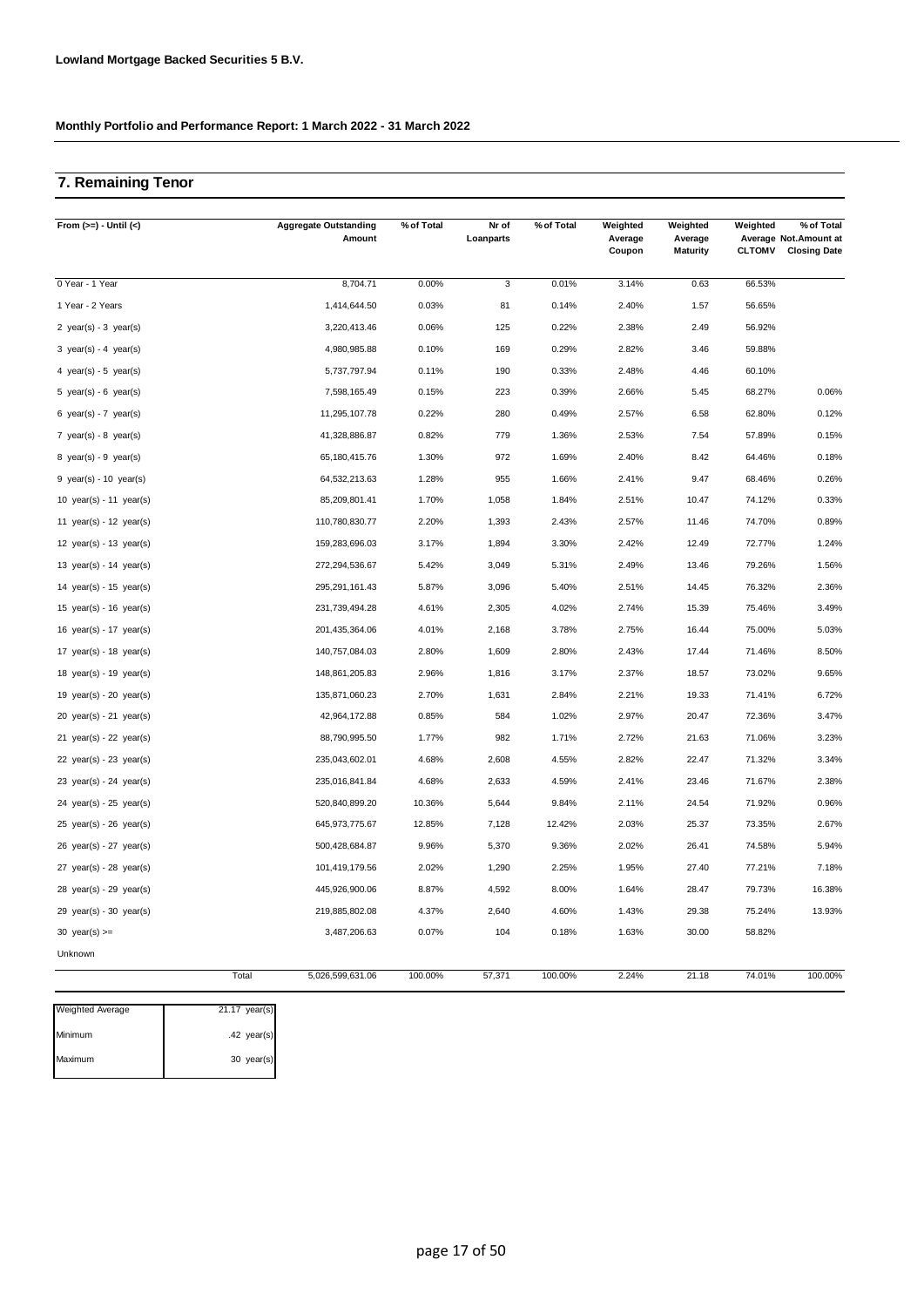### **8a. Original Loan To Original Foreclosure Value (Non-NHG)**

| From $(>=) -$ Until $(<)$ | <b>Aggregate Outstanding</b><br>Amount | % of Total | Nr of Loans | % of Total | Weighted<br>Average<br>Coupon | Weighted<br>Average<br><b>Maturity</b> | Weighted<br><b>CLTOMV</b> | % of Total<br>Average Not.Amount at<br><b>Closing Date</b> |
|---------------------------|----------------------------------------|------------|-------------|------------|-------------------------------|----------------------------------------|---------------------------|------------------------------------------------------------|
| <b>NHG</b>                | 1,738,981,157.98                       | 34.60%     | 11,803      | 42.44%     | 2.16%                         | 22.73                                  | 77.61%                    | 37.80%                                                     |
| < 10%                     | 618,182.47                             | 0.01%      | 17          | 0.06%      | 1.68%                         | 18.70                                  | 14.78%                    | 0.01%                                                      |
| 10% - 20%                 | 3,927,764.88                           | 0.08%      | 99          | 0.36%      | 2.15%                         | 18.71                                  | 19.81%                    | 0.06%                                                      |
| 20% - 30%                 | 12,201,569.02                          | 0.24%      | 223         | 0.80%      | 2.18%                         | 17.68                                  | 19.89%                    | 0.16%                                                      |
| 30% - 40%                 | 32, 185, 171.90                        | 0.64%      | 376         | 1.35%      | 2.10%                         | 17.86                                  | 28.18%                    | 0.45%                                                      |
| 40% - 50%                 | 74,892,760.18                          | 1.49%      | 619         | 2.23%      | 2.07%                         | 20.04                                  | 36.05%                    | 0.74%                                                      |
| 50% - 60%                 | 168,963,721.96                         | 3.36%      | 1,079       | 3.88%      | 2.03%                         | 20.75                                  | 44.99%                    | 1.66%                                                      |
| 60% - 70%                 | 281,939,945.37                         | 5.61%      | 1,549       | 5.57%      | 2.09%                         | 20.72                                  | 52.35%                    | 3.14%                                                      |
| 70% - 80%                 | 510,434,473.49                         | 10.15%     | 2,587       | 9.30%      | 2.16%                         | 20.05                                  | 60.15%                    | 6.61%                                                      |
| 80% - 90%                 | 437,290,845.62                         | 8.70%      | 1,854       | 6.67%      | 2.12%                         | 21.97                                  | 68.05%                    | 4.13%                                                      |
| 90% - 100%                | 624,973,506.34                         | 12.43%     | 2,550       | 9.17%      | 2.20%                         | 21.71                                  | 75.15%                    | 11.00%                                                     |
| 100% - 110%               | 382,653,236.95                         | 7.61%      | 1,605       | 5.77%      | 2.33%                         | 20.87                                  | 82.27%                    | 8.07%                                                      |
| 110% - 120%               | 448,705,573.49                         | 8.93%      | 1,852       | 6.66%      | 2.47%                         | 20.88                                  | 91.23%                    | 12.67%                                                     |
| 120% - 130%               | 300,585,093.37                         | 5.98%      | 1,555       | 5.59%      | 3.00%                         | 14.28                                  | 100.31%                   | 13.50%                                                     |
| 130% - 140%               | 2,832,292.00                           | 0.06%      | 15          | 0.05%      | 2.12%                         | 21.30                                  | 84.20%                    |                                                            |
| 140% - 150%               | 1,888,298.66                           | 0.04%      | 10          | 0.04%      | 2.09%                         | 20.03                                  | 77.99%                    |                                                            |
| $150\%>=$                 | 3,526,037.38                           | 0.07%      | 17          | 0.06%      | 2.62%                         | 18.79                                  | 101.25%                   |                                                            |
| <b>Null values</b>        |                                        |            |             |            |                               |                                        |                           |                                                            |
|                           | Total<br>5,026,599,631.06              | 100.00%    | 27,810      | 100.00%    | 2.24%                         | 21.18                                  | 74.01%                    | 100.00%                                                    |

| <b>Weighted Average</b> | 94%  |
|-------------------------|------|
| Minimum                 | 0%   |
| Maximum                 | 209% |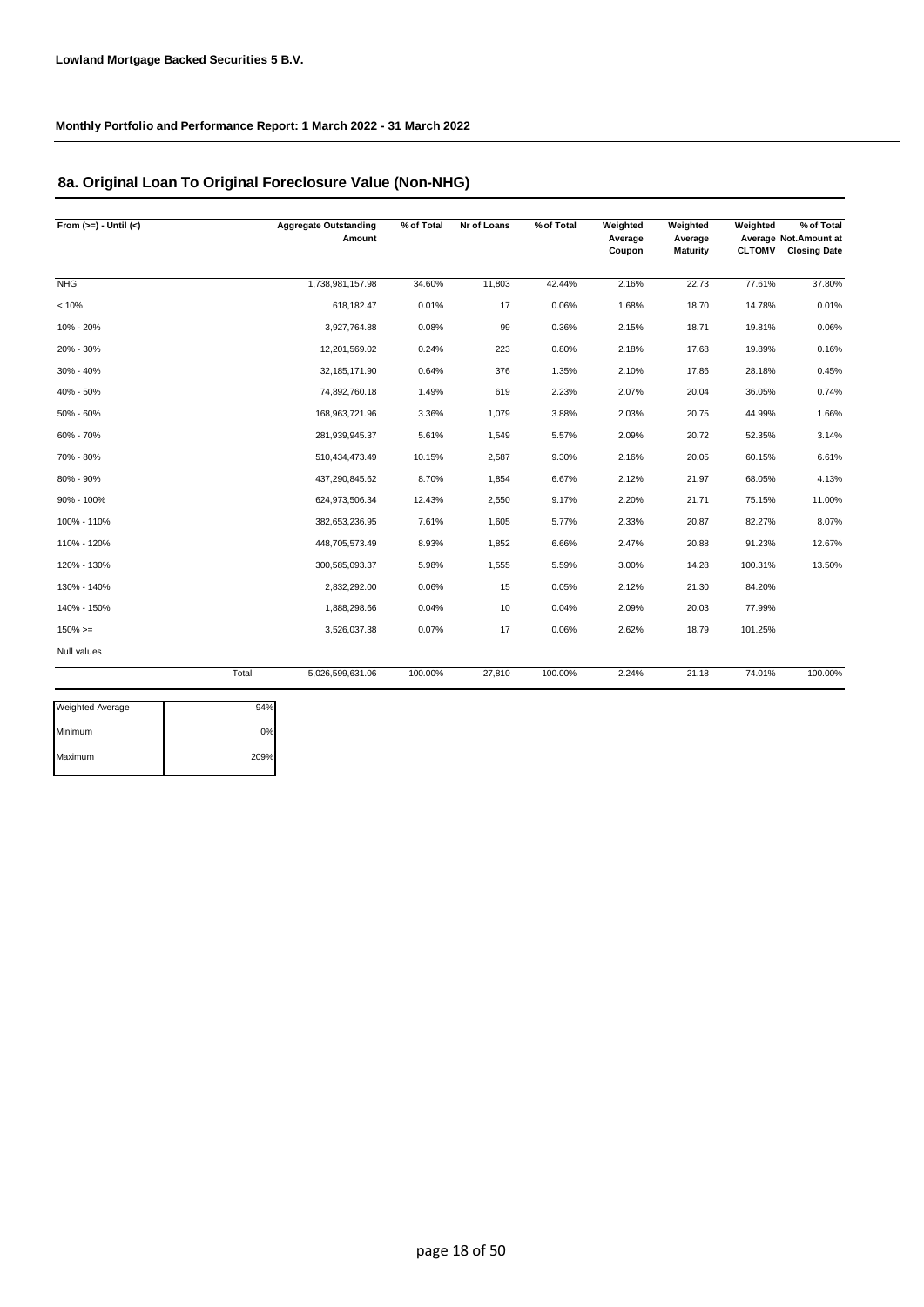### **8b. Original Loan To Original Foreclosure Value (NHG)**

| From $(>=) -$ Until $(<)$ | <b>Aggregate Outstanding</b><br>Amount | % of Total | Nr of Loans | % of Total | Weighted<br>Average<br>Coupon | Weighted<br>Average<br>Maturity | Weighted<br><b>CLTOMV</b> | % of Total<br>Average Not.Amount at<br><b>Closing Date</b> |
|---------------------------|----------------------------------------|------------|-------------|------------|-------------------------------|---------------------------------|---------------------------|------------------------------------------------------------|
| Non-NHG                   | 3,287,618,473.08                       | 65.40%     | 16,007      | 57.56%     | 2.29%                         | 20.36                           | 72.10%                    | 62.20%                                                     |
| < 10%                     | 89,433.60                              | 0.00%      | 4           | 0.01%      | 1.91%                         | 16.68                           | 9.21%                     | 0.00%                                                      |
| 10% - 20%                 | 491,029.43                             | 0.01%      | 16          | 0.06%      | 2.47%                         | 16.26                           | 11.05%                    | 0.01%                                                      |
| 20% - 30%                 | 3,912,022.83                           | 0.08%      | 78          | 0.28%      | 2.30%                         | 17.33                           | 19.14%                    | 0.05%                                                      |
| 30% - 40%                 | 9,496,589.21                           | 0.19%      | 144         | 0.52%      | 2.23%                         | 18.03                           | 27.33%                    | 0.10%                                                      |
| 40% - 50%                 | 16,447,511.08                          | 0.33%      | 199         | 0.72%      | 2.11%                         | 19.56                           | 33.94%                    | 0.21%                                                      |
| 50% - 60%                 | 37,564,109.02                          | 0.75%      | 362         | 1.30%      | 2.23%                         | 19.97                           | 42.21%                    | 0.39%                                                      |
| 60% - 70%                 | 55,337,117.34                          | 1.10%      | 448         | 1.61%      | 2.13%                         | 22.10                           | 49.94%                    | 0.59%                                                      |
| 70% - 80%                 | 91,329,512.88                          | 1.82%      | 692         | 2.49%      | 2.09%                         | 22.24                           | 57.73%                    | 1.00%                                                      |
| 80% - 90%                 | 149,945,657.97                         | 2.98%      | 1,059       | 3.81%      | 2.07%                         | 22.75                           | 65.86%                    | 2.10%                                                      |
| 90% - 100%                | 281,015,110.82                         | 5.59%      | 1,969       | 7.08%      | 2.15%                         | 23.07                           | 72.87%                    | 5.31%                                                      |
| 100% - 110%               | 335,708,008.61                         | 6.68%      | 2,164       | 7.78%      | 2.11%                         | 22.91                           | 80.80%                    | 7.68%                                                      |
| 110% - 120%               | 668,862,786.56                         | 13.31%     | 4,106       | 14.76%     | 2.16%                         | 23.71                           | 88.11%                    | 17.33%                                                     |
| 120% - 130%               | 86,701,004.86                          | 1.72%      | 547         | 1.97%      | 2.51%                         | 16.87                           | 90.62%                    | 3.02%                                                      |
| 130% - 140%               | 312,952.65                             | 0.01%      | 3           | 0.01%      | 2.02%                         | 24.96                           | 81.66%                    |                                                            |
| 140% - 150%               | 458,187.75                             | 0.01%      | 3           | 0.01%      | 1.79%                         | 23.33                           | 72.48%                    |                                                            |
| $150\%>=$                 | 1,310,123.37                           | 0.03%      | 9           | 0.03%      | 2.28%                         | 23.05                           | 86.71%                    |                                                            |
| Unknown                   |                                        |            |             |            |                               |                                 |                           |                                                            |
|                           | Total<br>5,026,599,631.06              | 100.00%    | 27,810      | 100.00%    | 2.24%                         | 21.18                           | 74.01%                    | 100.00%                                                    |

| <b>Weighted Average</b> | 94%  |
|-------------------------|------|
| Minimum                 | 0%   |
| Maximum                 | 209% |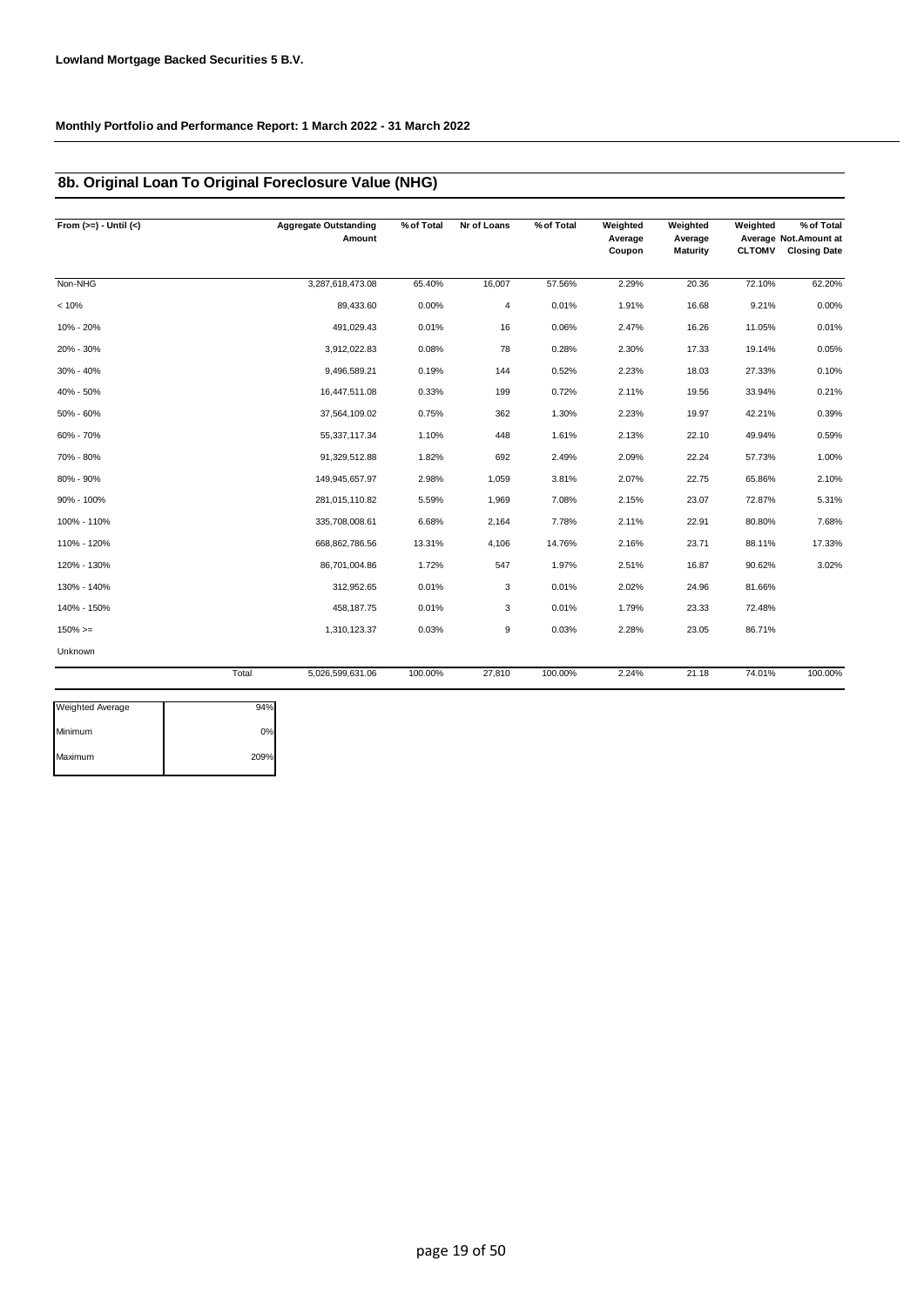### **9a. Current Loan To Original Foreclosure Value (Non-NHG)**

| From $(>=) -$ Until $(<)$ |       | <b>Aggregate Outstanding</b><br>Amount | % of Total | Nr of Loans    | % of Total | Weighted<br>Average<br>Coupon | Weighted<br>Average<br>Maturity | Weighted<br><b>CLTOMV</b> | % of Total<br>Average Not. Amount at<br><b>Closing Date</b> |
|---------------------------|-------|----------------------------------------|------------|----------------|------------|-------------------------------|---------------------------------|---------------------------|-------------------------------------------------------------|
| <b>NHG</b>                |       | 1,738,981,157.98                       | 34.60%     | 11,803         | 42.44%     | 2.16%                         | 22.73                           | 77.61%                    | 37.80%                                                      |
| < 10%                     |       | 2,638,577.14                           | 0.05%      | 161            | 0.58%      | 2.24%                         | 14.74                           | 6.30%                     | 0.02%                                                       |
| 10% - 20%                 |       | 12,808,797.54                          | 0.25%      | 315            | 1.13%      | 2.26%                         | 14.95                           | 13.81%                    | 0.17%                                                       |
| 20% - 30%                 |       | 29,006,989.06                          | 0.58%      | 431            | 1.55%      | 2.20%                         | 16.31                           | 22.53%                    | 0.30%                                                       |
| 30% - 40%                 |       | 69,279,126.59                          | 1.38%      | 675            | 2.43%      | 2.14%                         | 18.21                           | 31.26%                    | 0.72%                                                       |
| 40% - 50%                 |       | 136,271,207.53                         | 2.71%      | 990            | 3.56%      | 2.15%                         | 19.27                           | 39.93%                    | 1.14%                                                       |
| 50% - 60%                 |       | 281,788,626.70                         | 5.61%      | 1,583          | 5.69%      | 2.11%                         | 20.53                           | 48.79%                    | 2.35%                                                       |
| 60% - 70%                 |       | 416,370,416.74                         | 8.28%      | 2,043          | 7.35%      | 2.15%                         | 20.72                           | 57.34%                    | 4.04%                                                       |
| 70% - 80%                 |       | 563,459,025.79                         | 11.21%     | 2,580          | 9.28%      | 2.19%                         | 20.56                           | 65.83%                    | 6.97%                                                       |
| 80% - 90%                 |       | 582,685,860.11                         | 11.59%     | 2,323          | 8.35%      | 2.15%                         | 22.26                           | 74.87%                    | 6.07%                                                       |
| 90% - 100%                |       | 463,321,797.23                         | 9.22%      | 1,837          | 6.61%      | 2.33%                         | 21.13                           | 83.45%                    | 12.29%                                                      |
| 100% - 110%               |       | 390,501,124.30                         | 7.77%      | 1,546          | 5.56%      | 2.44%                         | 21.47                           | 92.35%                    | 8.48%                                                       |
| 110% - 120%               |       | 171,031,414.77                         | 3.40%      | 723            | 2.60%      | 2.67%                         | 17.31                           | 100.47%                   | 10.83%                                                      |
| 120% - 130%               |       | 167,401,478.85                         | 3.33%      | 796            | 2.86%      | 3.00%                         | 13.34                           | 108.65%                   | 8.82%                                                       |
| 130% - 140%               |       | 577,120.18                             | 0.01%      | $\overline{2}$ | 0.01%      | 2.32%                         | 22.32                           | 115.82%                   |                                                             |
| 140% - 150%               |       |                                        |            |                |            |                               |                                 |                           |                                                             |
| $150\%>=$                 |       | 476,910.55                             | 0.01%      | $\overline{2}$ | 0.01%      | 3.48%                         | 15.51                           | 166.00%                   |                                                             |
| Unknown                   |       |                                        |            |                |            |                               |                                 |                           |                                                             |
|                           | Total | 5,026,599,631.06                       | 100.00%    | 27,810         | 100.00%    | 2.24%                         | 21.18                           | 74.01%                    | 100.00%                                                     |

| <b>Weighted Average</b> | 84%  |
|-------------------------|------|
| Minimum                 | 0%   |
| Maximum                 | 190% |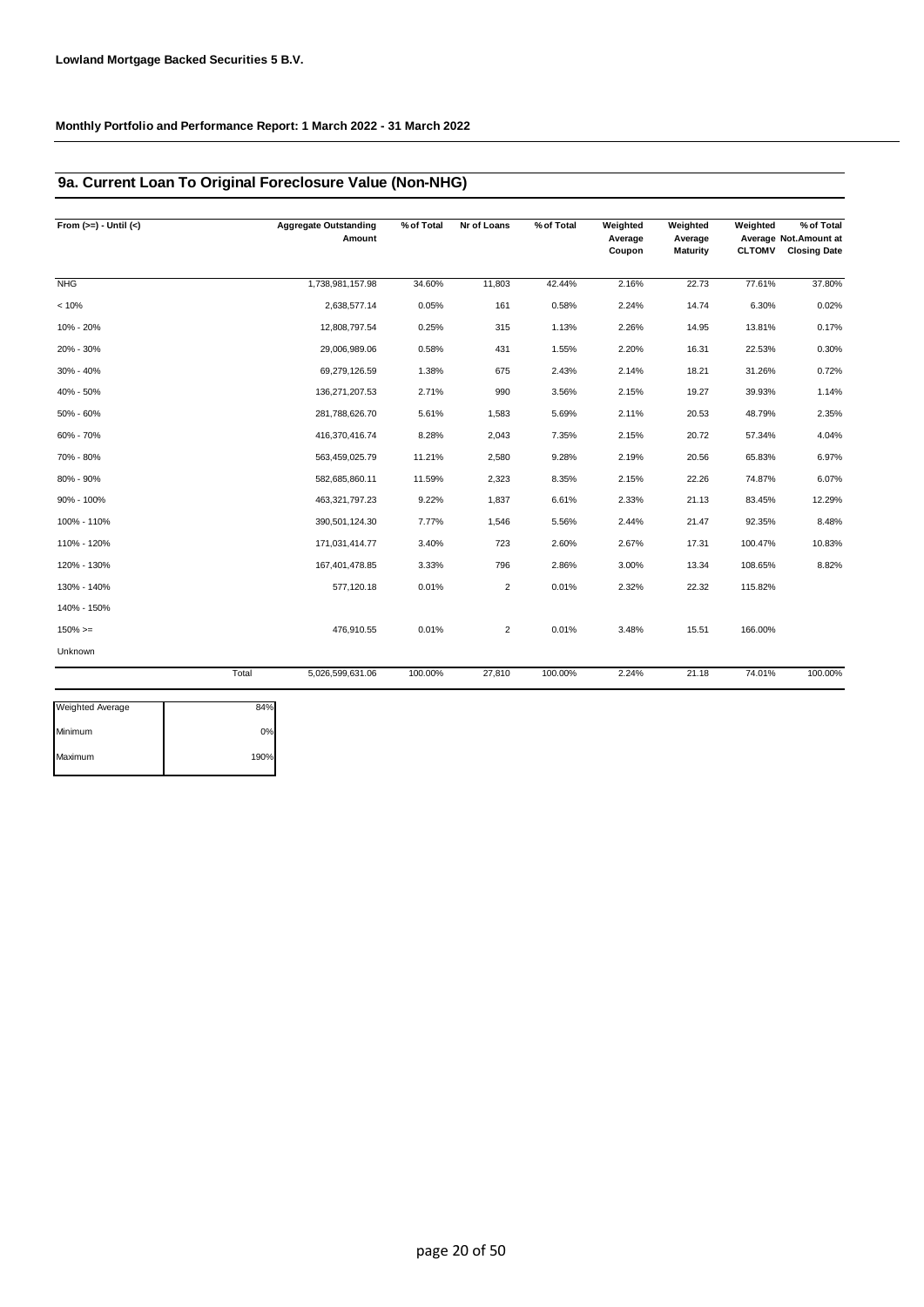### **9b. Current Loan To Original Foreclosure Value (NHG)**

| From $(>=) -$ Until $(<)$ | <b>Aggregate Outstanding</b><br>Amount | % of Total | Nr of Loans | % of Total | Weighted<br>Average<br>Coupon | Weighted<br>Average<br><b>Maturity</b> | Weighted<br><b>CLTOMV</b> | % of Total<br>Average Not.Amount at<br><b>Closing Date</b> |
|---------------------------|----------------------------------------|------------|-------------|------------|-------------------------------|----------------------------------------|---------------------------|------------------------------------------------------------|
| Non-NHG                   | 3,287,618,473.08                       | 65.40%     | 16,007      | 57.56%     | 2.29%                         | 20.36                                  | 72.10%                    | 62.20%                                                     |
| < 10%                     | 1,059,332.71                           | 0.02%      | 72          | 0.26%      | 2.42%                         | 13.44                                  | 6.63%                     | 0.01%                                                      |
| 10% - 20%                 | 3,836,227.72                           | 0.08%      | 112         | 0.40%      | 2.33%                         | 14.24                                  | 13.67%                    | 0.05%                                                      |
| 20% - 30%                 | 9,537,381.09                           | 0.19%      | 168         | 0.60%      | 2.42%                         | 17.19                                  | 22.69%                    | 0.09%                                                      |
| 30% - 40%                 | 22,847,360.24                          | 0.45%      | 290         | 1.04%      | 2.31%                         | 17.62                                  | 31.49%                    | 0.21%                                                      |
| 40% - 50%                 | 39,796,416.36                          | 0.79%      | 401         | 1.44%      | 2.32%                         | 19.47                                  | 40.23%                    | 0.38%                                                      |
| 50% - 60%                 | 72,505,371.76                          | 1.44%      | 625         | 2.25%      | 2.25%                         | 20.24                                  | 48.81%                    | 0.59%                                                      |
| 60% - 70%                 | 119,201,886.81                         | 2.37%      | 923         | 3.32%      | 2.34%                         | 21.12                                  | 57.62%                    | 0.90%                                                      |
| 70% - 80%                 | 198,981,389.06                         | 3.96%      | 1,470       | 5.29%      | 2.28%                         | 21.66                                  | 66.47%                    | 1.85%                                                      |
| 80% - 90%                 | 306,299,606.43                         | 6.09%      | 2,077       | 7.47%      | 2.18%                         | 22.63                                  | 74.96%                    | 4.15%                                                      |
| 90% - 100%                | 492,850,619.98                         | 9.80%      | 3,188       | 11.46%     | 2.23%                         | 23.29                                  | 84.26%                    | 6.60%                                                      |
| 100% - 110%               | 378,810,057.59                         | 7.54%      | 2,048       | 7.36%      | 1.95%                         | 24.61                                  | 92.02%                    | 13.84%                                                     |
| 110% - 120%               | 77,272,596.64                          | 1.54%      | 342         | 1.23%      | 1.71%                         | 23.98                                  | 99.13%                    | 8.44%                                                      |
| 120% - 130%               | 15,982,911.59                          | 0.32%      | 87          | 0.31%      | 2.32%                         | 15.05                                  | 108.12%                   | 0.68%                                                      |
| 130% - 140%               |                                        |            |             |            |                               |                                        |                           |                                                            |
| 140% - 150%               |                                        |            |             |            |                               |                                        |                           |                                                            |
| $150\%>=$                 |                                        |            |             |            |                               |                                        |                           |                                                            |
| Unknown                   |                                        |            |             |            |                               |                                        |                           |                                                            |

|                         | Total | 5,026,599,631.06 | 100.00% | 27,810 | 100.00% | 2.24% | 21.18 | 74.01% | 100.00% |
|-------------------------|-------|------------------|---------|--------|---------|-------|-------|--------|---------|
| <b>Weighted Average</b> | 84%   |                  |         |        |         |       |       |        |         |
| Minimum                 | 0%    |                  |         |        |         |       |       |        |         |
| Maximum                 | 190%  |                  |         |        |         |       |       |        |         |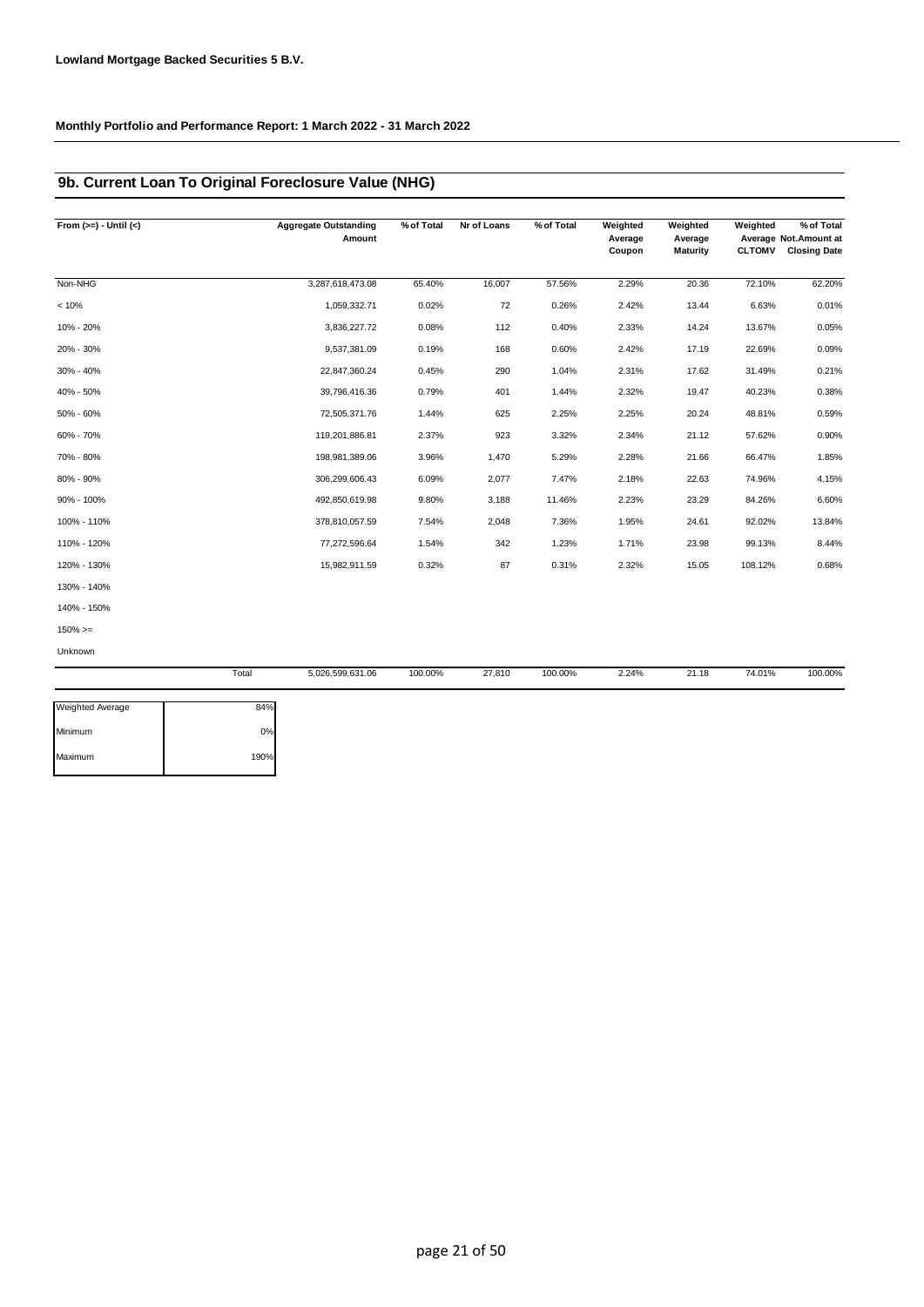### **10a. Current Loan To Indexed Foreclosure Value (Non-NHG)**

| From $(>=) -$ Until $(<)$ |       | <b>Aggregate Outstanding</b><br>Amount | % of Total | Nr of Loans | % of Total | Weighted<br>Average<br>Coupon | Weighted<br>Average<br><b>Maturity</b> | Weighted<br><b>CLTOMV</b> | % of Total<br>Average Not. Amount at<br><b>Closing Date</b> |
|---------------------------|-------|----------------------------------------|------------|-------------|------------|-------------------------------|----------------------------------------|---------------------------|-------------------------------------------------------------|
| NHG                       |       | 1,738,981,157.98                       | 34.60%     | 11,803      | 42.44%     | 2.16%                         | 22.73                                  | 77.61%                    | 37.80%                                                      |
| < 10%                     |       | 8,992,369.40                           | 0.18%      | 348         | 1.25%      | 2.20%                         | 13.91                                  | 10.71%                    | 0.04%                                                       |
| 10% - 20%                 |       | 40,144,059.34                          | 0.80%      | 639         | 2.30%      | 2.23%                         | 15.69                                  | 23.01%                    | 0.22%                                                       |
| 20% - 30%                 |       | 117,351,264.67                         | 2.33%      | 1,081       | 3.89%      | 2.30%                         | 16.80                                  | 36.28%                    | 0.43%                                                       |
| 30% - 40%                 |       | 267,505,223.90                         | 5.32%      | 1,774       | 6.38%      | 2.22%                         | 18.22                                  | 48.17%                    | 0.99%                                                       |
| 40% - 50%                 |       | 509,399,199.82                         | 10.13%     | 2,677       | 9.63%      | 2.24%                         | 19.58                                  | 59.29%                    | 1.89%                                                       |
| 50% - 60%                 |       | 747,368,609.36                         | 14.87%     | 3,277       | 11.78%     | 2.24%                         | 20.73                                  | 69.74%                    | 3.47%                                                       |
| 60% - 70%                 |       | 753,653,350.93                         | 14.99%     | 3,012       | 10.83%     | 2.32%                         | 21.16                                  | 79.76%                    | 5.52%                                                       |
| 70% - 80%                 |       | 503,409,753.82                         | 10.01%     | 1,976       | 7.11%      | 2.38%                         | 20.76                                  | 87.71%                    | 8.19%                                                       |
| 80% - 90%                 |       | 267,818,535.13                         | 5.33%      | 993         | 3.57%      | 2.35%                         | 21.31                                  | 94.63%                    | 10.77%                                                      |
| 90% - 100%                |       | 59,688,664.61                          | 1.19%      | 194         | 0.70%      | 2.08%                         | 24.35                                  | 95.73%                    | 11.06%                                                      |
| 100% - 110%               |       | 11,204,553.35                          | 0.22%      | 32          | 0.12%      | 1.82%                         | 26.53                                  | 96.56%                    | 9.50%                                                       |
| 110% - 120%               |       | 1,082,888.75                           | 0.02%      | 4           | 0.01%      | 2.94%                         | 19.65                                  | 132.89%                   | 5.99%                                                       |
| 120% - 130%               |       |                                        |            |             |            |                               |                                        |                           | 3.64%                                                       |
| 130% - 140%               |       |                                        |            |             |            |                               |                                        |                           | 0.05%                                                       |
| 140% - 150%               |       |                                        |            |             |            |                               |                                        |                           |                                                             |
| $150\%>=$                 |       |                                        |            |             |            |                               |                                        |                           |                                                             |
| Unknown                   |       |                                        |            |             |            |                               |                                        |                           |                                                             |
|                           | Total | 5,026,599,631.06                       | 100.00%    | 27,810      | 100.00%    | 2.24%                         | 21.18                                  | 74.01%                    | 100.00%                                                     |

| <b>Weighted Average</b> | 59%  |
|-------------------------|------|
| Minimum                 | 0%   |
| Maximum                 | 120% |
|                         |      |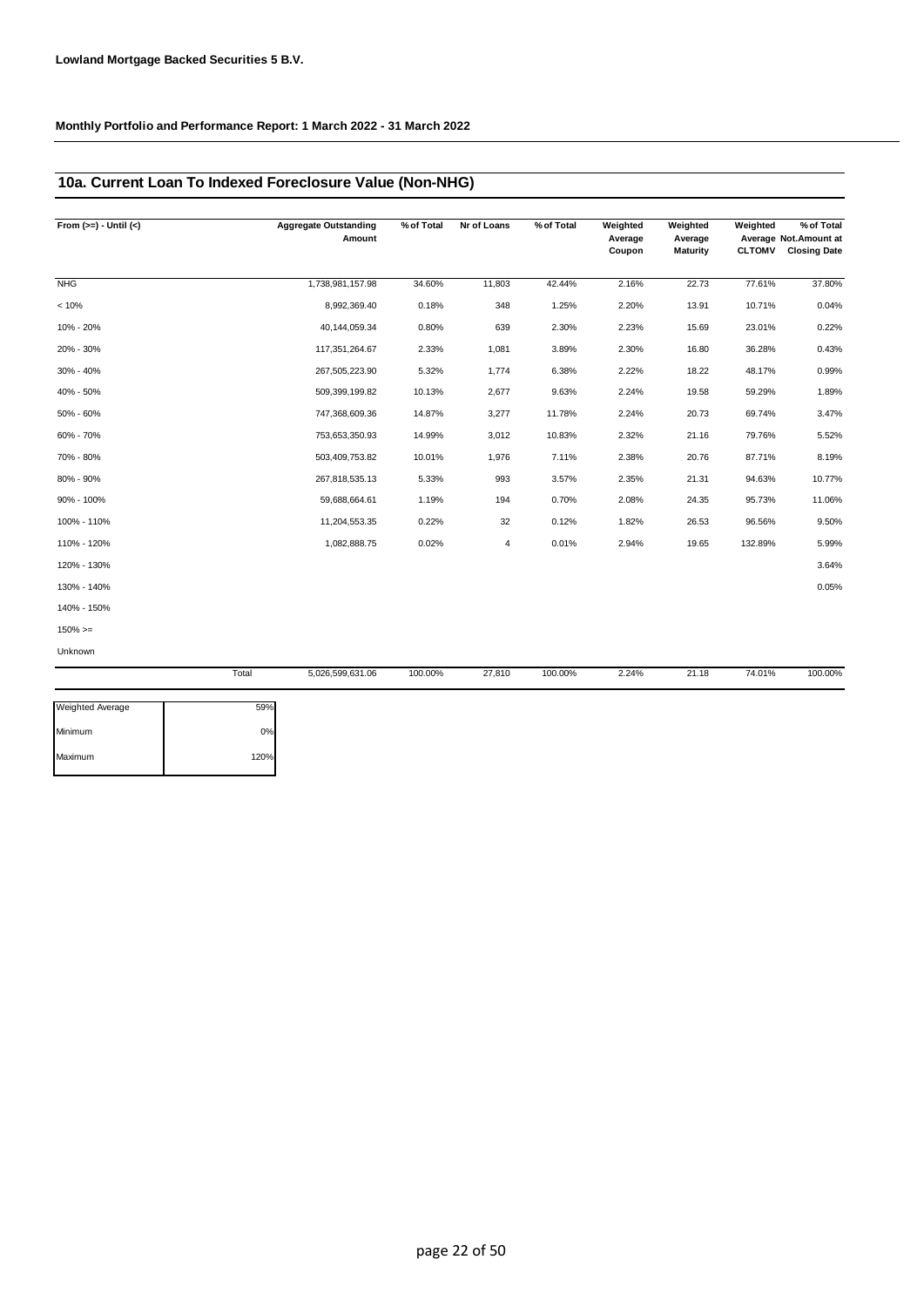### **10b. Current Loan To Indexed Foreclosure Value (NHG)**

| From $(>=) -$ Until $(<)$ |       | <b>Aggregate Outstanding</b><br>Amount | % of Total | Nr of Loans | % of Total | Weighted<br>Average<br>Coupon | Weighted<br>Average<br>Maturity | Weighted<br><b>CLTOMV</b> | % of Total<br>Average Not. Amount at<br><b>Closing Date</b> |
|---------------------------|-------|----------------------------------------|------------|-------------|------------|-------------------------------|---------------------------------|---------------------------|-------------------------------------------------------------|
| Non-NHG                   |       | 3,287,618,473.08                       | 65.40%     | 16,007      | 57.56%     | 2.29%                         | 20.36                           | 72.10%                    | 62.20%                                                      |
| < 10%                     |       | 2,798,753.42                           | 0.06%      | 131         | 0.47%      | 2.35%                         | 14.40                           | 9.67%                     | 0.01%                                                       |
| 10% - 20%                 |       | 12,076,504.11                          | 0.24%      | 231         | 0.83%      | 2.52%                         | 16.13                           | 22.67%                    | 0.05%                                                       |
| 20% - 30%                 |       | 38,271,464.27                          | 0.76%      | 467         | 1.68%      | 2.39%                         | 17.63                           | 35.60%                    | 0.12%                                                       |
| 30% - 40%                 |       | 84,219,047.80                          | 1.68%      | 791         | 2.84%      | 2.43%                         | 19.45                           | 49.69%                    | 0.28%                                                       |
| 40% - 50%                 |       | 242,563,317.15                         | 4.83%      | 1,917       | 6.89%      | 2.52%                         | 20.88                           | 64.27%                    | 0.49%                                                       |
| 50% - 60%                 |       | 511,985,995.44                         | 10.19%     | 3,548       | 12.76%     | 2.34%                         | 22.31                           | 77.22%                    | 0.95%                                                       |
| 60% - 70%                 |       | 427,274,076.12                         | 8.50%      | 2,648       | 9.52%      | 2.10%                         | 22.95                           | 83.77%                    | 1.84%                                                       |
| 70% - 80%                 |       | 213,226,803.62                         | 4.24%      | 1,149       | 4.13%      | 1.93%                         | 23.87                           | 87.81%                    | 4.72%                                                       |
| 80% - 90%                 |       | 124,639,726.66                         | 2.48%      | 586         | 2.11%      | 1.56%                         | 26.10                           | 93.23%                    | 8.24%                                                       |
| 90% - 100%                |       | 62,301,971.83                          | 1.24%      | 259         | 0.93%      | 1.29%                         | 28.51                           | 95.18%                    | 11.34%                                                      |
| 100% - 110%               |       | 15,823,693.50                          | 0.31%      | 61          | 0.22%      | 1.18%                         | 29.34                           | 97.48%                    | 7.64%                                                       |
| 110% - 120%               |       | 3,799,804.06                           | 0.08%      | 15          | 0.05%      | 1.26%                         | 29.50                           | 98.73%                    | 1.64%                                                       |
| 120% - 130%               |       |                                        |            |             |            |                               |                                 |                           | 0.44%                                                       |
| 130% - 140%               |       |                                        |            |             |            |                               |                                 |                           | 0.03%                                                       |
| 140% - 150%               |       |                                        |            |             |            |                               |                                 |                           | 0.00%                                                       |
| $150\%>=$                 |       |                                        |            |             |            |                               |                                 |                           |                                                             |
| Unknown                   |       |                                        |            |             |            |                               |                                 |                           |                                                             |
|                           | Total | 5,026,599,631.06                       | 100.00%    | 27,810      | 100.00%    | 2.24%                         | 21.18                           | 74.01%                    | 100.00%                                                     |

| <b>Weighted Average</b> | 59%  |
|-------------------------|------|
|                         |      |
| Minimum                 | 0%   |
| Maximum                 | 120% |
|                         |      |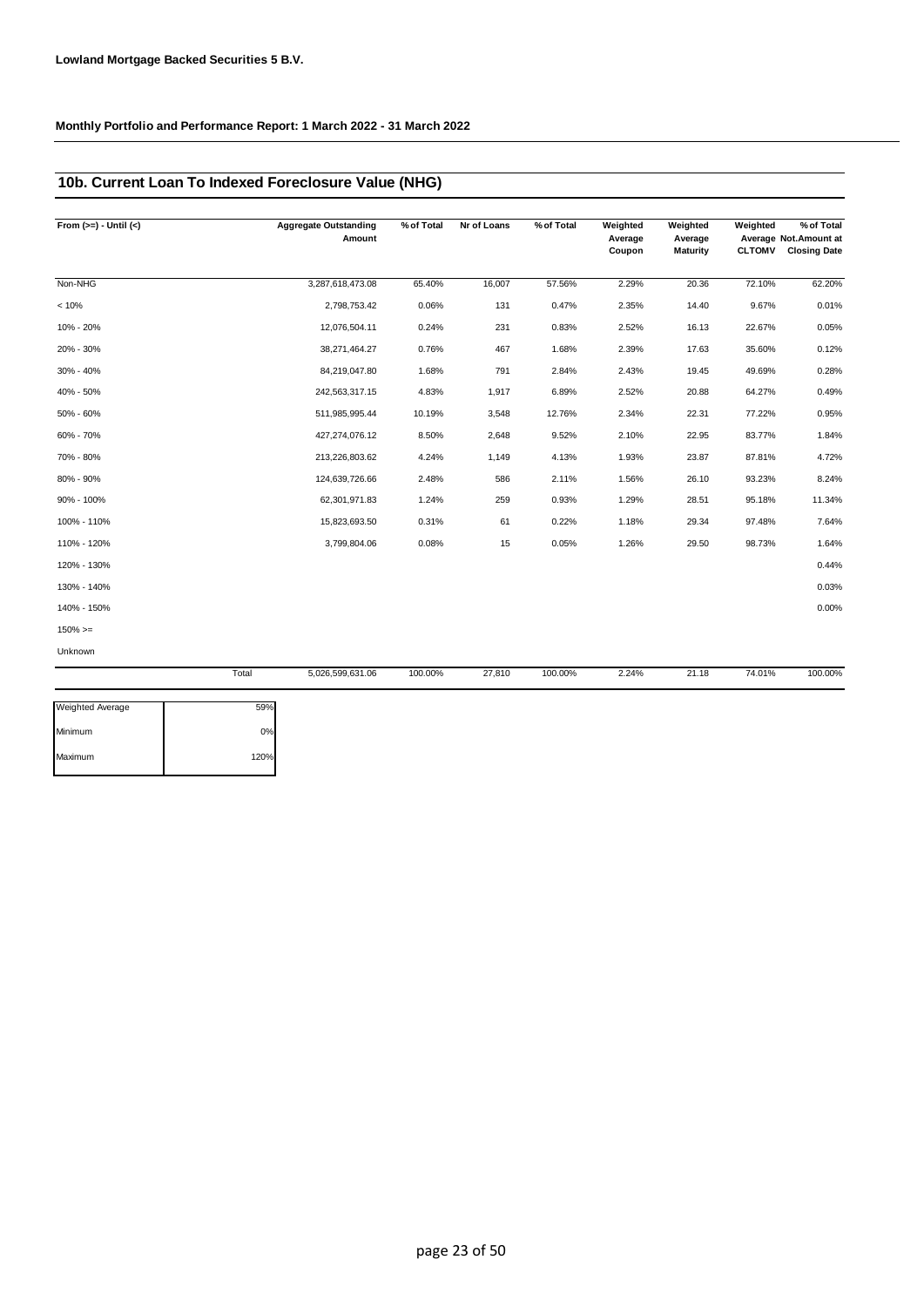### **11a. Original Loan To Original Market Value (Non-NHG)**

| From $(>=) -$ Until $(<)$ |       | <b>Aggregate Outstanding</b><br>Amount | % of Total | Nr of Loans | % of Total | Weighted<br>Average<br>Coupon | Weighted<br>Average<br>Maturity | Weighted<br><b>CLTOMV</b> | % of Total<br>Average Not. Amount at<br><b>Closing Date</b> |
|---------------------------|-------|----------------------------------------|------------|-------------|------------|-------------------------------|---------------------------------|---------------------------|-------------------------------------------------------------|
| <b>NHG</b>                |       | 1,738,981,157.98                       | 34.60%     | 11,803      | 42.44%     | 2.16%                         | 22.73                           | 77.61%                    | 37.80%                                                      |
| < 10%                     |       | 1,241,983.21                           | 0.02%      | 23          | 0.08%      | 2.01%                         | 22.40                           | 35.19%                    | 0.01%                                                       |
| 10% - 20%                 |       | 5,323,806.89                           | 0.11%      | 140         | 0.50%      | 2.23%                         | 16.64                           | 14.50%                    | 0.09%                                                       |
| 20% - 30%                 |       | 19,633,524.85                          | 0.39%      | 306         | 1.10%      | 2.17%                         | 17.26                           | 22.41%                    | 0.28%                                                       |
| 30% - 40%                 |       | 56,389,868.96                          | 1.12%      | 544         | 1.96%      | 2.06%                         | 19.78                           | 32.19%                    | 0.66%                                                       |
| 40% - 50%                 |       | 138,704,112.85                         | 2.76%      | 982         | 3.53%      | 2.05%                         | 19.95                           | 41.80%                    | 1.38%                                                       |
| 50% - 60%                 |       | 293,577,584.33                         | 5.84%      | 1,648       | 5.93%      | 2.06%                         | 21.04                           | 50.56%                    | 3.05%                                                       |
| 60% - 70%                 |       | 548,243,299.76                         | 10.91%     | 2,807       | 10.09%     | 2.16%                         | 19.97                           | 59.43%                    | 7.22%                                                       |
| 70% - 80%                 |       | 520,758,270.69                         | 10.36%     | 2,207       | 7.94%      | 2.11%                         | 22.05                           | 68.35%                    | 4.96%                                                       |
| 80% - 90%                 |       | 700,827,948.13                         | 13.94%     | 2,864       | 10.30%     | 2.23%                         | 21.50                           | 76.26%                    | 13.17%                                                      |
| 90% - 100%                |       | 429, 187, 605.56                       | 8.54%      | 1,768       | 6.36%      | 2.35%                         | 21.21                           | 86.32%                    | 9.36%                                                       |
| 100% - 110%               |       | 522,840,461.70                         | 10.40%     | 2,458       | 8.84%      | 2.77%                         | 17.34                           | 96.11%                    | 20.20%                                                      |
| 110% - 120%               |       | 44,680,208.12                          | 0.89%      | 228         | 0.82%      | 2.97%                         | 14.36                           | 101.80%                   | 1.84%                                                       |
| 120% - 130%               |       | 2,683,760.65                           | 0.05%      | 15          | 0.05%      | 2.04%                         | 21.16                           | 74.06%                    |                                                             |
| 130% - 140%               |       | 1,918,737.87                           | 0.04%      | 10          | 0.04%      | 2.59%                         | 18.16                           | 88.19%                    |                                                             |
| 140% - 150%               |       | 727,985.80                             | 0.01%      | 3           | 0.01%      | 2.07%                         | 22.94                           | 98.84%                    |                                                             |
| $150\%>=$                 |       | 879,313.71                             | 0.02%      | 4           | 0.01%      | 3.15%                         | 16.72                           | 131.73%                   |                                                             |
| Unknown                   |       |                                        |            |             |            |                               |                                 |                           | 0.00%                                                       |
|                           | Total | 5,026,599,631.06                       | 100.00%    | 27,810      | 100.00%    | 2.24%                         | 21.18                           | 74.01%                    | 100.00%                                                     |

| <b>Weighted Average</b> | 83%  |
|-------------------------|------|
| Minimum                 | 0%   |
| Maximum                 | 184% |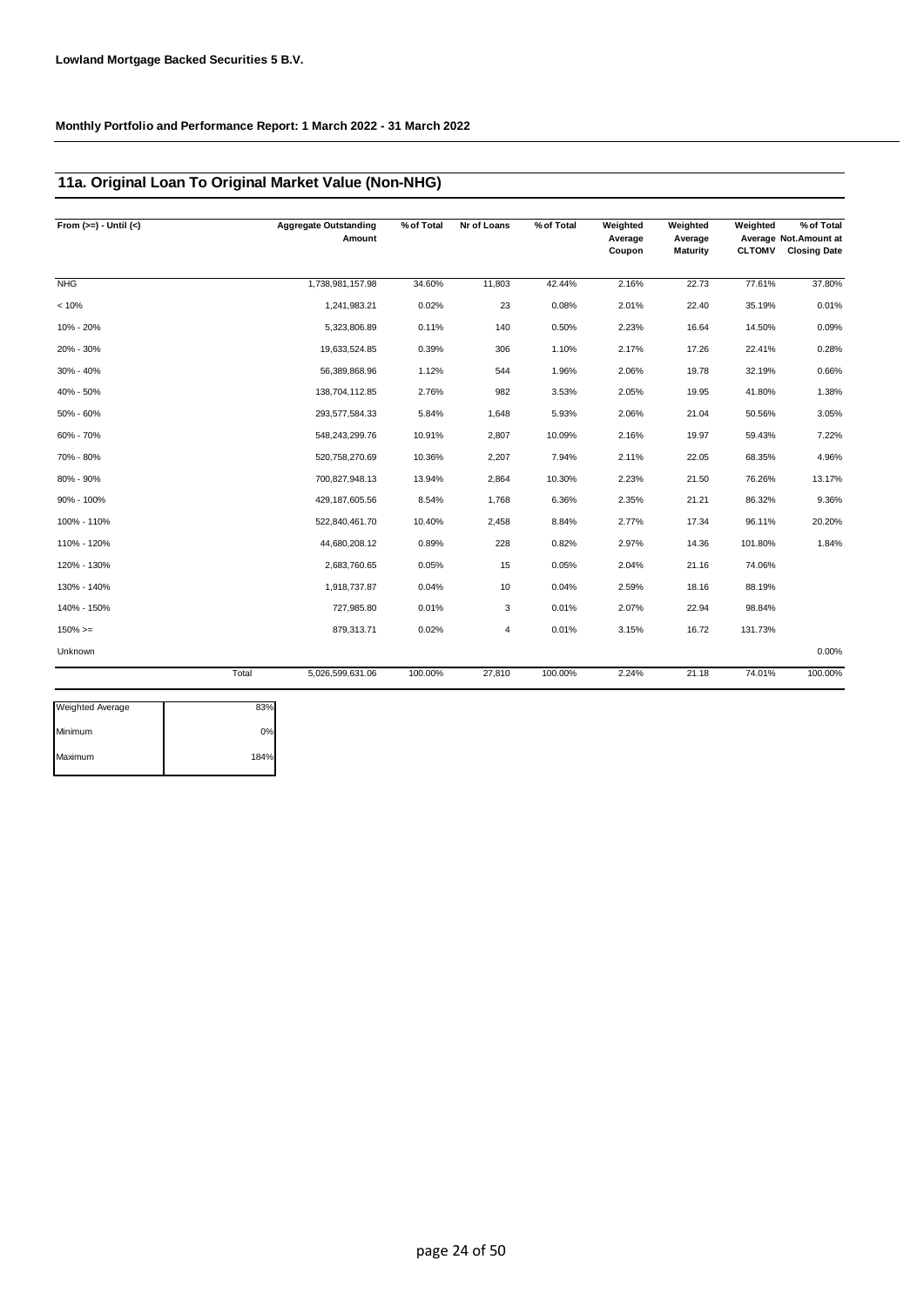### **11b. Original Loan To Original Market Value (NHG)**

| From $(>=) -$ Until $(<)$ |       | <b>Aggregate Outstanding</b><br>Amount | % of Total | Nr of Loans    | % of Total | Weighted<br>Average<br>Coupon | Weighted<br>Average<br>Maturity | Weighted<br><b>CLTOMV</b> | $\sqrt%$ of Total<br>Average Not.Amount at<br><b>Closing Date</b> |
|---------------------------|-------|----------------------------------------|------------|----------------|------------|-------------------------------|---------------------------------|---------------------------|-------------------------------------------------------------------|
| Non-NHG                   |       | 3,287,618,473.08                       | 65.40%     | 16,007         | 57.56%     | 2.29%                         | 20.36                           | 72.10%                    | 62.20%                                                            |
| < 10%                     |       | 159,518.90                             | 0.00%      | 5              | 0.02%      | 2.61%                         | 19.27                           | 8.70%                     | 0.00%                                                             |
| 10% - 20%                 |       | 980,377.50                             | 0.02%      | 30             | 0.11%      | 2.13%                         | 16.22                           | 13.34%                    | 0.01%                                                             |
| 20% - 30%                 |       | 5,665,644.07                           | 0.11%      | 108            | 0.39%      | 2.41%                         | 17.03                           | 21.06%                    | 0.08%                                                             |
| 30% - 40%                 |       | 14,604,583.32                          | 0.29%      | 196            | 0.70%      | 2.11%                         | 18.74                           | 30.54%                    | 0.18%                                                             |
| 40% - 50%                 |       | 31,330,244.70                          | 0.62%      | 322            | 1.16%      | 2.25%                         | 19.68                           | 39.14%                    | 0.35%                                                             |
| $50\% - 60\%$             |       | 57,354,217.68                          | 1.14%      | 484            | 1.74%      | 2.10%                         | 21.81                           | 48.02%                    | 0.60%                                                             |
| 60% - 70%                 |       | 98,684,271.66                          | 1.96%      | 754            | 2.71%      | 2.11%                         | 22.12                           | 56.78%                    | 1.07%                                                             |
| 70% - 80%                 |       | 180, 182, 006.44                       | 3.58%      | 1,283          | 4.61%      | 2.10%                         | 22.75                           | 66.10%                    | 2.64%                                                             |
| 80% - 90%                 |       | 331,050,727.43                         | 6.59%      | 2,283          | 8.21%      | 2.14%                         | 23.03                           | 74.12%                    | 6.38%                                                             |
| 90% - 100%                |       | 508,987,496.17                         | 10.13%     | 3,161          | 11.37%     | 2.05%                         | 23.52                           | 84.54%                    | 11.64%                                                            |
| 100% - 110%               |       | 505,166,870.04                         | 10.05%     | 3,146          | 11.31%     | 2.30%                         | 22.37                           | 88.89%                    | 14.79%                                                            |
| 110% - 120%               |       | 3,046,888.95                           | 0.06%      | 19             | 0.07%      | 2.94%                         | 19.01                           | 88.65%                    | 0.06%                                                             |
| 120% - 130%               |       | 458,187.75                             | 0.01%      | 3              | 0.01%      | 1.79%                         | 23.33                           | 72.48%                    |                                                                   |
| 130% - 140%               |       | 549,667.04                             | 0.01%      | 4              | 0.01%      | 2.31%                         | 25.39                           | 77.90%                    |                                                                   |
| 140% - 150%               |       | 511,702.45                             | 0.01%      | 3              | 0.01%      | 2.56%                         | 21.71                           | 94.53%                    |                                                                   |
| $150\%>=$                 |       | 248,753.88                             | 0.00%      | $\overline{2}$ | 0.01%      | 1.62%                         | 20.62                           | 90.06%                    |                                                                   |
| Unknown                   |       |                                        |            |                |            |                               |                                 |                           |                                                                   |
|                           | Total | 5,026,599,631.06                       | 100.00%    | 27,810         | 100.00%    | 2.24%                         | 21.18                           | 74.01%                    | 100.00%                                                           |
| <b>Weighted Average</b>   | 83%   |                                        |            |                |            |                               |                                 |                           |                                                                   |

| 83%  |
|------|
| ሰ%   |
| 184% |
|      |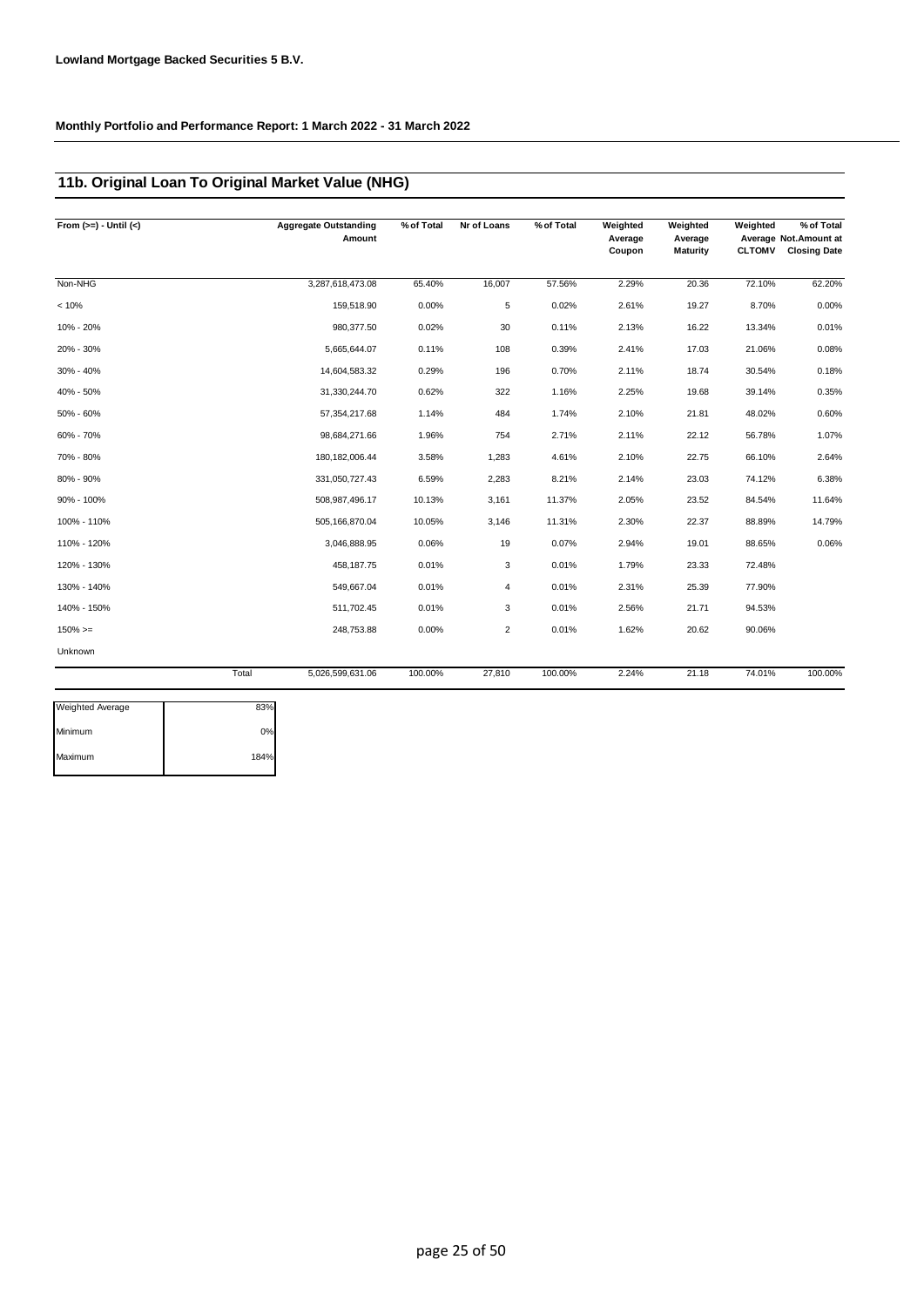### **12a. Current Loan To Original Market Value (Non-NHG)**

| From $(>=) -$ Until $(<)$ |       | <b>Aggregate Outstanding</b><br>Amount | % of Total | Nr of Loans    | % of Total | Weighted<br>Average<br>Coupon | Weighted<br>Average<br><b>Maturity</b> | Weighted<br><b>CLTOMV</b> | $\sqrt%$ of Total<br>Average Not.Amount at<br><b>Closing Date</b> |
|---------------------------|-------|----------------------------------------|------------|----------------|------------|-------------------------------|----------------------------------------|---------------------------|-------------------------------------------------------------------|
| <b>NHG</b>                |       | 1,738,981,157.98                       | 34.60%     | 11,803         | 42.44%     | 2.16%                         | 22.73                                  | 77.61%                    | 37.80%                                                            |
| < 10%                     |       | 3,531,247.58                           | 0.07%      | 195            | 0.70%      | 2.14%                         | 14.71                                  | 7.10%                     | 0.03%                                                             |
| 10% - 20%                 |       | 17,250,012.75                          | 0.34%      | 374            | 1.34%      | 2.27%                         | 15.16                                  | 15.59%                    | 0.21%                                                             |
| 20% - 30%                 |       | 47,577,554.79                          | 0.95%      | 589            | 2.12%      | 2.18%                         | 17.41                                  | 25.90%                    | 0.46%                                                             |
| 30% - 40%                 |       | 110,454,162.42                         | 2.20%      | 923            | 3.32%      | 2.15%                         | 18.56                                  | 35.70%                    | 1.05%                                                             |
| 40% - 50%                 |       | 248,307,943.35                         | 4.94%      | 1,517          | 5.45%      | 2.11%                         | 20.30                                  | 45.74%                    | 2.06%                                                             |
| 50% - 60%                 |       | 446,588,721.25                         | 8.88%      | 2,235          | 8.04%      | 2.13%                         | 20.62                                  | 55.36%                    | 4.02%                                                             |
| 60% - 70%                 |       | 619,257,070.52                         | 12.32%     | 2,860          | 10.28%     | 2.20%                         | 20.60                                  | 65.10%                    | 7.66%                                                             |
| 70% - 80%                 |       | 646,797,264.89                         | 12.87%     | 2,598          | 9.34%      | 2.16%                         | 22.11                                  | 75.06%                    | 7.16%                                                             |
| 80% - 90%                 |       | 511,597,628.41                         | 10.18%     | 2,046          | 7.36%      | 2.37%                         | 21.01                                  | 84.78%                    | 13.19%                                                            |
| 90% - 100%                |       | 384,191,066.85                         | 7.64%      | 1,480          | 5.32%      | 2.43%                         | 21.46                                  | 94.54%                    | 12.84%                                                            |
| 100% - 110%               |       | 228,020,843.43                         | 4.54%      | 1,075          | 3.87%      | 2.97%                         | 13.73                                  | 106.39%                   | 12.46%                                                            |
| 110% - 120%               |       | 23,568,046.29                          | 0.47%      | 113            | 0.41%      | 3.06%                         | 13.29                                  | 110.14%                   | 1.05%                                                             |
| 120% - 130%               |       |                                        |            |                |            |                               |                                        |                           |                                                                   |
| 130% - 140%               |       |                                        |            |                |            |                               |                                        |                           |                                                                   |
| 140% - 150%               |       |                                        |            |                |            |                               |                                        |                           |                                                                   |
| $150\%>=$                 |       | 476,910.55                             | 0.01%      | $\overline{2}$ | 0.01%      | 3.48%                         | 15.51                                  | 166.00%                   |                                                                   |
| Unknown                   |       |                                        |            |                |            |                               |                                        |                           |                                                                   |
|                           | Total | 5,026,599,631.06                       | 100.00%    | 27,810         | 100.00%    | 2.24%                         | 21.18                                  | 74.01%                    | 100.00%                                                           |
| <b>Weighted Average</b>   | 74%   |                                        |            |                |            |                               |                                        |                           |                                                                   |

| <b>Weighted Average</b> | 74%   |
|-------------------------|-------|
| Minimum                 | $0\%$ |
| Maximum                 | 167%  |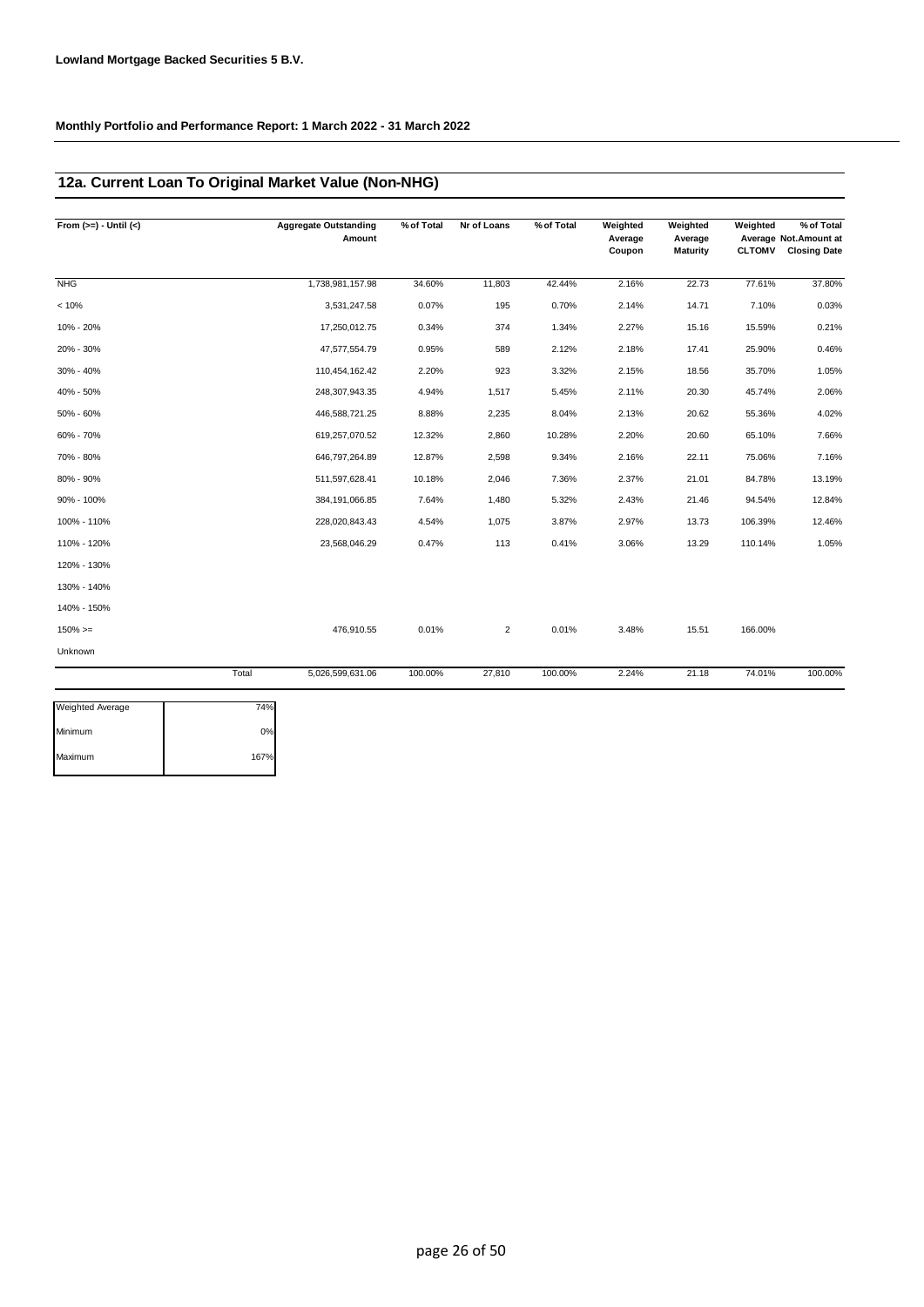### **12b. Current Loan To Original Market Value (NHG)**

| From $(>=) -$ Until $(<)$ |       | <b>Aggregate Outstanding</b><br>Amount | % of Total | Nr of Loans | % of Total | Weighted<br>Average<br>Coupon | Weighted<br>Average<br>Maturity | Weighted<br><b>CLTOMV</b> | % of Total<br>Average Not. Amount at<br><b>Closing Date</b> |
|---------------------------|-------|----------------------------------------|------------|-------------|------------|-------------------------------|---------------------------------|---------------------------|-------------------------------------------------------------|
| Non-NHG                   |       | 3,287,618,473.08                       | 65.40%     | 16,007      | 57.56%     | 2.29%                         | 20.36                           | 72.10%                    | 62.20%                                                      |
| < 10%                     |       | 1,450,541.94                           | 0.03%      | 86          | 0.31%      | 2.58%                         | 13.84                           | 7.34%                     | 0.02%                                                       |
| 10% - 20%                 |       | 4,926,934.14                           | 0.10%      | 131         | 0.47%      | 2.37%                         | 14.42                           | 15.50%                    | 0.06%                                                       |
| 20% - 30%                 |       | 14,619,457.89                          | 0.29%      | 227         | 0.82%      | 2.41%                         | 17.35                           | 25.60%                    | 0.13%                                                       |
| 30% - 40%                 |       | 34,016,894.08                          | 0.68%      | 394         | 1.42%      | 2.27%                         | 18.38                           | 35.35%                    | 0.34%                                                       |
| 40% - 50%                 |       | 66,472,419.08                          | 1.32%      | 595         | 2.14%      | 2.29%                         | 19.93                           | 45.51%                    | 0.56%                                                       |
| 50% - 60%                 |       | 122,054,338.51                         | 2.43%      | 968         | 3.48%      | 2.33%                         | 21.02                           | 55.54%                    | 0.96%                                                       |
| 60% - 70%                 |       | 211,290,930.79                         | 4.20%      | 1,566       | 5.63%      | 2.27%                         | 21.60                           | 65.57%                    | 1.93%                                                       |
| 70% - 80%                 |       | 352,969,117.34                         | 7.02%      | 2,382       | 8.57%      | 2.18%                         | 22.67                           | 75.22%                    | 4.82%                                                       |
| 80% - 90%                 |       | 567,407,226.55                         | 11.29%     | 3,623       | 13.03%     | 2.21%                         | 23.37                           | 85.43%                    | 8.01%                                                       |
| 90% - 100%                |       | 327,456,521.63                         | 6.51%      | 1,643       | 5.91%      | 1.82%                         | 25.23                           | 94.05%                    | 19.03%                                                      |
| 100% - 110%               |       | 35,758,876.75                          | 0.71%      | 185         | 0.67%      | 2.31%                         | 16.02                           | 105.00%                   | 1.95%                                                       |
| 110% - 120%               |       | 557,899.28                             | 0.01%      | 3           | 0.01%      | 3.26%                         | 14.36                           | 110.18%                   | 0.01%                                                       |
| 120% - 130%               |       |                                        |            |             |            |                               |                                 |                           |                                                             |
| 130% - 140%               |       |                                        |            |             |            |                               |                                 |                           |                                                             |
| 140% - 150%               |       |                                        |            |             |            |                               |                                 |                           |                                                             |
| $150\%>=$                 |       |                                        |            |             |            |                               |                                 |                           |                                                             |
| Unknown                   |       |                                        |            |             |            |                               |                                 |                           |                                                             |
|                           | Total | 5,026,599,631.06                       | 100.00%    | 27,810      | 100.00%    | 2.24%                         | 21.18                           | 74.01%                    | 100.00%                                                     |

| <b>Weighted Average</b> | 74%  |
|-------------------------|------|
| Minimum                 | 0%   |
| Maximum                 | 167% |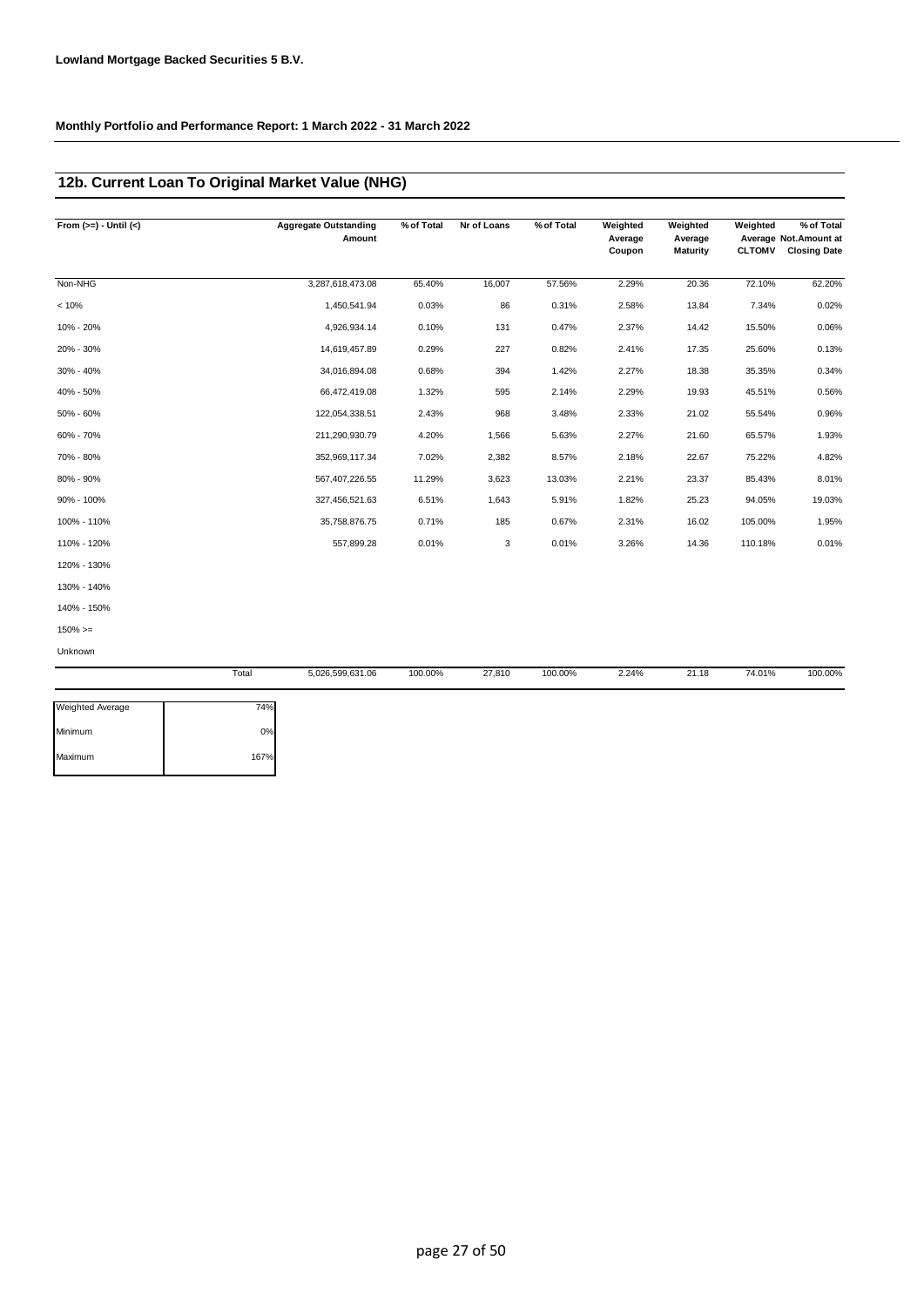### **13a. Current Loan To Indexed Market Value (Non-NHG)**

| From $(>=) -$ Until $(<)$ | <b>Aggregate Outstanding</b><br>Amount | % of Total | Nr of Loans | % of Total | Weighted<br>Average | Weighted<br>Average | Weighted      | % of Total<br>Average Not. Amount at |  |
|---------------------------|----------------------------------------|------------|-------------|------------|---------------------|---------------------|---------------|--------------------------------------|--|
|                           |                                        |            |             |            | Coupon              | <b>Maturity</b>     | <b>CLTOMV</b> | <b>Closing Date</b>                  |  |
| <b>NHG</b>                | 1,738,981,157.98                       | 34.60%     | 11,803      | 42.44%     | 2.16%               | 22.73               | 77.61%        | 37.80%                               |  |
| < 10%                     | 12,287,611.10                          | 0.24%      | 425         | 1.53%      | 2.23%               | 13.82               | 12.18%        | 0.05%                                |  |
| 10% - 20%                 | 57,602,442.22                          | 1.15%      | 794         | 2.86%      | 2.26%               | 15.90               | 26.15%        | 0.29%                                |  |
| 20% - 30%                 | 181, 160, 331.87                       | 3.60%      | 1,472       | 5.29%      | 2.25%               | 17.50               | 40.43%        | 0.69%                                |  |
| 30% - 40%                 | 426,678,356.44                         | 8.49%      | 2,500       | 8.99%      | 2.24%               | 18.78               | 53.77%        | 1.55%                                |  |
| 40% - 50%                 | 781,481,072.84                         | 15.55%     | 3,637       | 13.08%     | 2.23%               | 20.34               | 65.77%        | 3.24%                                |  |
| 50% - 60%                 | 866,212,274.27                         | 17.23%     | 3,511       | 12.62%     | 2.31%               | 21.16               | 77.70%        | 5.55%                                |  |
| 60% - 70%                 | 608,632,420.99                         | 12.11%     | 2,394       | 8.61%      | 2.37%               | 20.85               | 86.85%        | 9.02%                                |  |
| 70% - 80%                 | 296,451,582.98                         | 5.90%      | 1,093       | 3.93%      | 2.34%               | 21.41               | 94.62%        | 12.21%                               |  |
| 80% - 90%                 | 52,444,442.73                          | 1.04%      | 165         | 0.59%      | 2.01%               | 24.63               | 95.92%        | 12.57%                               |  |
| 90% - 100%                | 3,941,023.93                           | 0.08%      | 13          | 0.05%      | 1.88%               | 27.05               | 94.24%        | 9.20%                                |  |
| 100% - 110%               | 726,913.71                             | 0.01%      | 3           | 0.01%      | 3.55%               | 14.70               | 149.21%       | 6.05%                                |  |
| 110% - 120%               |                                        |            |             |            |                     |                     |               | 1.78%                                |  |
| 120% - 130%               |                                        |            |             |            |                     |                     |               |                                      |  |
| 130% - 140%               |                                        |            |             |            |                     |                     |               |                                      |  |
| 140% - 150%               |                                        |            |             |            |                     |                     |               |                                      |  |
| $150\% > =$               |                                        |            |             |            |                     |                     |               |                                      |  |

Unknown

|                         | Total | 5,026,599,631.06 | 100.00% | 27,810 | 100.00% | 2.24% | 21.18 | 74.01% | 100.00% |
|-------------------------|-------|------------------|---------|--------|---------|-------|-------|--------|---------|
| <b>Weighted Average</b> | 52%   |                  |         |        |         |       |       |        |         |
| Minimum                 | 0%    |                  |         |        |         |       |       |        |         |
| Maximum                 | 106%  |                  |         |        |         |       |       |        |         |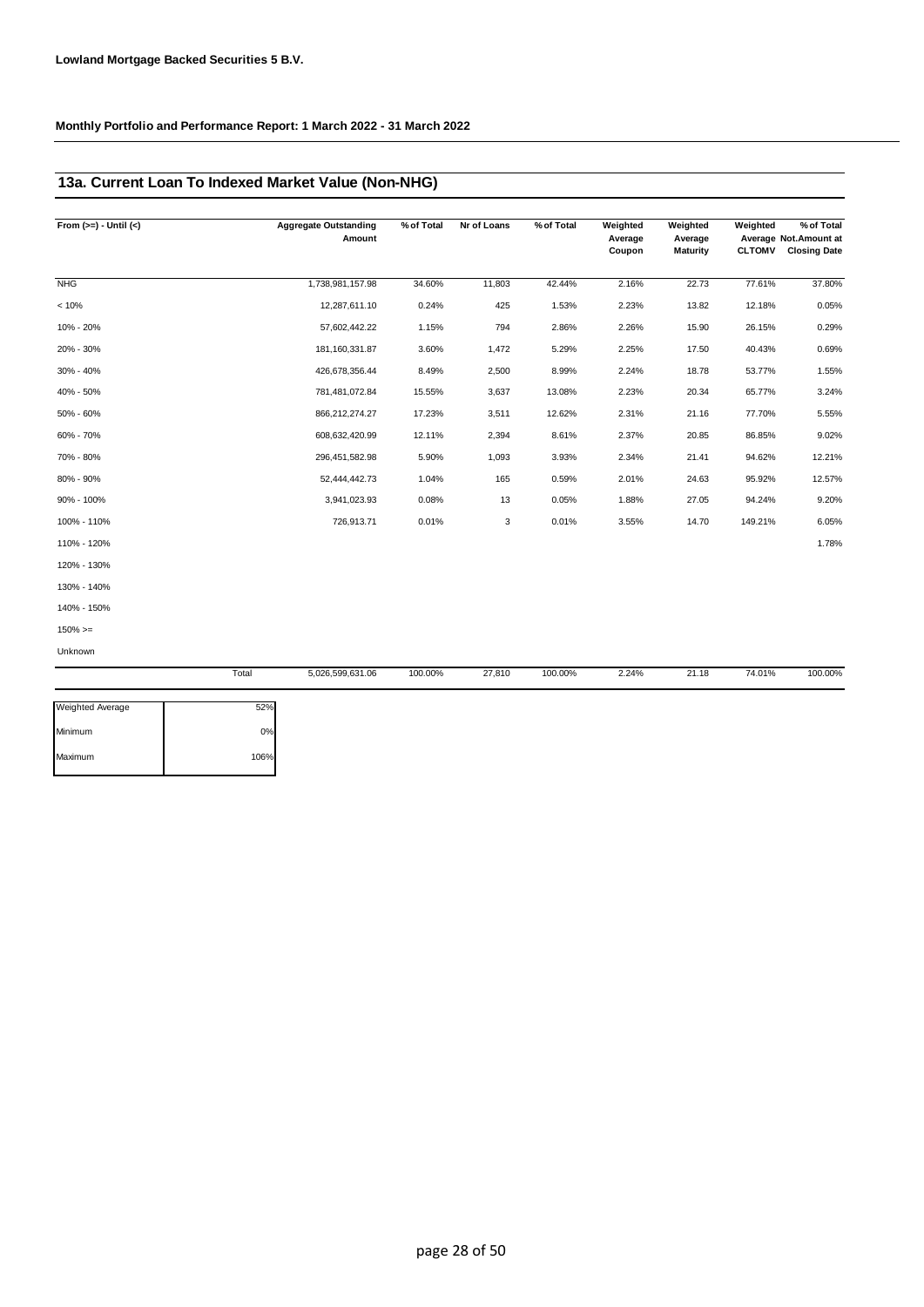### **13b. Current Loan To Indexed Market Value (NHG)**

| From $(>=) -$ Until $(<)$ | <b>Aggregate Outstanding</b> | % of Total | Nr of Loans | % of Total | Weighted          | Weighted            | Weighted      | % of Total                                   |
|---------------------------|------------------------------|------------|-------------|------------|-------------------|---------------------|---------------|----------------------------------------------|
|                           | Amount                       |            |             |            | Average<br>Coupon | Average<br>Maturity | <b>CLTOMV</b> | Average Not.Amount at<br><b>Closing Date</b> |
|                           |                              |            |             |            |                   |                     |               |                                              |
| Non-NHG                   | 3,287,618,473.08             | 65.40%     | 16,007      | 57.56%     | 2.29%             | 20.36               | 72.10%        | 62.20%                                       |
| < 10%                     | 3,439,493.36                 | 0.07%      | 150         | 0.54%      | 2.39%             | 14.32               | 10.62%        | 0.02%                                        |
| 10% - 20%                 | 18,648,039.18                | 0.37%      | 321         | 1.15%      | 2.46%             | 16.18               | 25.91%        | 0.07%                                        |
| 20% - 30%                 | 55,327,649.47                | 1.10%      | 605         | 2.18%      | 2.42%             | 18.27               | 40.27%        | 0.16%                                        |
| 30% - 40%                 | 163,423,820.15               | 3.25%      | 1,402       | 5.04%      | 2.53%             | 20.21               | 57.32%        | 0.45%                                        |
| 40% - 50%                 | 461, 193, 158.53             | 9.18%      | 3,345       | 12.03%     | 2.41%             | 21.80               | 72.90%        | 0.84%                                        |
| 50% - 60%                 | 561,485,792.73               | 11.17%     | 3,583       | 12.88%     | 2.16%             | 22.89               | 82.33%        | 1.76%                                        |
| 60% - 70%                 | 263, 118, 774. 11            | 5.23%      | 1,450       | 5.21%      | 1.96%             | 23.58               | 87.45%        | 4.88%                                        |
| 70% - 80%                 | 139,644,878.85               | 2.78%      | 653         | 2.35%      | 1.56%             | 26.27               | 93.24%        | 9.56%                                        |
| 80% - 90%                 | 61,445,704.77                | 1.22%      | 250         | 0.90%      | 1.25%             | 28.65               | 95.53%        | 12.92%                                       |
| 90% - 100%                | 11,105,846.83                | 0.22%      | 43          | 0.15%      | 1.26%             | 29.45               | 97.49%        | 5.87%                                        |
| 100% - 110%               | 148,000.00                   | 0.00%      | 1           | 0.00%      | 1.33%             | 29.92               | 100.00%       | 1.16%                                        |
| 110% - 120%               |                              |            |             |            |                   |                     |               | 0.13%                                        |
| 120% - 130%               |                              |            |             |            |                   |                     |               |                                              |
| 130% - 140%               |                              |            |             |            |                   |                     |               |                                              |
| 140% - 150%               |                              |            |             |            |                   |                     |               |                                              |
| $150\%>=$                 |                              |            |             |            |                   |                     |               |                                              |

Unknown

|                         | Total | 5,026,599,631.06 | 100.00% | 27,810 | 100.00% | 2.24% | 21.18 | 74.01% | 100.00% |
|-------------------------|-------|------------------|---------|--------|---------|-------|-------|--------|---------|
| <b>Weighted Average</b> | 52%   |                  |         |        |         |       |       |        |         |
| Minimum                 | 0%    |                  |         |        |         |       |       |        |         |
| Maximum                 | 106%  |                  |         |        |         |       |       |        |         |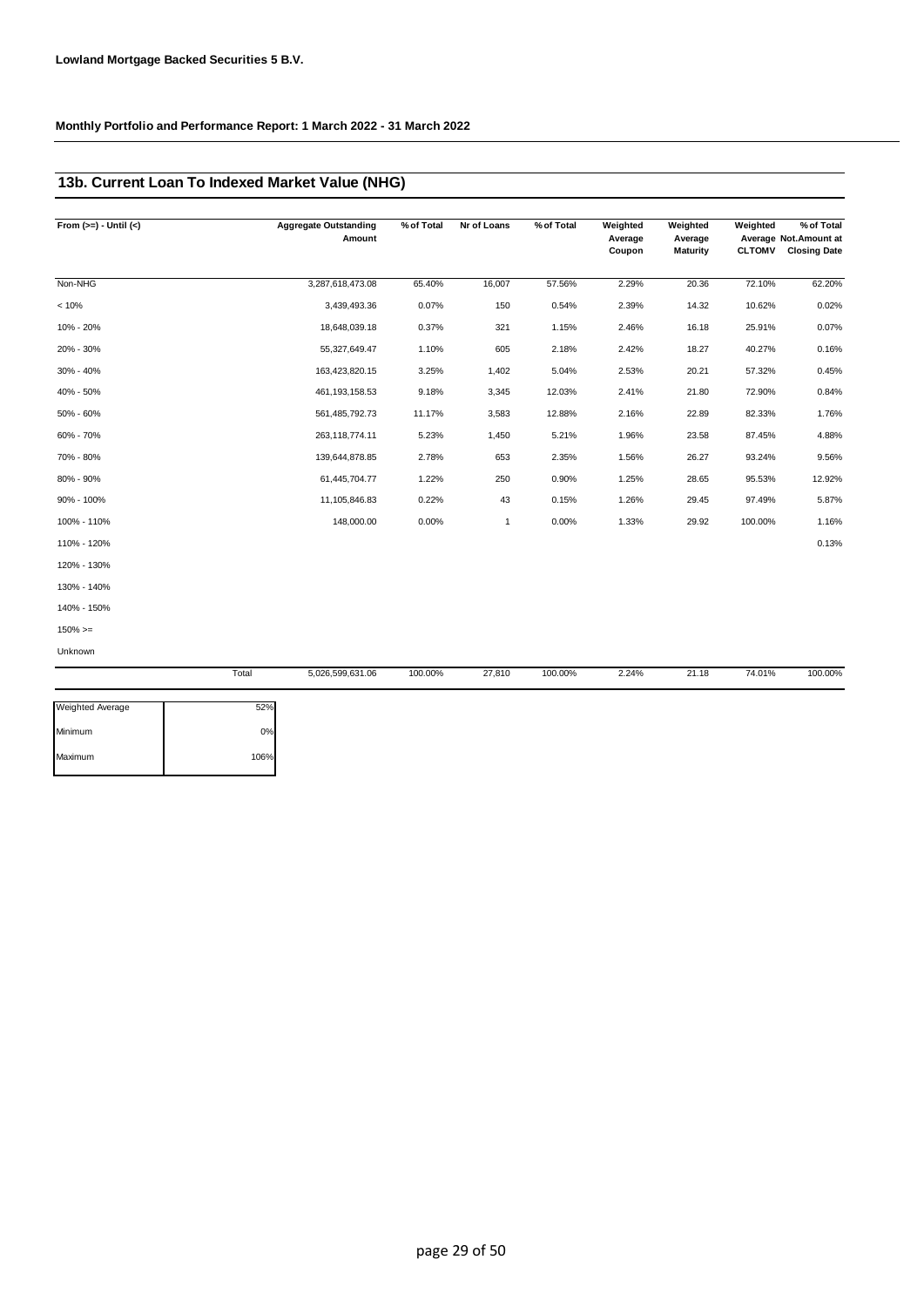## **14. Loanpart Coupon (interest rate bucket)**

| From $(>=) -$ Until $(<)$ |       | <b>Aggregate Outstanding</b><br>Amount | % of Total | Nr of<br>Loanparts | % of Total | Weighted<br>Average<br>Coupon | Weighted<br>Average<br>Maturity | Weighted<br><b>CLTOMV</b> | % of Total<br>Average Not.Amount at<br><b>Closing Date</b> |
|---------------------------|-------|----------------------------------------|------------|--------------------|------------|-------------------------------|---------------------------------|---------------------------|------------------------------------------------------------|
| $< 0.50\%$                |       | 4,516.69                               | 0.00%      | $\mathbf{1}$       | 0.00%      | 0.45%                         | 26.83                           | 89.27%                    |                                                            |
| $0.50\% - 1.00\%$         |       | 43,472,589.57                          | 0.86%      | 614                | 1.07%      | 0.90%                         | 24.89                           | 74.14%                    |                                                            |
| 1.00% - 1.50%             |       | 564,572,649.94                         | 11.23%     | 7,033              | 12.26%     | 1.30%                         | 22.88                           | 70.52%                    | 0.14%                                                      |
| 1.50% - 2.00%             |       | 1,793,802,906.66                       | 35.69%     | 20,666             | 36.02%     | 1.76%                         | 23.33                           | 72.03%                    | 20.72%                                                     |
| 2.00% - 2.50%             |       | 1,052,843,963.18                       | 20.95%     | 11,125             | 19.39%     | 2.21%                         | 20.77                           | 75.18%                    | 19.19%                                                     |
| 2.50% - 3.00%             |       | 786,909,755.59                         | 15.65%     | 8,877              | 15.47%     | 2.74%                         | 19.12                           | 75.00%                    | 23.15%                                                     |
| $3.00\% - 3.50\%$         |       | 426,574,402.34                         | 8.49%      | 4,695              | 8.18%      | 3.18%                         | 17.79                           | 79.80%                    | 15.18%                                                     |
| 3.50% - 4.00%             |       | 207,906,564.58                         | 4.14%      | 2,323              | 4.05%      | 3.73%                         | 17.94                           | 79.92%                    | 9.62%                                                      |
| 4.00% - 4.50%             |       | 67,538,484.78                          | 1.34%      | 796                | 1.39%      | 4.15%                         | 17.44                           | 77.18%                    | 4.07%                                                      |
| 4.50% - 5.00%             |       | 36, 345, 842.04                        | 0.72%      | 505                | 0.88%      | 4.72%                         | 15.31                           | 71.64%                    | 3.42%                                                      |
| $5.00\% - 5.50\%$         |       | 24,100,228.06                          | 0.48%      | 387                | 0.67%      | 5.19%                         | 14.76                           | 67.63%                    | 2.74%                                                      |
| 5.50% - 6.00%             |       | 14,723,241.13                          | 0.29%      | 234                | 0.41%      | 5.69%                         | 13.82                           | 66.64%                    | 1.25%                                                      |
| $6.00\% - 6.50\%$         |       | 6,422,304.73                           | 0.13%      | 95                 | 0.17%      | 6.17%                         | 13.81                           | 64.35%                    | 0.43%                                                      |
| 6.50% - 7.00%             |       | 1,093,896.47                           | 0.02%      | 15                 | 0.03%      | 6.66%                         | 15.95                           | 69.87%                    | 0.08%                                                      |
| $7.00\%>=$                |       | 288,285.30                             | 0.01%      | 5                  | 0.01%      | 7.07%                         | 11.35                           | 63.42%                    | 0.01%                                                      |
| Unknown                   |       |                                        |            |                    |            |                               |                                 |                           |                                                            |
|                           | Total | 5,026,599,631.06                       | 100.00%    | 57,371             | 100.00%    | 2.24%                         | 21.18                           | 74.01%                    | 100.00%                                                    |

| 2.24% |
|-------|
| 0.45% |
| 7.15% |
|       |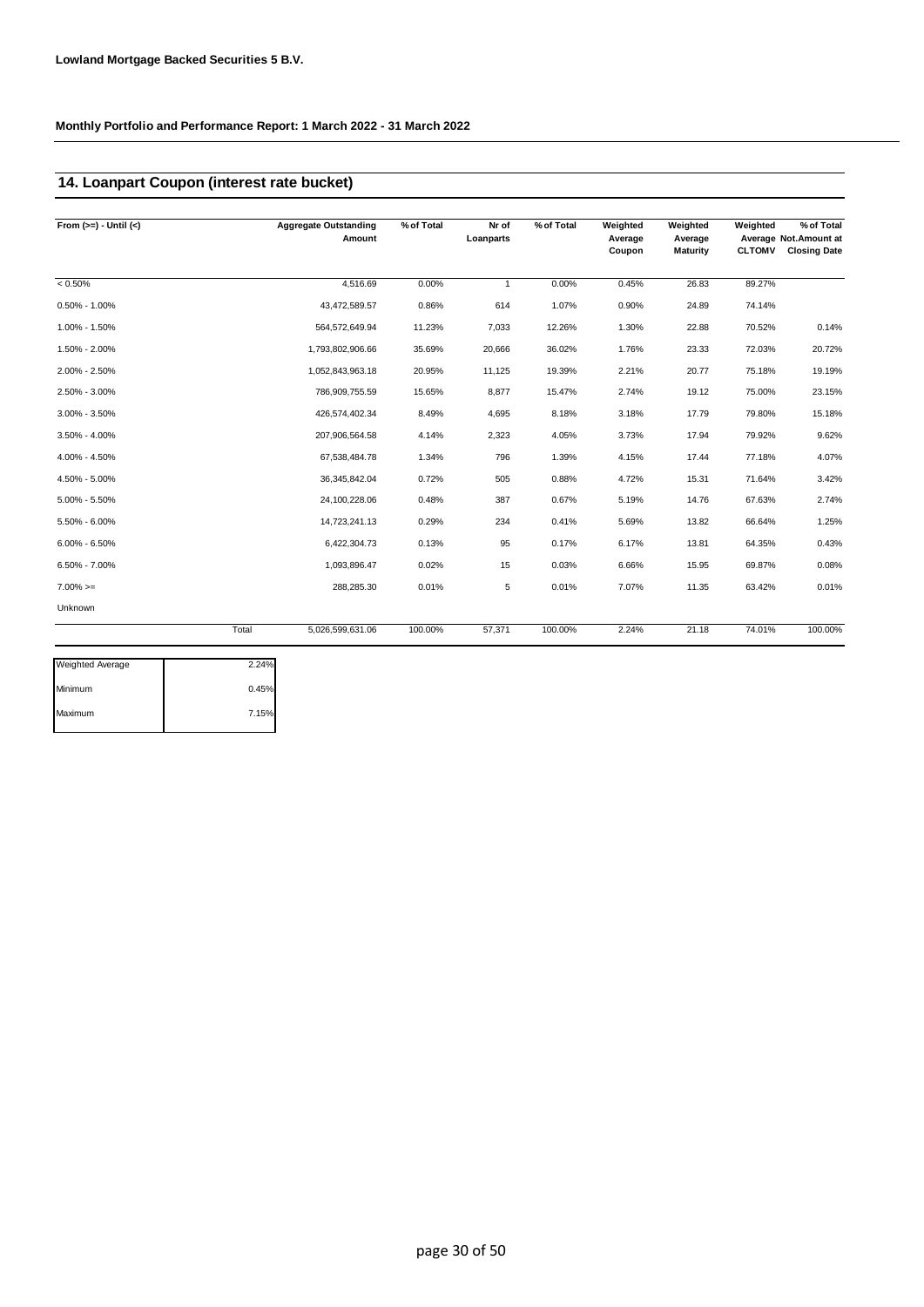### **15. Remaining Interest Rate Fixed Period**

| From $(>=) -$ Until $(<)$     |       | <b>Aggregate Outstanding</b><br>Amount | % of Total | Nr of<br>Loanparts | % of Total | Weighted<br>Average<br>Coupon | Weighted<br>Average<br><b>Maturity</b> | Weighted<br><b>CLTOMV</b> | % of Total<br>Average Not.Amount at<br><b>Closing Date</b> |
|-------------------------------|-------|----------------------------------------|------------|--------------------|------------|-------------------------------|----------------------------------------|---------------------------|------------------------------------------------------------|
|                               |       |                                        |            |                    |            |                               |                                        |                           |                                                            |
| $< 12$ month(s)               |       | 265, 267, 220. 33                      | 5.28%      | 3,312              | 5.77%      | 2.08%                         | 15.80                                  | 75.36%                    | 8.62%                                                      |
| 12 month(s) - 24 month(s)     |       | 64,733,547.98                          | 1.29%      | 974                | 1.70%      | 3.31%                         | 16.86                                  | 74.48%                    | 3.75%                                                      |
| $24$ month(s) - 36 month(s)   |       | 198,570,503.98                         | 3.95%      | 2,557              | 4.46%      | 3.27%                         | 18.92                                  | 72.91%                    | 3.27%                                                      |
| 36 month(s) - 48 month(s)     |       | 440,746,490.90                         | 8.77%      | 5,160              | 8.99%      | 2.85%                         | 16.54                                  | 75.29%                    | 2.08%                                                      |
| $48$ month(s) - 60 month(s)   |       | 685,215,567.62                         | 13.63%     | 7,715              | 13.45%     | 2.28%                         | 18.74                                  | 75.17%                    | 1.23%                                                      |
| 60 month(s) - 72 month(s)     |       | 722,074,175.18                         | 14.37%     | 8,082              | 14.09%     | 2.12%                         | 21.72                                  | 73.93%                    | 2.05%                                                      |
| 72 month(s) - 84 month(s)     |       | 602,211,812.33                         | 11.98%     | 6,567              | 11.45%     | 2.06%                         | 23.37                                  | 73.69%                    | 6.91%                                                      |
| 84 month(s) - 96 month(s)     |       | 177,013,997.35                         | 3.52%      | 2,189              | 3.82%      | 2.07%                         | 19.54                                  | 72.88%                    | 16.37%                                                     |
| 96 month(s) - 108 month(s)    |       | 381,517,196.27                         | 7.59%      | 4,067              | 7.09%      | 1.71%                         | 23.30                                  | 76.09%                    | 22.78%                                                     |
| 108 month(s) - 120 month(s)   |       | 207,534,800.54                         | 4.13%      | 2,372              | 4.13%      | 1.72%                         | 21.07                                  | 70.37%                    | 18.21%                                                     |
| 120 month(s) - 132 month(s)   |       | 59,233,121.01                          | 1.18%      | 725                | 1.26%      | 2.45%                         | 19.53                                  | 72.70%                    | 0.22%                                                      |
| 132 month(s) - 144 month(s)   |       | 66,287,915.44                          | 1.32%      | 754                | 1.31%      | 2.23%                         | 20.24                                  | 70.19%                    | 0.32%                                                      |
| 144 month(s) - 156 month(s)   |       | 29,559,288.12                          | 0.59%      | 360                | 0.63%      | 3.16%                         | 19.57                                  | 69.63%                    | 1.18%                                                      |
| 156 month(s) - 168 month(s)   |       | 94,683,957.26                          | 1.88%      | 1,056              | 1.84%      | 2.80%                         | 20.50                                  | 73.26%                    | 1.42%                                                      |
| 168 month(s) - 180 month(s)   |       | 201,672,173.08                         | 4.01%      | 2,210              | 3.85%      | 2.72%                         | 21.59                                  | 69.41%                    | 0.72%                                                      |
| 180 month(s) - 192 month(s)   |       | 137,011,163.32                         | 2.73%      | 1,530              | 2.67%      | 2.83%                         | 23.79                                  | 71.39%                    | 0.04%                                                      |
| 192 month(s) - 204 month(s)   |       | 69,239,255.68                          | 1.38%      | 826                | 1.44%      | 2.83%                         | 23.18                                  | 70.88%                    | 0.41%                                                      |
| 204 month(s) - 216 month(s)   |       | 62, 185, 241. 33                       | 1.24%      | 754                | 1.31%      | 2.37%                         | 24.18                                  | 75.03%                    | 2.30%                                                      |
| $216$ month(s) - 228 month(s) |       | 312,435,333.01                         | 6.22%      | 3,256              | 5.68%      | 1.82%                         | 26.67                                  | 77.82%                    | 5.11%                                                      |
| 228 month(s) - 240 month(s)   |       | 246,954,290.40                         | 4.91%      | 2,826              | 4.93%      | 1.53%                         | 27.05                                  | 72.72%                    | 2.98%                                                      |
| 240 month(s) - 252 month(s)   |       | 2,452,579.93                           | 0.05%      | 79                 | 0.14%      | 1.71%                         | 29.73                                  | 60.65%                    | 0.01%                                                      |
| 252 month(s) - 264 month(s)   |       |                                        |            |                    |            |                               |                                        |                           |                                                            |
| 264 month(s) - 276 month(s)   |       |                                        |            |                    |            |                               |                                        |                           | 0.01%                                                      |
| 276 month(s) - 288 month(s)   |       |                                        |            |                    |            |                               |                                        |                           | 0.02%                                                      |
| 288 month(s) - 300 month(s)   |       |                                        |            |                    |            |                               |                                        |                           |                                                            |
| 300 month(s) - 312 month(s)   |       |                                        |            |                    |            |                               |                                        |                           |                                                            |
| 312 month(s) - 324 month(s)   |       |                                        |            |                    |            |                               |                                        |                           |                                                            |
| 324 month(s) - 336 month(s)   |       |                                        |            |                    |            |                               |                                        |                           |                                                            |
| 336 month(s) - 348 month(s)   |       |                                        |            |                    |            |                               |                                        |                           |                                                            |
| 348 month(s) - 360 month(s)   |       |                                        |            |                    |            |                               |                                        |                           |                                                            |
| $360$ month(s) $>=$           |       |                                        |            |                    |            |                               |                                        |                           |                                                            |
| Unknown                       |       |                                        |            |                    |            |                               |                                        |                           |                                                            |
|                               | Total | 5,026,599,631.06                       | 100.00%    | 57,371             | 100.00%    | 2.24%                         | 21.18                                  | 74.01%                    | 100.00%                                                    |

| <b>Weighted Average</b> | 96.52 month(s) |
|-------------------------|----------------|
| Minimum                 | month(s)       |
| Maximum                 | 240 month(s)   |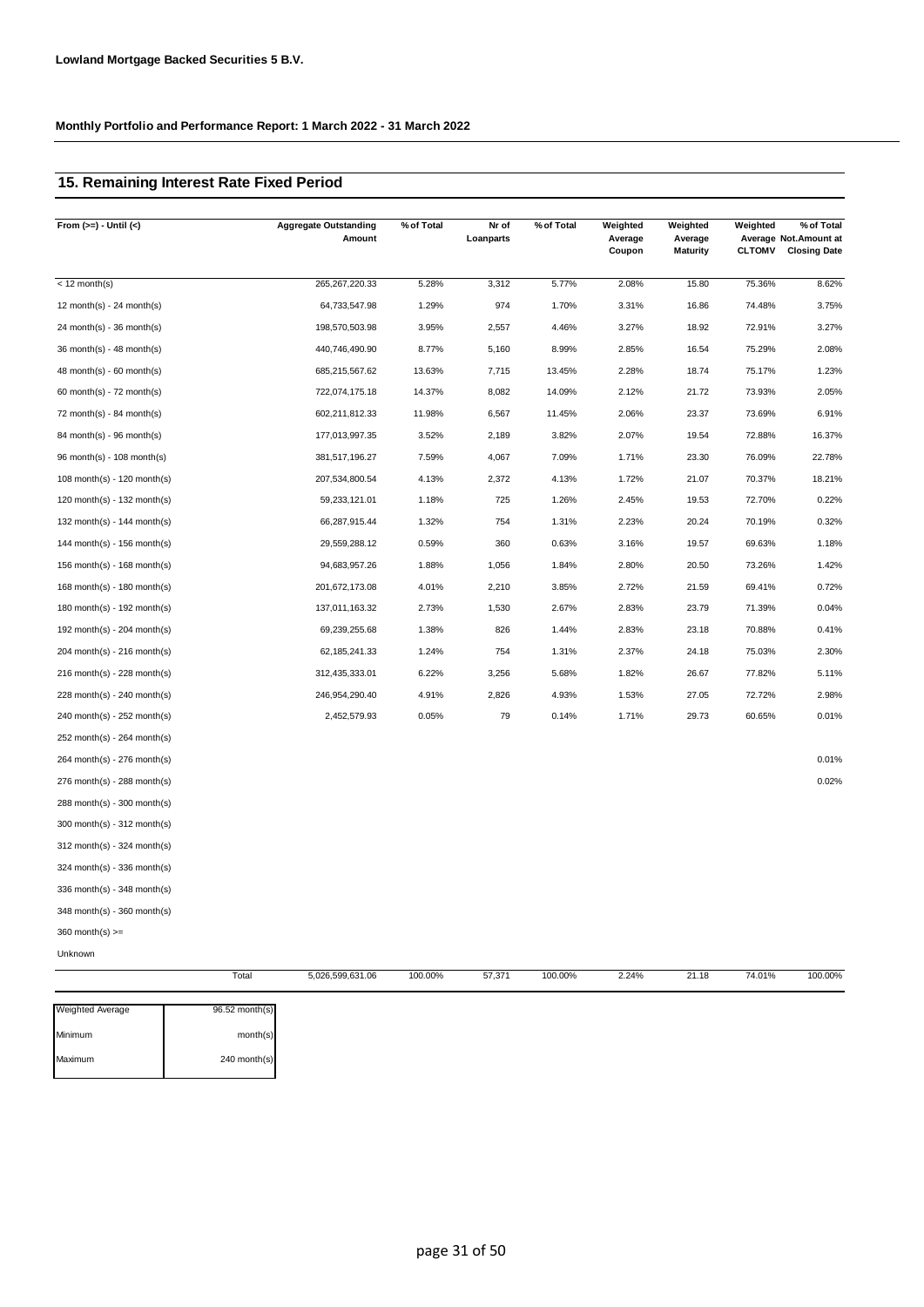### **16. Interest Payment Type**

| Description                     |       | <b>Aggregate Outstanding</b><br>Amount | % of Total | Nr of<br>Loanparts | % of Total | Weighted<br>Average<br>Coupon | Weighted<br>Average<br>Maturity | Weighted<br><b>CLTOMV</b> | % of Total<br>Average Not.Amount at<br><b>Closing Date</b> |
|---------------------------------|-------|----------------------------------------|------------|--------------------|------------|-------------------------------|---------------------------------|---------------------------|------------------------------------------------------------|
| Fixed Interest Rate Mortgage    |       | 4,898,585,700.08                       | 97.45%     | 55.780             | 97.23%     | 2.25%                         | 21.37                           | 73.92%                    | 95.48%                                                     |
| Floating Interest Rate Mortgage |       | 128,013,930.98                         | 2.55%      | 1,591              | 2.77%      | 1.78%                         | 13.88                           | 77.28%                    | 4.52%                                                      |
| Unknown                         |       |                                        |            |                    |            |                               |                                 |                           |                                                            |
|                                 | Total | 5,026,599,631.06                       | 100.00%    | 57,371             | 100.00%    | 2.24%                         | 21.18                           | 74.01%                    | 100.00%                                                    |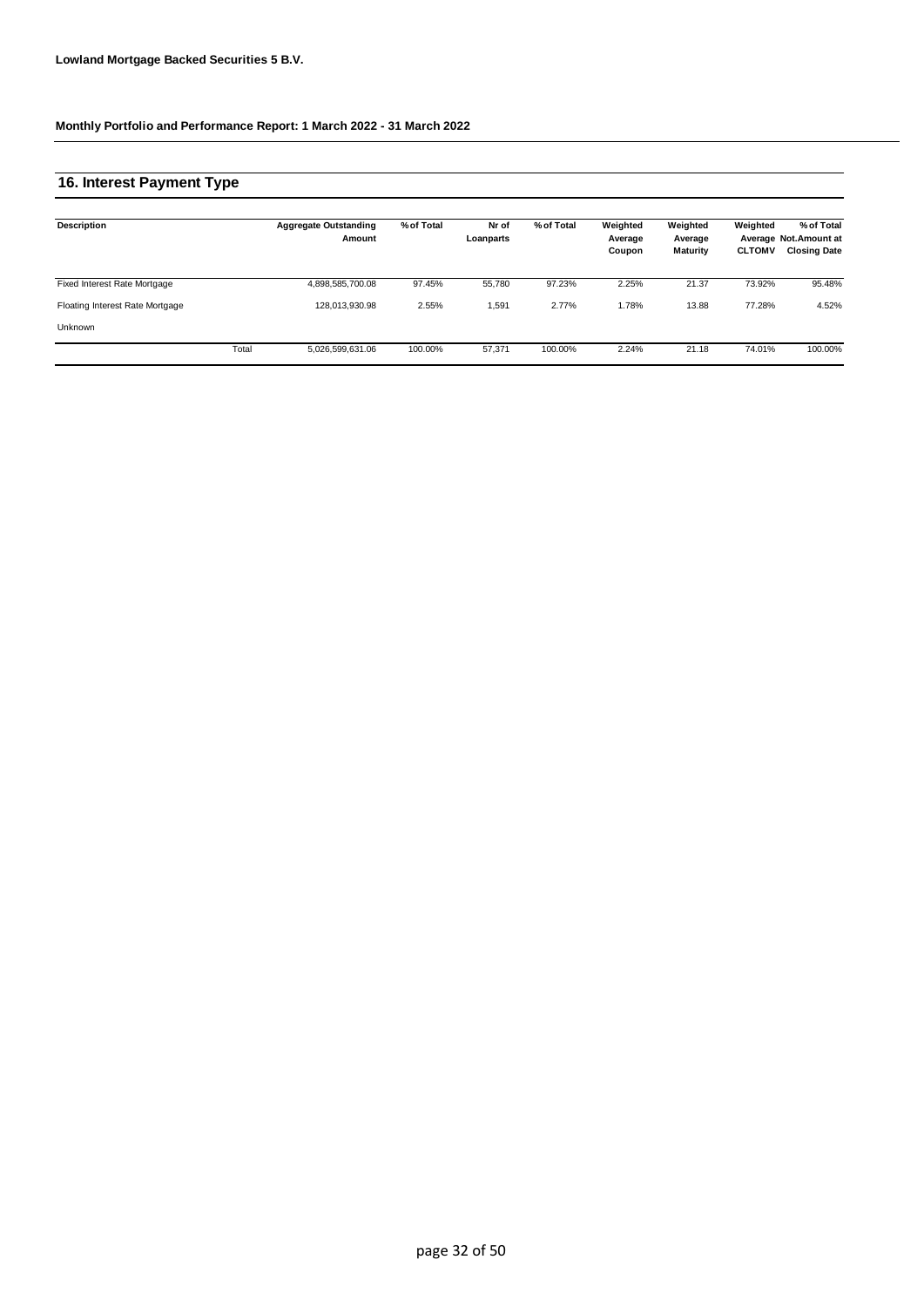### **17. Property Description**

| Description |       | <b>Aggregate Outstanding</b><br>Amount | % of Total | Nr of<br><b>Borrowers</b> | % of Total | Weighted<br>Average<br>Coupon | Weighted<br>Average<br><b>Maturity</b> | Weighted<br><b>CLTOMV</b> | % of Total<br>Average Not. Amount at<br><b>Closing Date</b> |
|-------------|-------|----------------------------------------|------------|---------------------------|------------|-------------------------------|----------------------------------------|---------------------------|-------------------------------------------------------------|
| House       |       | 4,383,122,242.15                       | 87.20%     | 23,445                    | 84.30%     | 2.27%                         | 21.02                                  | 73.90%                    | 86.31%                                                      |
| Apartment   |       | 629,411,506.67                         | 12.52%     | 4,236                     | 15.23%     | 2.06%                         | 22.29                                  | 75.06%                    | 13.46%                                                      |
| Other       |       | 14,065,882.24                          | 0.28%      | 129                       | 0.46%      | 2.41%                         | 21.94                                  | 58.90%                    | 0.24%                                                       |
|             | Total | 5,026,599,631.06                       | 100.00%    | 27,810                    | 100.00%    | 2.24%                         | 21.18                                  | 74.01%                    | 100.00%                                                     |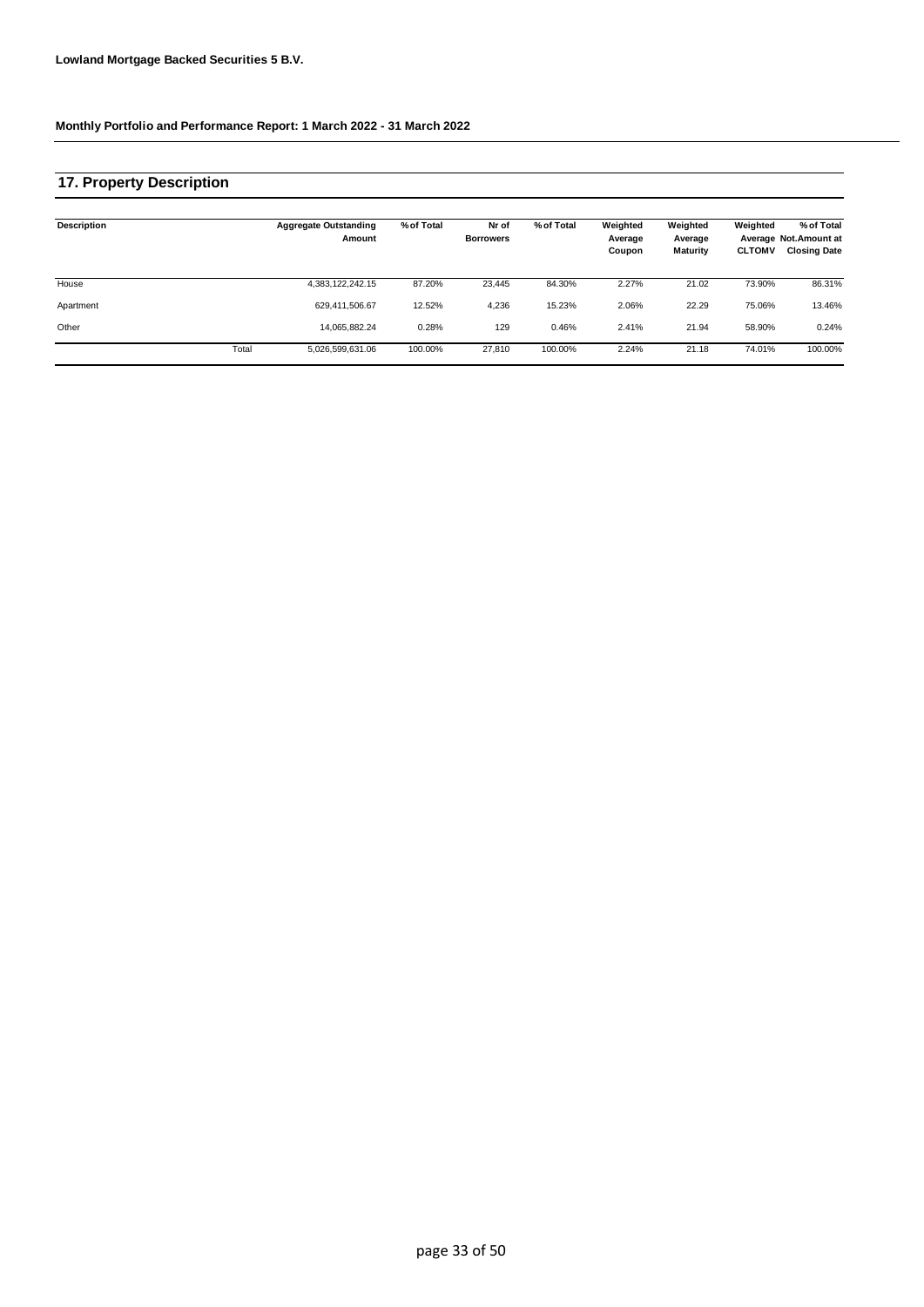## **18. Geographical Distribution (by province)**

| Province              |       | <b>Aggregate Outstanding</b><br>Amount | % of Total | Nr of Loans | % of Total | Weighted<br>Average<br>Coupon | Weighted<br>Average<br><b>Maturity</b> | Weighted<br><b>CLTOMV</b> | % of Total<br>Average Not.Amount at<br><b>Closing Date</b> |
|-----------------------|-------|----------------------------------------|------------|-------------|------------|-------------------------------|----------------------------------------|---------------------------|------------------------------------------------------------|
| Drenthe               |       | 149,613,794.16                         | 2.98%      | 927         | 3.33%      | 2.28%                         | 20.92                                  | 76.36%                    | 3.16%                                                      |
| Flevoland             |       | 193,513,246.41                         | 3.85%      | 1,101       | 3.96%      | 2.26%                         | 19.80                                  | 80.50%                    | 3.70%                                                      |
| Friesland             |       | 124,842,568.51                         | 2.48%      | 806         | 2.90%      | 2.19%                         | 21.09                                  | 74.67%                    | 2.66%                                                      |
| Gelderland            |       | 741,302,495.90                         | 14.75%     | 4,039       | 14.52%     | 2.29%                         | 21.06                                  | 73.45%                    | 14.88%                                                     |
| Groningen             |       | 139,729,841.05                         | 2.78%      | 1,013       | 3.64%      | 2.36%                         | 19.92                                  | 75.28%                    | 2.81%                                                      |
| Limburg               |       | 636,435,033.79                         | 12.66%     | 4,167       | 14.98%     | 2.41%                         | 19.64                                  | 74.35%                    | 12.88%                                                     |
| Noord-Brabant         |       | 773,149,330.68                         | 15.38%     | 3,975       | 14.29%     | 2.24%                         | 21.52                                  | 73.38%                    | 17.01%                                                     |
| Noord-Holland         |       | 688,435,899.19                         | 13.70%     | 3,228       | 11.61%     | 2.12%                         | 22.03                                  | 71.73%                    | 12.79%                                                     |
| Overijssel            |       | 375, 361, 202.53                       | 7.47%      | 2,173       | 7.81%      | 2.26%                         | 21.40                                  | 75.86%                    | 7.86%                                                      |
| Utrecht               |       | 363,566,476.42                         | 7.23%      | 1,760       | 6.33%      | 2.20%                         | 21.70                                  | 70.76%                    | 7.10%                                                      |
| Zeeland               |       | 78,258,079.67                          | 1.56%      | 516         | 1.86%      | 2.28%                         | 21.10                                  | 74.03%                    | 1.42%                                                      |
| Zuid-Holland          |       | 762,391,662.75                         | 15.17%     | 4,105       | 14.76%     | 2.15%                         | 21.79                                  | 75.14%                    | 13.73%                                                     |
| Unknown/Not specified |       |                                        |            |             |            |                               |                                        |                           |                                                            |
|                       | Total | 5,026,599,631.06                       | 100.00%    | 27,810      | 100.00%    | 2.24%                         | 21.18                                  | 74.01%                    | 100.00%                                                    |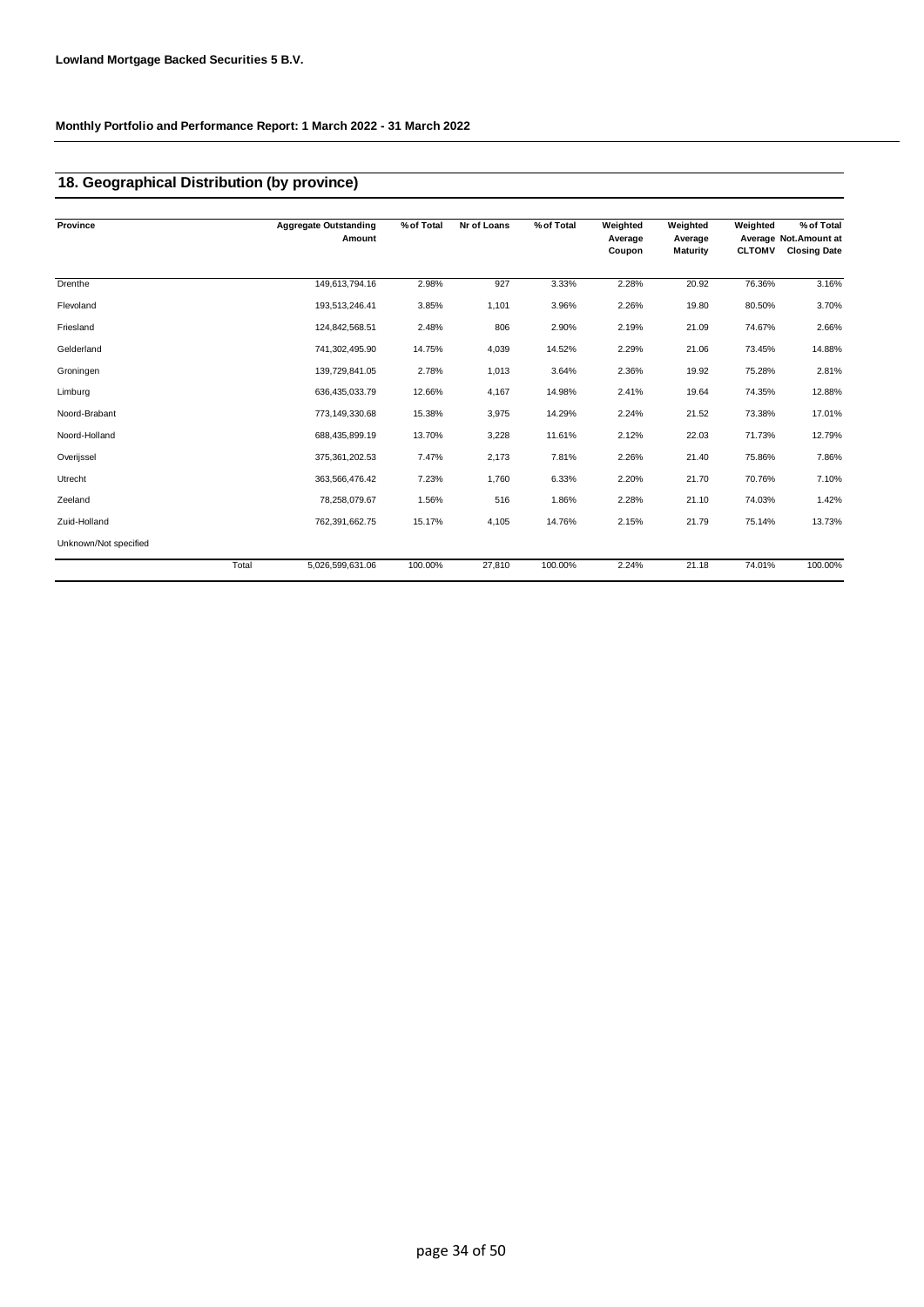## **19. Geographical Distribution (by economic region)**

| <b>Economic Region</b>                     | <b>Aggregate Outstanding</b><br>Amount | % of Total | Nr of Loans | % of Total | Weighted<br>Average<br>Coupon | Weighted<br>Average<br><b>Maturity</b> | Weighted<br><b>CLTOMV</b> | % of Total<br>Average Not. Amount at<br><b>Closing Date</b> |
|--------------------------------------------|----------------------------------------|------------|-------------|------------|-------------------------------|----------------------------------------|---------------------------|-------------------------------------------------------------|
| NL111 - Oost-Groningen                     | 49,277,467.26                          | 0.98%      | 370         | 1.33%      | 2.38%                         | 19.28                                  | 77.67%                    | 1.00%                                                       |
| NL112 - Delfzijl en omgeving               | 11,240,144.06                          | 0.22%      | 94          | 0.34%      | 2.62%                         | 18.32                                  | 74.93%                    | 0.21%                                                       |
| NL113- Overig Groningen                    | 79,212,229.73                          | 1.58%      | 549         | 1.97%      | 2.31%                         | 20.55                                  | 73.85%                    | 1.60%                                                       |
| NL121- Noord-Friesland                     | 64,299,817.05                          | 1.28%      | 426         | 1.53%      | 2.20%                         | 21.34                                  | 77.01%                    | 1.22%                                                       |
| NL122- Zuidwest-Friesland                  | 26,318,964.82                          | 0.52%      | 166         | 0.60%      | 2.14%                         | 21.64                                  | 71.33%                    | 0.56%                                                       |
| NL123- Zuidoost-Friesland                  | 34,223,786.64                          | 0.68%      | 214         | 0.77%      | 2.22%                         | 20.22                                  | 72.86%                    | 0.87%                                                       |
| NL131- Noord-Drenthe                       | 47,010,372.11                          | 0.94%      | 285         | 1.02%      | 2.32%                         | 20.80                                  | 75.78%                    | 0.94%                                                       |
| NL132- Zuidoost-Drenthe                    | 64,492,686.73                          | 1.28%      | 406         | 1.46%      | 2.29%                         | 21.08                                  | 77.61%                    | 1.49%                                                       |
| NL133- Zuidwest-Drenthe                    | 38,110,735.32                          | 0.76%      | 236         | 0.85%      | 2.20%                         | 20.80                                  | 74.97%                    | 0.73%                                                       |
| NL211- Noord-Overijssel                    | 128,857,119.53                         | 2.56%      | 730         | 2.62%      | 2.30%                         | 20.81                                  | 75.14%                    | 2.72%                                                       |
| NL212- Zuidwest-Overijssel                 | 49,100,424.32                          | 0.98%      | 278         | 1.00%      | 2.15%                         | 21.27                                  | 77.51%                    | 0.99%                                                       |
| NL213- Twente                              | 197,403,658.68                         | 3.93%      | 1,165       | 4.19%      | 2.26%                         | 21.82                                  | 75.93%                    | 4.15%                                                       |
| NL221- Veluwe                              | 222,774,329.67                         | 4.43%      | 1,137       | 4.09%      | 2.22%                         | 21.06                                  | 71.63%                    | 4.07%                                                       |
| NL224- Zuidwest-Gelderland                 | 90,514,218.35                          | 1.80%      | 459         | 1.65%      | 2.28%                         | 22.42                                  | 73.14%                    | 1.82%                                                       |
| NL225- Achterhoek                          | 155,793,898.15                         | 3.10%      | 920         | 3.31%      | 2.36%                         | 21.16                                  | 74.06%                    | 3.49%                                                       |
| NL226- Arnhem/Nijmegen                     | 272,639,806.12                         | 5.42%      | 1,524       | 5.48%      | 2.30%                         | 20.54                                  | 74.64%                    | 5.52%                                                       |
| NL230- Flevoland                           | 193,513,246.41                         | 3.85%      | 1,101       | 3.96%      | 2.26%                         | 19.80                                  | 80.50%                    | 3.70%                                                       |
| NL310- Utrecht                             | 362,895,886.62                         | 7.22%      | 1,758       | 6.32%      | 2.20%                         | 21.70                                  | 70.82%                    | 7.08%                                                       |
| NL321- Kop van Noord-Holland               | 85,573,472.63                          | 1.70%      | 482         | 1.73%      | 2.21%                         | 22.70                                  | 75.49%                    | 1.72%                                                       |
| NL322- Alkmaar en omgeving                 | 65, 187, 042.87                        | 1.30%      | 347         | 1.25%      | 2.11%                         | 22.59                                  | 73.23%                    | 1.24%                                                       |
| NL323- IJmond                              | 40,389,956.25                          | 0.80%      | 199         | 0.72%      | 2.18%                         | 22.28                                  | 71.42%                    | 0.75%                                                       |
| NL324- Agglomeratie Haarlem                | 67,036,276.57                          | 1.33%      | 271         | 0.97%      | 2.03%                         | 22.82                                  | 69.03%                    | 1.13%                                                       |
| NL325- Zaanstreek                          | 39,594,996.76                          | 0.79%      | 204         | 0.73%      | 2.10%                         | 22.00                                  | 76.91%                    | 0.60%                                                       |
| NL326- Groot-Amsterdam                     | 312,553,101.92                         | 6.22%      | 1,374       | 4.94%      | 2.09%                         | 21.72                                  | 70.65%                    | 5.94%                                                       |
| NL327- Het Gooi en Vechtstreek             | 78,351,885.60                          | 1.56%      | 352         | 1.27%      | 2.16%                         | 21.31                                  | 70.42%                    | 1.41%                                                       |
| NL331- Agglomeratie Leiden en Bollenstreek | 106,845,881.87                         | 2.13%      | 501         | 1.80%      | 2.10%                         | 23.08                                  | 71.45%                    | 1.71%                                                       |
| NL332- Agglomeratie 's-Gravenhage          | 168,342,259.02                         | 3.35%      | 894         | 3.21%      | 2.13%                         | 21.19                                  | 74.47%                    | 3.20%                                                       |
| NL333- Delft en Westland                   | 35,760,012.95                          | 0.71%      | 193         | 0.69%      | 2.18%                         | 22.32                                  | 69.57%                    | 0.70%                                                       |
| NL334- Oost-Zuid-Holland                   | 69,887,738.54                          | 1.39%      | 376         | 1.35%      | 2.16%                         | 22.27                                  | 75.71%                    | 1.20%                                                       |
| NL335- Groot-Rijnmond                      | 283,888,942.91                         | 5.65%      | 1,560       | 5.61%      | 2.15%                         | 21.69                                  | 76.97%                    | 4.99%                                                       |
| NL336- Zuidoost-Zuid-Holland               | 97,666,827.46                          | 1.94%      | 581         | 2.09%      | 2.19%                         | 21.14                                  | 76.63%                    | 1.91%                                                       |
| NL341- Zeeuwsch-Vlaanderen                 | 23, 102, 254. 77                       | 0.46%      | 173         | 0.62%      | 2.35%                         | 20.41                                  | 73.44%                    | 0.44%                                                       |
| NL342- Overig Zeeland                      | 55, 155, 824. 90                       | 1.10%      | 343         | 1.23%      | 2.26%                         | 21.38                                  | 74.28%                    | 0.98%                                                       |
| NL411- West-Noord-Brabant                  | 159,692,793.20                         | 3.18%      | 874         | 3.14%      | 2.22%                         | 21.97                                  | 75.43%                    | 3.17%                                                       |
| NL412- Midden-Noord-Brabant                | 139,067,262.04                         | 2.77%      | 716         | 2.57%      | 2.27%                         | 21.45                                  | 75.16%                    | 3.98%                                                       |
| NL413- Noordoost-Noord-Brabant             | 237,680,087.82                         | 4.73%      | 1,194       | 4.29%      | 2.25%                         | 21.62                                  | 72.50%                    | 4.74%                                                       |
| NL414- Zuidoost-Noord-Brabant              | 236,709,187.62                         | 4.71%      | 1,191       | 4.28%      | 2.23%                         | 21.16                                  | 71.82%                    | 5.11%                                                       |
| NL421- Noord-Limburg                       | 163,756,558.47                         | 3.26%      | 949         | 3.41%      | 2.28%                         | 21.01                                  | 75.04%                    | 3.21%                                                       |
| NL422- Midden-Limburg                      | 152,020,684.29                         | 3.02%      | 979         | 3.52%      | 2.42%                         | 19.77                                  | 72.96%                    | 3.11%                                                       |
| NL423- Zuid-Limburg                        | 320,657,791.03                         | 6.38%      | 2,239       | 8.05%      | 2.46%                         | 18.87                                  | 74.65%                    | 6.57%                                                       |
| Unknown/Not specified                      |                                        |            |             |            |                               |                                        |                           | 0.00%                                                       |
|                                            | Total<br>5,026,599,631.06              | 100.00%    | 27,810      | 100.00%    | 2.24%                         | 21.18                                  | 74.01%                    | 100.00%                                                     |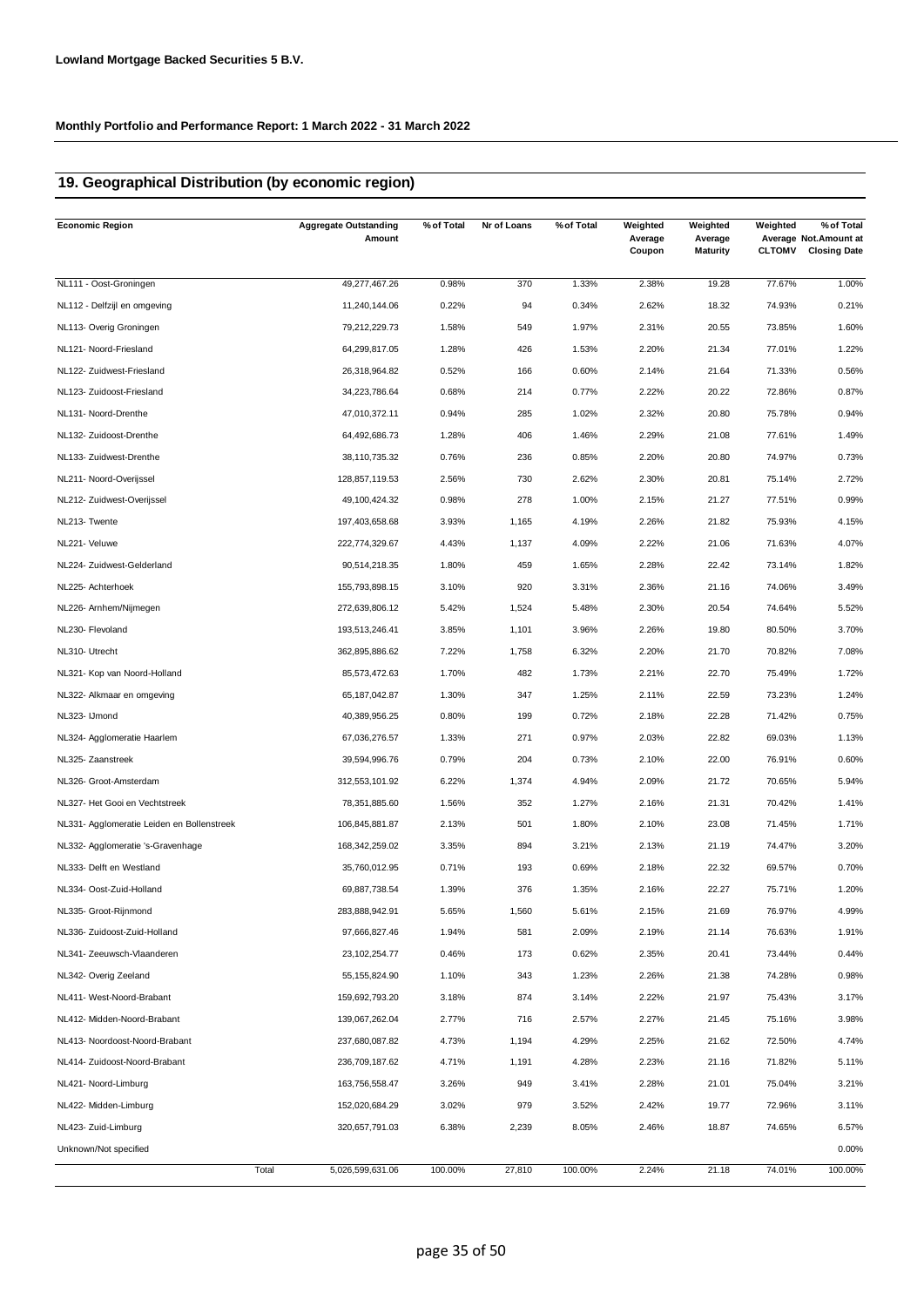## **20. Construction Deposits (% of net princ. amount)**

| From $(>=) -$ Until $(<)$ |       | <b>Aggregate Outstanding</b><br>Amount | % of Total | Nr of<br><b>Borrowers</b> | % of Total | Weighted<br>Average | Weighted<br>Average | Weighted      | % of Total<br>Average Not. Amount at |
|---------------------------|-------|----------------------------------------|------------|---------------------------|------------|---------------------|---------------------|---------------|--------------------------------------|
|                           |       |                                        |            |                           |            | Coupon              | <b>Maturity</b>     | <b>CLTOMV</b> | <b>Closing Date</b>                  |
| 0%                        |       | 4,913,920,413.00                       | 97.76%     | 27,390                    | 98.49%     | 2.25%               | 21.07               | 74.03%        | 93.56%                               |
| 0% - 10%                  |       | 82,865,942.73                          | 1.65%      | 314                       | 1.13%      | 1.79%               | 26.12               | 74.70%        | 6.16%                                |
| 10% - 20%                 |       | 16,055,567.80                          | 0.32%      | 64                        | 0.23%      | 1.70%               | 26.06               | 69.51%        | 0.24%                                |
| 20% - 30%                 |       | 8,026,293.89                           | 0.16%      | 25                        | 0.09%      | 1.74%               | 26.20               | 64.43%        | 0.03%                                |
| 30% - 40%                 |       | 4,136,181.45                           | 0.08%      | 12                        | 0.04%      | 1.64%               | 26.54               | 70.74%        | $0.00\%$                             |
| 40% - 50%                 |       | 1,183,028.49                           | 0.02%      | 3                         | 0.01%      | 1.20%               | 28.60               | 58.79%        |                                      |
| 50% - 60%                 |       | 172,953.60                             | 0.00%      | 1                         | 0.00%      | 1.77%               | 28.33               | 29.82%        |                                      |
| 60% - 70%                 |       | 239,250.10                             | 0.00%      | 1                         | 0.00%      | 1.42%               | 28.73               | 29.91%        | 0.00%                                |
| 70% - 80%                 |       |                                        |            |                           |            |                     |                     |               |                                      |
| 80% - 90%                 |       |                                        |            |                           |            |                     |                     |               |                                      |
| 90% - 100%                |       |                                        |            |                           |            |                     |                     |               |                                      |
| $100\% >$                 |       |                                        |            |                           |            |                     |                     |               |                                      |
|                           | Total | 5,026,599,631.06                       | 100.00%    | 27,810                    | 100.00%    | 2.24%               | 21.18               | 74.01%        | 100.00%                              |

| 0%  |
|-----|
| 0%  |
| 66% |
|     |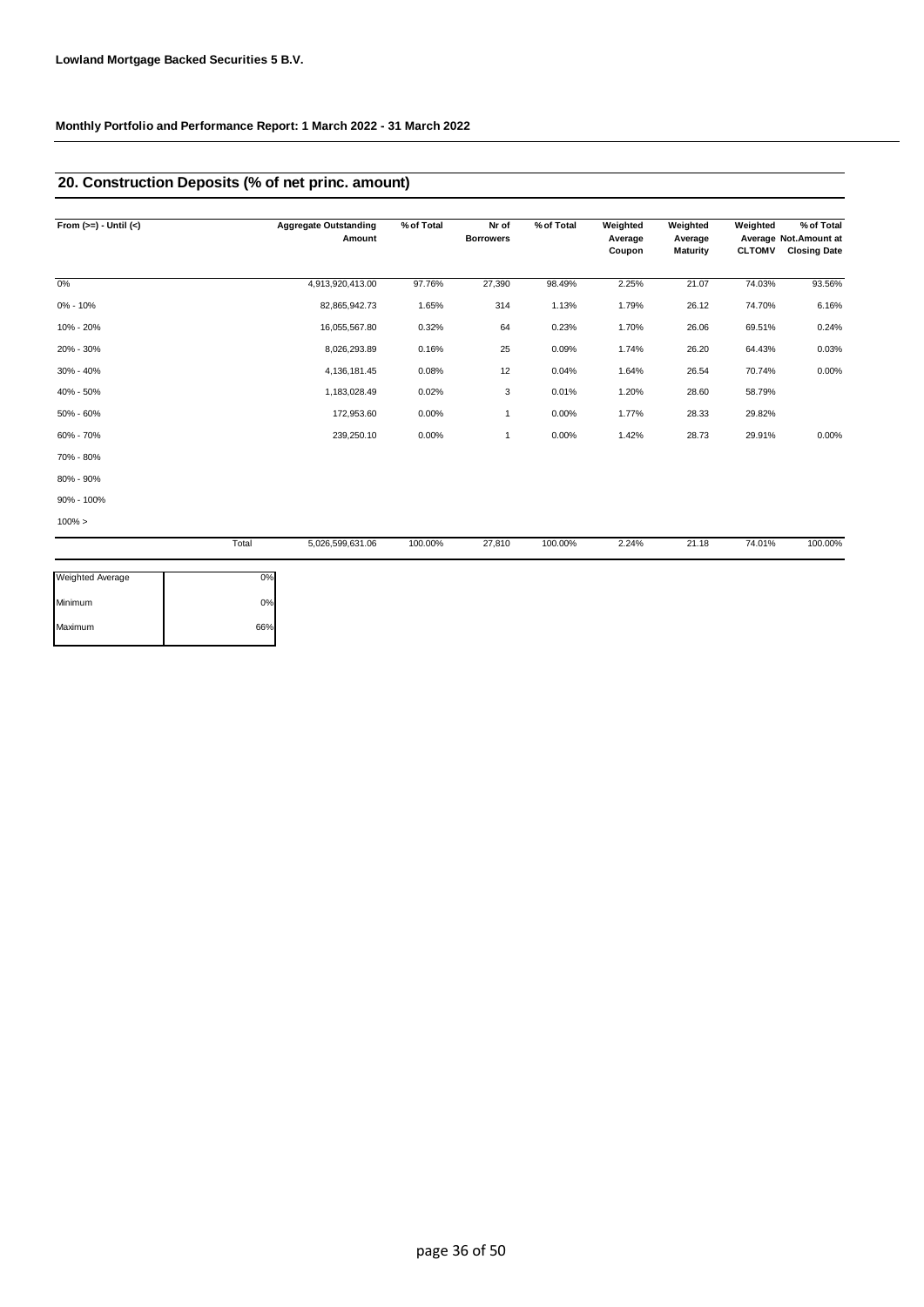| 21. Occupancy      |       |                                        |            |                           |            |                               |                                 |                           |                                                             |
|--------------------|-------|----------------------------------------|------------|---------------------------|------------|-------------------------------|---------------------------------|---------------------------|-------------------------------------------------------------|
| <b>Description</b> |       | <b>Aggregate Outstanding</b><br>Amount | % of Total | Nr of<br><b>Borrowers</b> | % of Total | Weighted<br>Average<br>Coupon | Weighted<br>Average<br>Maturity | Weighted<br><b>CLTOMV</b> | % of Total<br>Average Not. Amount at<br><b>Closing Date</b> |
| Owner Occupied     |       | 5,026,599,631.06                       | 100.00%    | 27,810                    | 100.00%    | 2.24%                         | 21.18                           | 74.01%                    | 100.00%                                                     |
| Buy-to-let         |       |                                        |            |                           |            |                               |                                 |                           |                                                             |
| Unknown            |       |                                        |            |                           |            |                               |                                 |                           |                                                             |
|                    | Total | 5,026,599,631.06                       | 100.00%    | 27,810                    | 100.00%    | 2.24%                         | 21.18                           | 74.01%                    | 100.00%                                                     |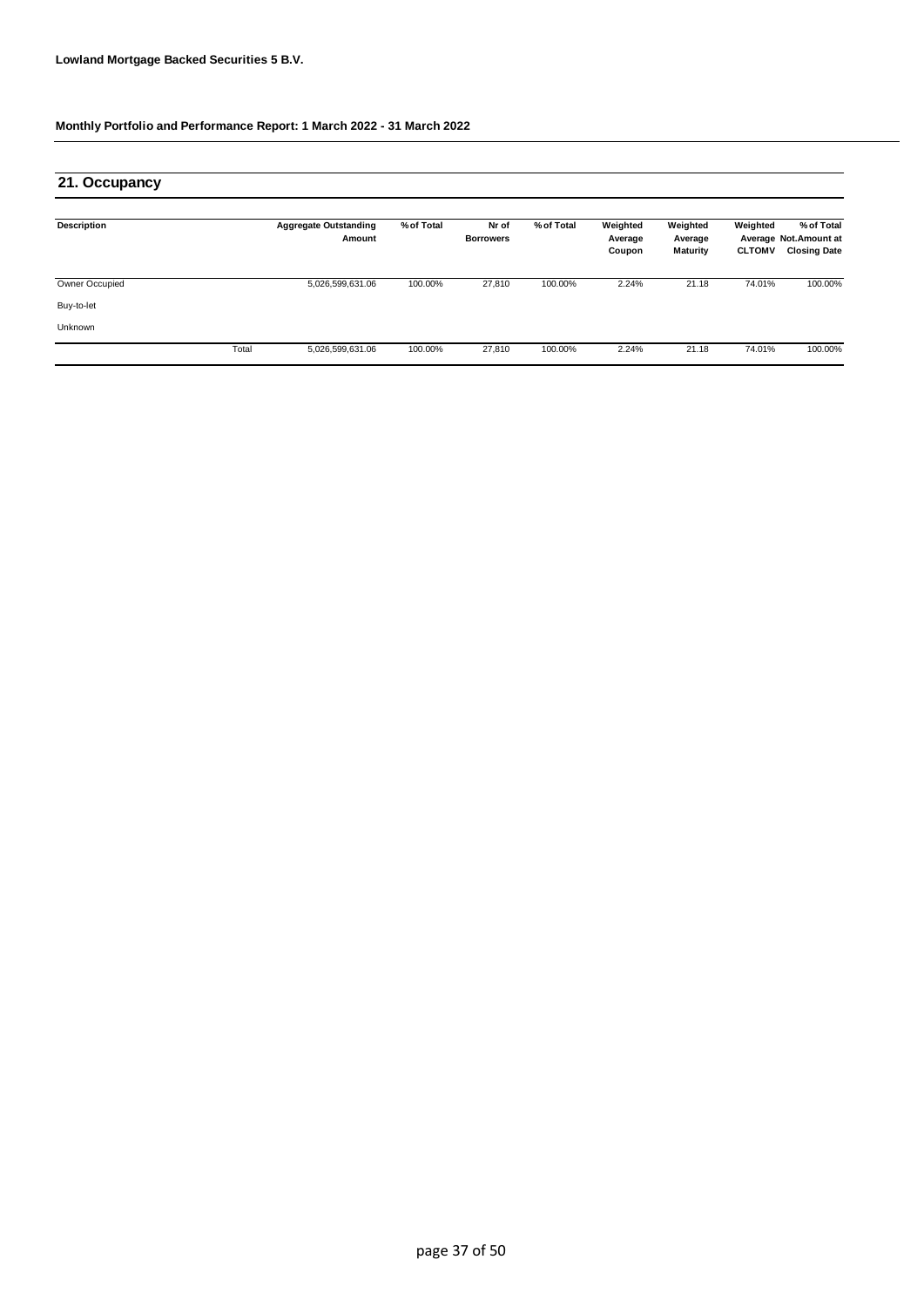### **22. Employment Status Borrower**

| <b>Description</b> |       | <b>Aggregate Outstanding</b><br>Amount | % of Total | Nr of<br><b>Borrowers</b> | % of Total | Weighted<br>Average<br>Coupon | Weighted<br>Average<br>Maturity | Weighted<br><b>CLTOMV</b> | % of Total<br>Average Not.Amount at<br><b>Closing Date</b> |
|--------------------|-------|----------------------------------------|------------|---------------------------|------------|-------------------------------|---------------------------------|---------------------------|------------------------------------------------------------|
| Employed           |       | 4,821,672,957.32                       | 95.92%     | 26,645                    | 95.81%     | 2.24%                         | 21.21                           | 74.44%                    | 94.66%                                                     |
| Self Employed      |       | 83,287,358.07                          | 1.66%      | 316                       | 1.14%      | 2.09%                         | 23.27                           | 65.44%                    | 1.81%                                                      |
| Other              |       | 71,273,594.79                          | 1.47%      | 534                       | 1.92%      | 2.26%                         | 20.44                           | 60.85%                    | 3.54%                                                      |
| Unknown            |       | 50,365,720.88                          | 0.95%      | 315                       | 1.13%      | 2.33%                         | 15.59                           | 65.79%                    |                                                            |
| Null values        |       |                                        |            |                           |            |                               |                                 |                           |                                                            |
|                    | Total | 5,026,599,631.06                       | 100.00%    | 27,810                    | 100.00%    | 2.24%                         | 21.18                           | 74.01%                    | 100.00%                                                    |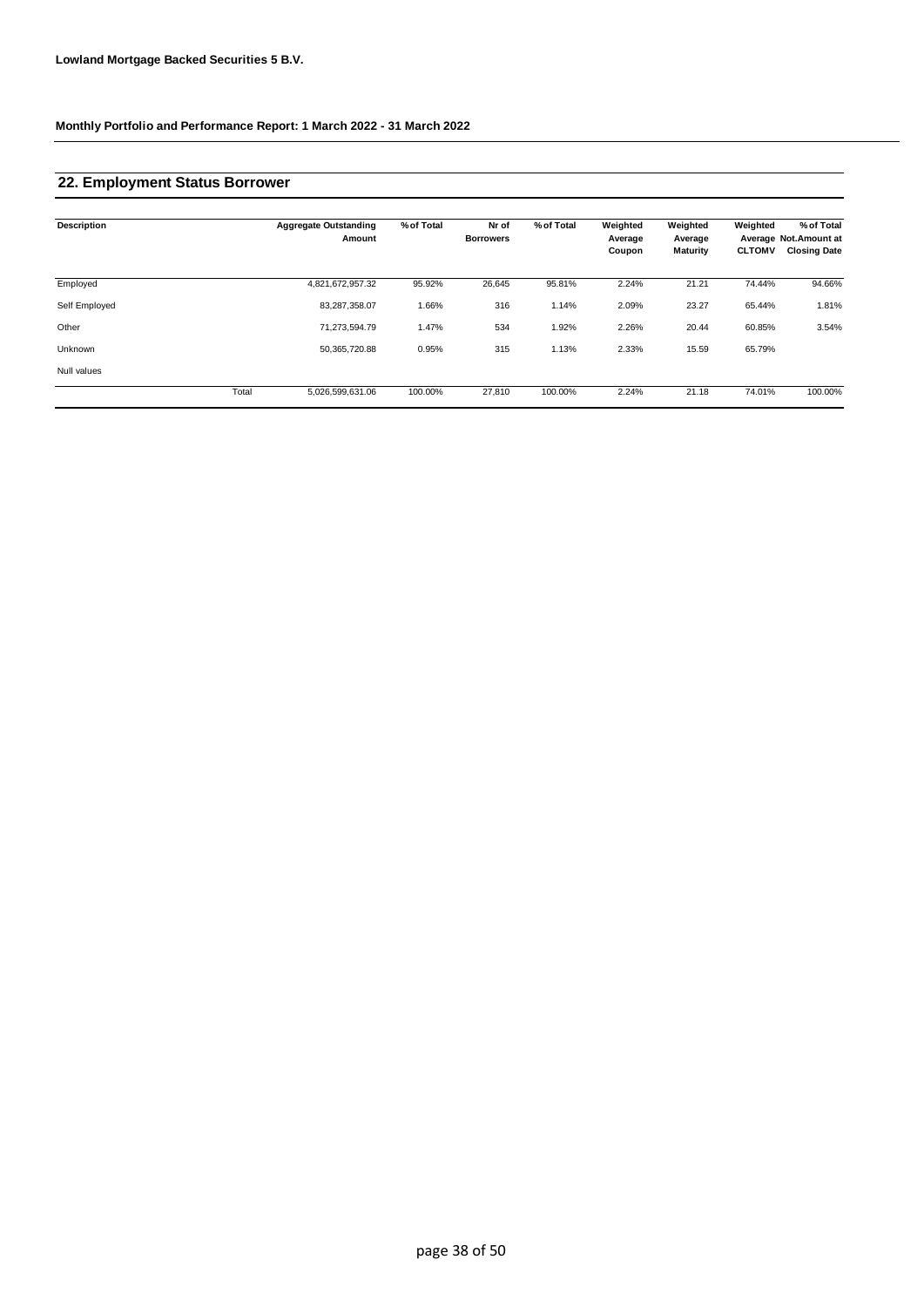## **23. Loan To Income**

| From $(>=) -$ Until $(<)$ |       | <b>Aggregate Outstanding</b><br>Amount | % of Total | Nr of<br><b>Borrowers</b> | % of Total | Weighted<br>Average<br>Coupon | Weighted<br>Average<br>Maturity | Weighted<br><b>CLTOMV</b> | % of Total<br>Average Not. Amount at<br><b>Closing Date</b> |
|---------------------------|-------|----------------------------------------|------------|---------------------------|------------|-------------------------------|---------------------------------|---------------------------|-------------------------------------------------------------|
| Self Certified (main)     |       |                                        |            |                           |            |                               |                                 |                           |                                                             |
| < 0.5                     |       | 7,522,497.85                           | 0.15%      | 283                       | 1.02%      | 2.25%                         | 17.27                           | 33.54%                    | 0.05%                                                       |
| $0.5 - 1.0$               |       | 30,279,719.63                          | 0.60%      | 563                       | 2.02%      | 2.26%                         | 16.62                           | 29.38%                    | 0.33%                                                       |
| $1.0 - 1.5$               |       | 78,576,735.15                          | 1.56%      | 911                       | 3.28%      | 2.30%                         | 17.90                           | 41.45%                    | 0.87%                                                       |
| $1.5 - 2.0$               |       | 163,681,577.82                         | 3.26%      | 1,410                     | 5.07%      | 2.30%                         | 18.99                           | 52.55%                    | 1.91%                                                       |
| $2.0 - 2.5$               |       | 316,032,929.34                         | 6.29%      | 2,187                     | 7.86%      | 2.33%                         | 20.25                           | 62.18%                    | 3.95%                                                       |
| $2.5 - 3.0$               |       | 519,933,457.99                         | 10.34%     | 3,138                     | 11.28%     | 2.33%                         | 20.79                           | 68.37%                    | 7.53%                                                       |
| $3.0 - 3.5$               |       | 716,921,297.39                         | 14.26%     | 4,026                     | 14.48%     | 2.29%                         | 21.56                           | 73.31%                    | 11.77%                                                      |
| $3.5 - 4.0$               |       | 1,018,367,986.81                       | 20.26%     | 5,563                     | 20.00%     | 2.26%                         | 22.25                           | 76.57%                    | 16.48%                                                      |
| $4.0 - 4.5$               |       | 933,395,187.69                         | 18.57%     | 4,581                     | 16.47%     | 2.12%                         | 22.62                           | 78.77%                    | 24.03%                                                      |
| $4.5 - 5.0$               |       | 543,637,096.84                         | 10.82%     | 2,293                     | 8.25%      | 2.13%                         | 21.94                           | 80.63%                    | 15.60%                                                      |
| $5.0 - 5.5$               |       | 280, 185, 661. 63                      | 5.57%      | 1,116                     | 4.01%      | 2.21%                         | 20.24                           | 79.26%                    | 6.95%                                                       |
| $5.5 - 6.0$               |       | 134,537,454.00                         | 2.68%      | 555                       | 2.00%      | 2.32%                         | 18.39                           | 80.60%                    | 3.65%                                                       |
| $6.0 - 6.5$               |       | 88,917,373.42                          | 1.77%      | 367                       | 1.32%      | 2.36%                         | 17.85                           | 79.02%                    | 2.33%                                                       |
| $6.5 - 7.0$               |       | 64,993,668.01                          | 1.29%      | 278                       | 1.00%      | 2.46%                         | 16.37                           | 83.62%                    | 1.92%                                                       |
| $7.0 =$                   |       | 129,616,987.49                         | 2.58%      | 539                       | 1.94%      | 2.27%                         | 16.64                           | 80.22%                    | 2.62%                                                       |
| Unknown                   |       |                                        |            |                           |            |                               |                                 |                           |                                                             |
|                           | Total | 5,026,599,631.06                       | 100.00%    | 27.810                    | 100.00%    | 2.24%                         | 21.18                           | 74.01%                    | 100.00%                                                     |

| Weighted Average | 3.9  |
|------------------|------|
| Minimum          | 0.0  |
| Maximum          | 81.6 |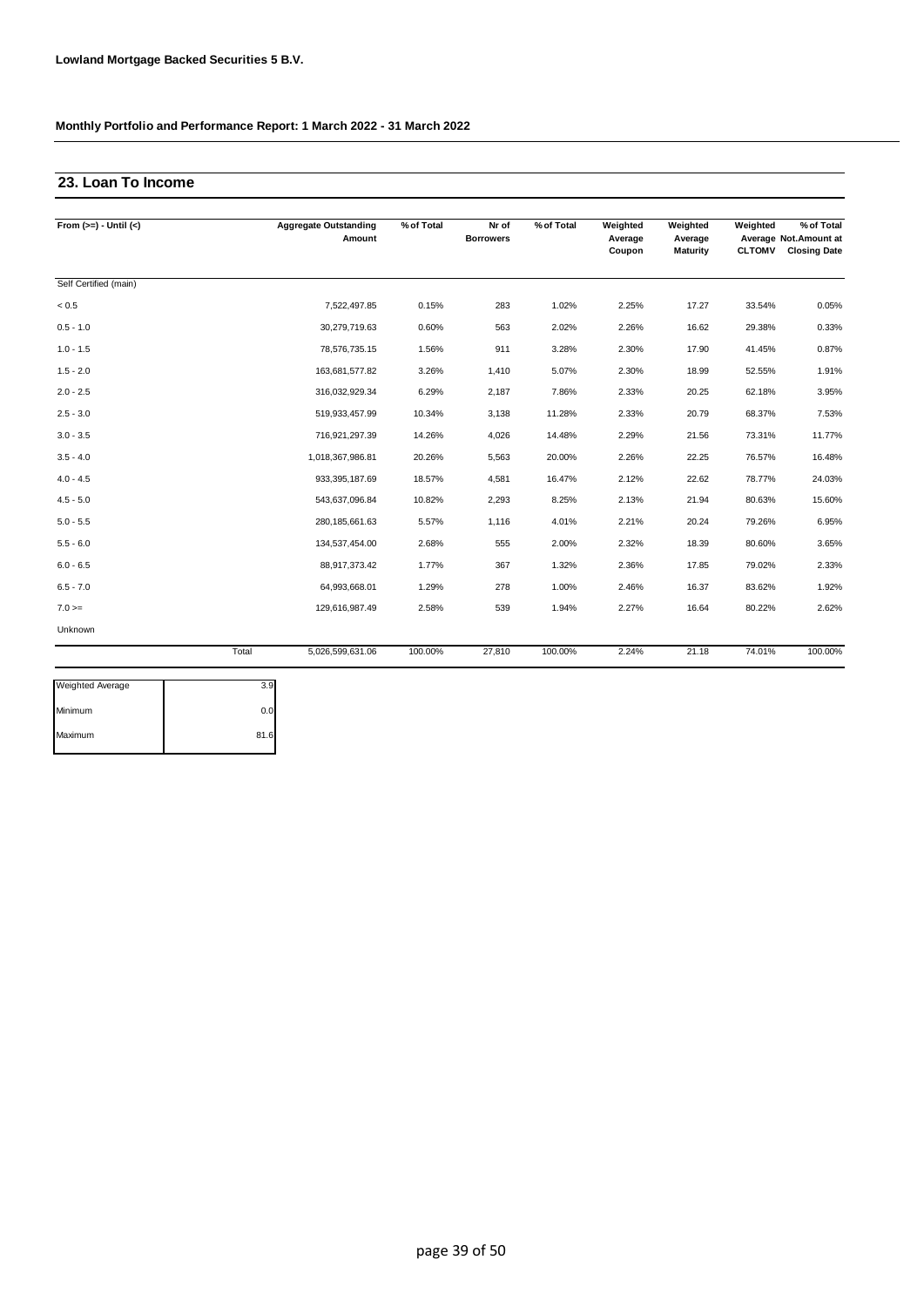### **24. Debt Service to Income**

| From $(>=) -$ Until $(<)$ |       | <b>Aggregate Outstanding</b><br>Amount | % of Total | Nr of<br><b>Borrowers</b> | % of Total | Weighted<br>Average<br>Coupon | Weighted<br>Average<br><b>Maturity</b> | Weighted<br><b>CLTOMV</b> | % of Total<br>Average Not. Amount at<br><b>Closing Date</b> |
|---------------------------|-------|----------------------------------------|------------|---------------------------|------------|-------------------------------|----------------------------------------|---------------------------|-------------------------------------------------------------|
| $< 5\%$                   |       | 1,463,564,615.97                       | 29.12%     | 10,128                    | 36.36%     | 2.02%                         | 21.50                                  | 69.44%                    | 1.52%                                                       |
| 5% - 10%                  |       | 1,630,249,811.69                       | 32.43%     | 8,531                     | 30.68%     | 2.31%                         | 19.90                                  | 74.56%                    | 9.94%                                                       |
| 10% - 15%                 |       | 877,534,706.58                         | 17.46%     | 4,574                     | 16.45%     | 2.40%                         | 20.13                                  | 75.82%                    | 23.89%                                                      |
| 15% - 20%                 |       | 656,897,139.65                         | 13.07%     | 2,927                     | 10.53%     | 2.14%                         | 23.82                                  | 78.45%                    | 33.55%                                                      |
| 20% - 25%                 |       | 319,317,346.70                         | 6.35%      | 1,312                     | 4.72%      | 2.46%                         | 23.72                                  | 77.72%                    | 22.28%                                                      |
| 25% - 30%                 |       | 57,736,370.60                          | 1.15%      | 255                       | 0.92%      | 3.13%                         | 21.94                                  | 76.66%                    | 6.82%                                                       |
| 30% - 35%                 |       | 9,300,652.55                           | 0.19%      | 41                        | 0.15%      | 2.83%                         | 20.65                                  | 73.40%                    | 1.46%                                                       |
| 35% - 40%                 |       | 5,555,486.68                           | 0.11%      | 21                        | 0.08%      | 3.12%                         | 19.59                                  | 73.66%                    | 0.41%                                                       |
| 40% - 45%                 |       | 1,845,754.78                           | 0.04%      | $\overline{7}$            | 0.03%      | 2.95%                         | 20.21                                  | 71.16%                    | 0.08%                                                       |
| 45% - 50%                 |       | 1,056,264.82                           | 0.02%      | 5                         | 0.02%      | 2.57%                         | 15.07                                  | 70.09%                    | 0.04%                                                       |
| 50% - 55%                 |       |                                        |            | $\mathbf 0$               |            |                               |                                        |                           | 0.00%                                                       |
| 55% - 60%                 |       | 369,474.13                             | 0.01%      | $\overline{2}$            | 0.01%      | 3.43%                         | 19.50                                  | 55.34%                    |                                                             |
| 60% - 65%                 |       | 644,480.98                             | 0.01%      | $\mathbf 0$               | 0.01%      | 2.44%                         | 15.89                                  | 54.34%                    |                                                             |
| 65% - 70%                 |       |                                        |            | $\mathbf 0$               |            |                               |                                        |                           |                                                             |
| $70\%>=$                  |       | 2,527,525.93                           | 0.05%      | $\overline{7}$            | 0.03%      | 2.37%                         | 19.81                                  | 63.47%                    | 0.01%                                                       |
| Unknown                   |       |                                        |            | $\mathsf 0$               |            |                               |                                        |                           |                                                             |
|                           | Total | 5,026,599,631.06                       | 100.00%    | 27,810                    | 100.00%    | 2.24%                         | 21.18                                  | 74.01%                    | 100.00%                                                     |

| <b>Weighted Average</b> | 10%  |
|-------------------------|------|
| Minimum                 | 0%   |
| Maximum                 | 152% |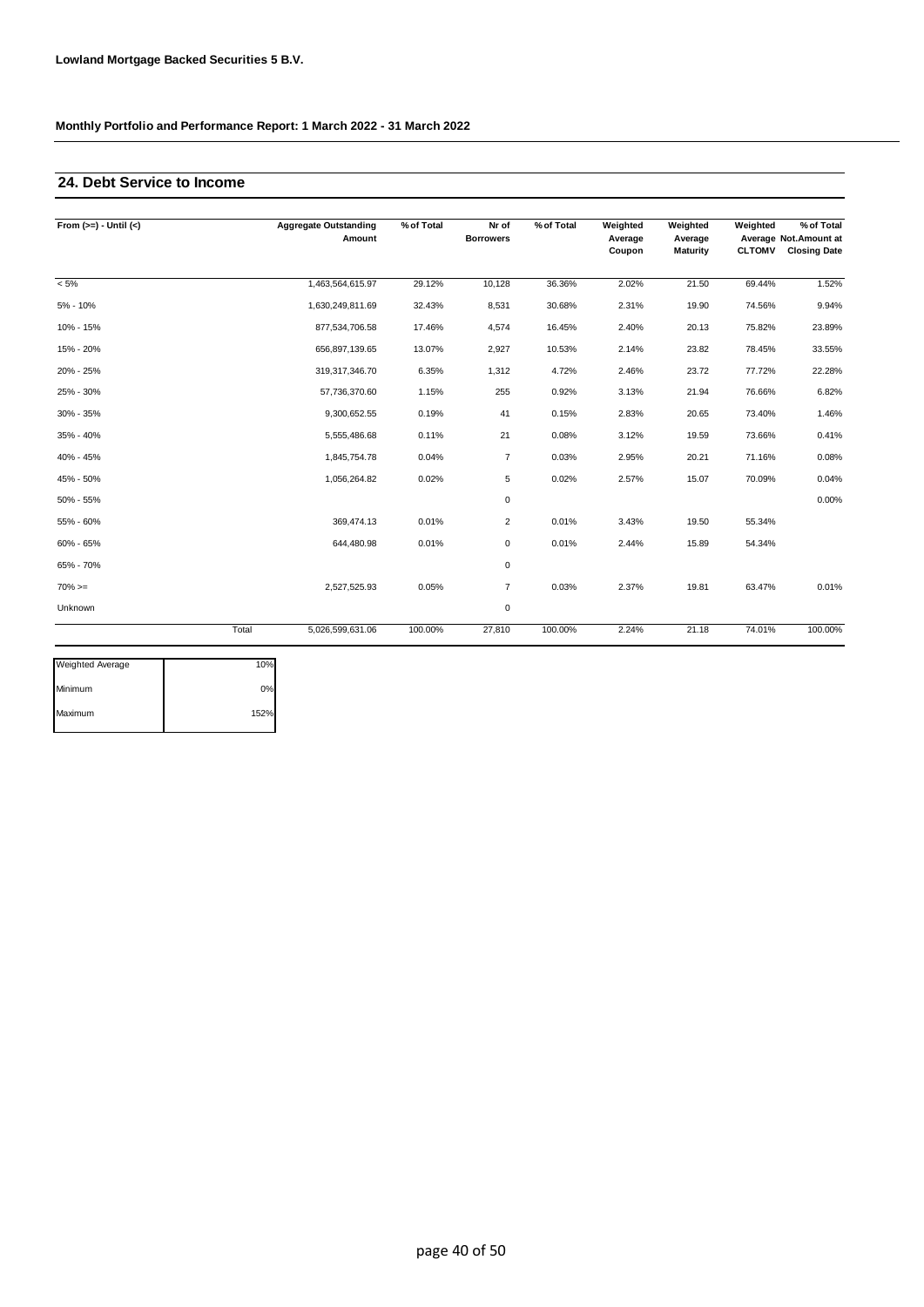## **25. Loanpart Payment Frequency**

| <b>Description</b> |       | <b>Aggregate Outstanding</b><br>Amount | % of Total | Nr of Loans | % of Total | Weighted<br>Average<br>Coupon | Weighted<br>Average<br><b>Maturity</b> | Weighted<br><b>CLTOMV</b> | % of Total<br>Average Not.Amount at<br><b>Closing Date</b> |
|--------------------|-------|----------------------------------------|------------|-------------|------------|-------------------------------|----------------------------------------|---------------------------|------------------------------------------------------------|
| Monthly            |       | 5,026,599,631.06                       | 100.00%    | 27,810      | 100.00%    | 2.24%                         | 21.18                                  | 74.01%                    | 100.00%                                                    |
| Quarterly          |       |                                        |            |             |            |                               |                                        |                           |                                                            |
| Semi-annualy       |       |                                        |            |             |            |                               |                                        |                           |                                                            |
| Annualy            |       |                                        |            |             |            |                               |                                        |                           |                                                            |
| Unknown            |       |                                        |            |             |            |                               |                                        |                           | 0.00%                                                      |
|                    | Total | 5,026,599,631.06                       | 100.00%    | 27,810      | 100.00%    | 2.24%                         | 21.18                                  | 74.01%                    | 100.00%                                                    |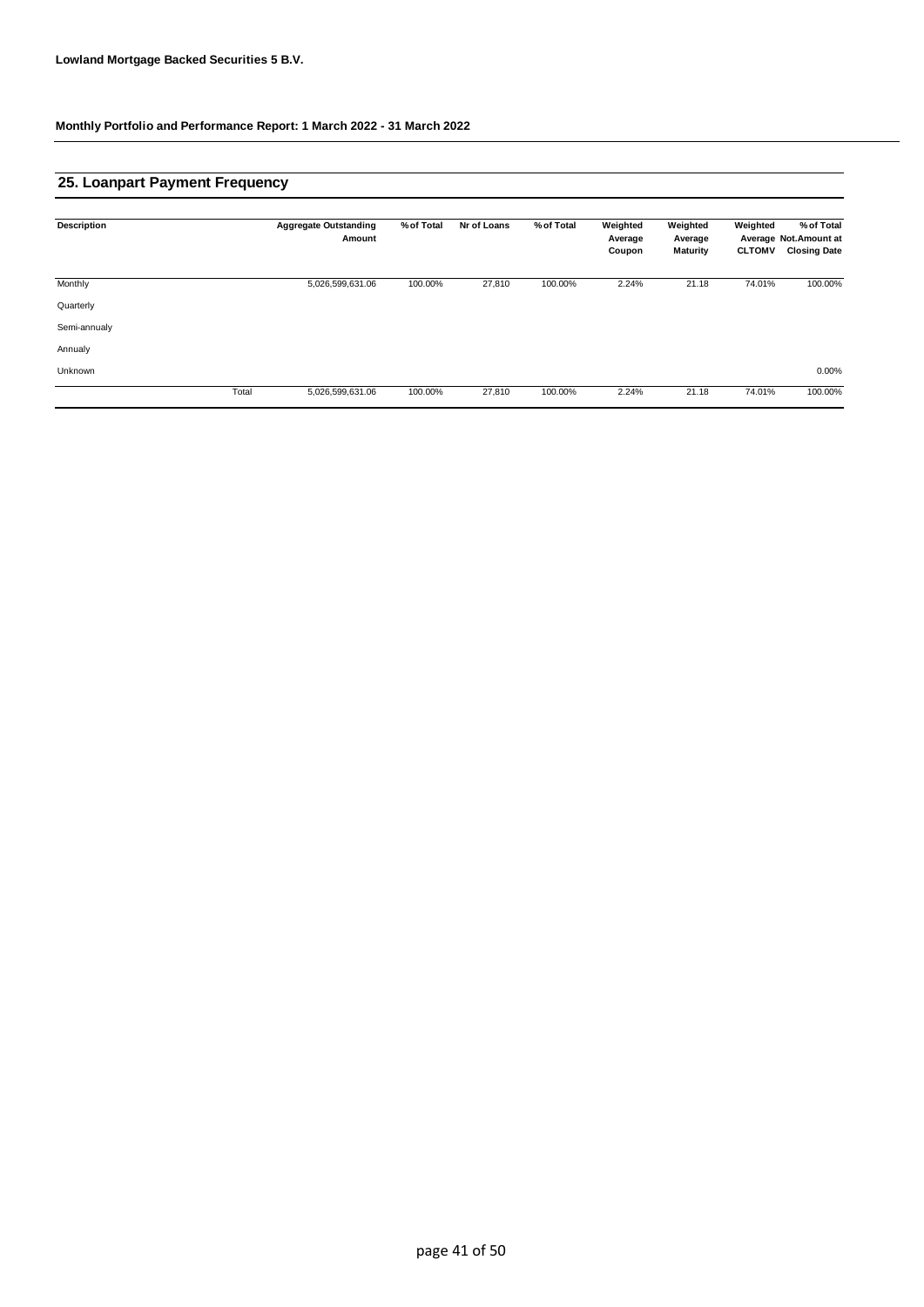## **26a. Guarantee Type - Loan**

| Description          |       | <b>Aggregate Outstanding</b><br>Amount | % of Total | Nr of Loans | % of Total | Weighted<br>Average<br>Coupon | Weighted<br>Average<br><b>Maturity</b> | Weighted<br><b>CLTOMV</b> | % of Total<br>Average Not. Amount at<br><b>Closing Date</b> |
|----------------------|-------|----------------------------------------|------------|-------------|------------|-------------------------------|----------------------------------------|---------------------------|-------------------------------------------------------------|
| <b>NHG Guarantee</b> |       | 1,738,981,157.98                       | 34.60%     | 11,803      | 42.44%     | 2.16%                         | 22.73                                  | 77.61%                    | 37.80%                                                      |
| Non-NHG Guarantee    |       | 3,287,618,473.08                       | 65.40%     | 16,007      | 57.56%     | 2.29%                         | 20.36                                  | 72.10%                    | 62.20%                                                      |
| Other                |       |                                        |            |             |            |                               |                                        |                           |                                                             |
|                      | Total | 5,026,599,631.06                       | 100.00%    | 27,810      | 100.00%    | 2.24%                         | 21.18                                  | 74.01%                    | 100.00%                                                     |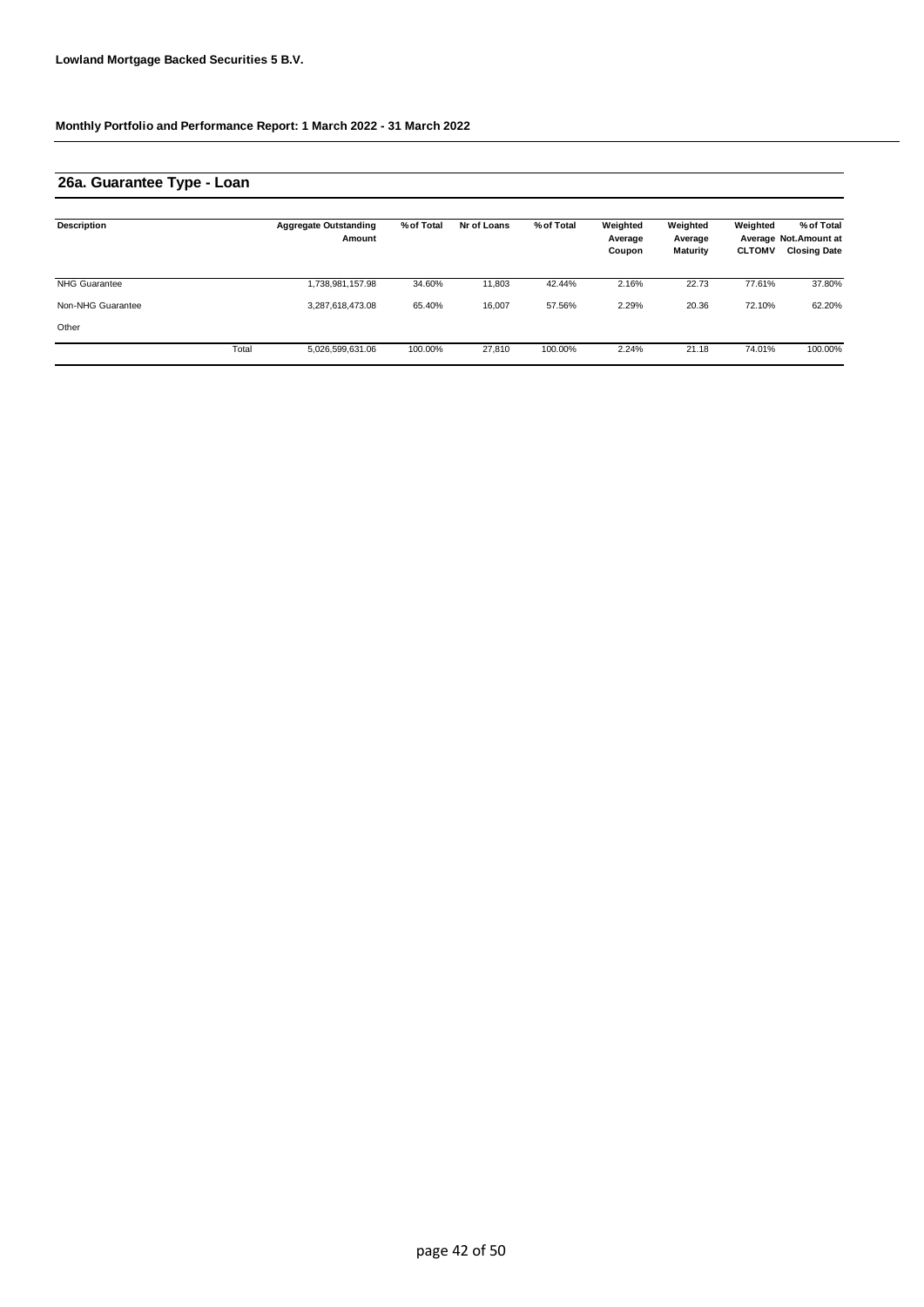## **26b. Guarantee Type - Loanpart**

| <b>Description</b>   |       | <b>Aggregate Outstanding</b><br>Amount | % of Total | Nr of Loans<br>parts | % of Total | Weighted<br>Average<br>Coupon | Weighted<br>Average<br><b>Maturity</b> | Weighted<br><b>CLTOMV</b> | % of Total<br>Average Not. Amount at<br><b>Closing Date</b> |
|----------------------|-------|----------------------------------------|------------|----------------------|------------|-------------------------------|----------------------------------------|---------------------------|-------------------------------------------------------------|
| <b>NHG Guarantee</b> |       | 1.844.664.654.91                       | 36.70%     | 25.111               | 43.77%     | 2.16%                         | 22.58                                  | 77.45%                    | 38.77%                                                      |
| Non-NHG Guarantee    |       | 3,181,934,976.15                       | 63.30%     | 32,260               | 56.23%     | 2.29%                         | 20.37                                  | 72.01%                    | 61.23%                                                      |
| Unknown              |       |                                        |            |                      |            |                               |                                        |                           |                                                             |
|                      | Total | 5.026.599.631.06                       | 100.00%    | 57.371               | 100.00%    | 2.24%                         | 21.18                                  | 74.01%                    | 100.00%                                                     |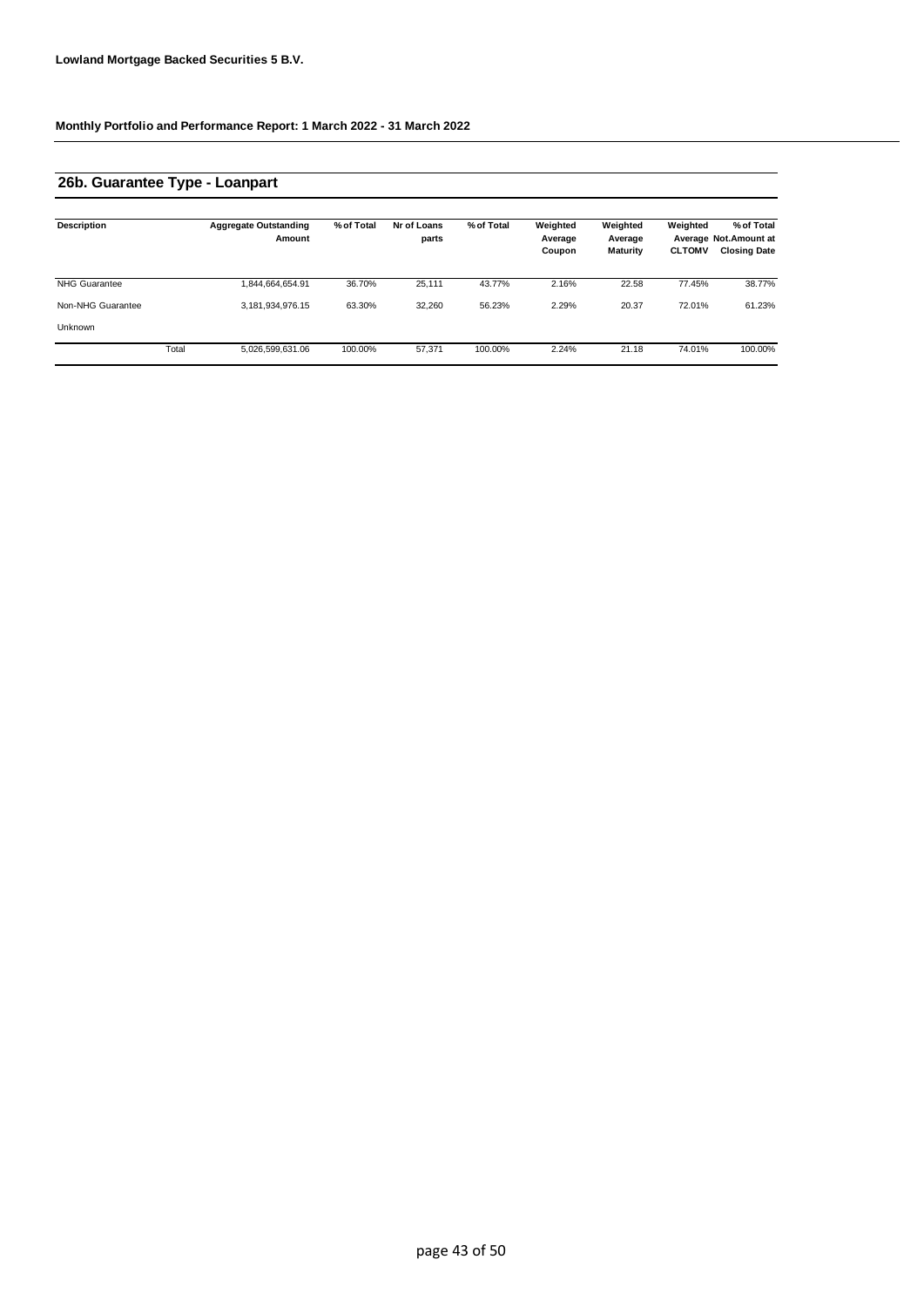| 27. Originator |       |                                        |            |             |            |                               |                                        |                           |                                                             |
|----------------|-------|----------------------------------------|------------|-------------|------------|-------------------------------|----------------------------------------|---------------------------|-------------------------------------------------------------|
| Originator     |       | <b>Aggregate Outstanding</b><br>Amount | % of Total | Nr of Loans | % of Total | Weighted<br>Average<br>Coupon | Weighted<br>Average<br><b>Maturity</b> | Weighted<br><b>CLTOMV</b> | % of Total<br>Average Not. Amount at<br><b>Closing Date</b> |
| Reaal          |       |                                        |            |             |            |                               |                                        |                           |                                                             |
| de Volksbank   |       | 5,026,599,631.06                       | 100.00%    | 27,810      | 100.00%    | 2.24%                         | 21.18                                  | 74.01%                    | 100.00%                                                     |
|                | Total | 5,026,599,631.06                       | 100.00%    | 27,810      | 100.00%    | 2.24%                         | 21.18                                  | 74.01%                    | 100.00%                                                     |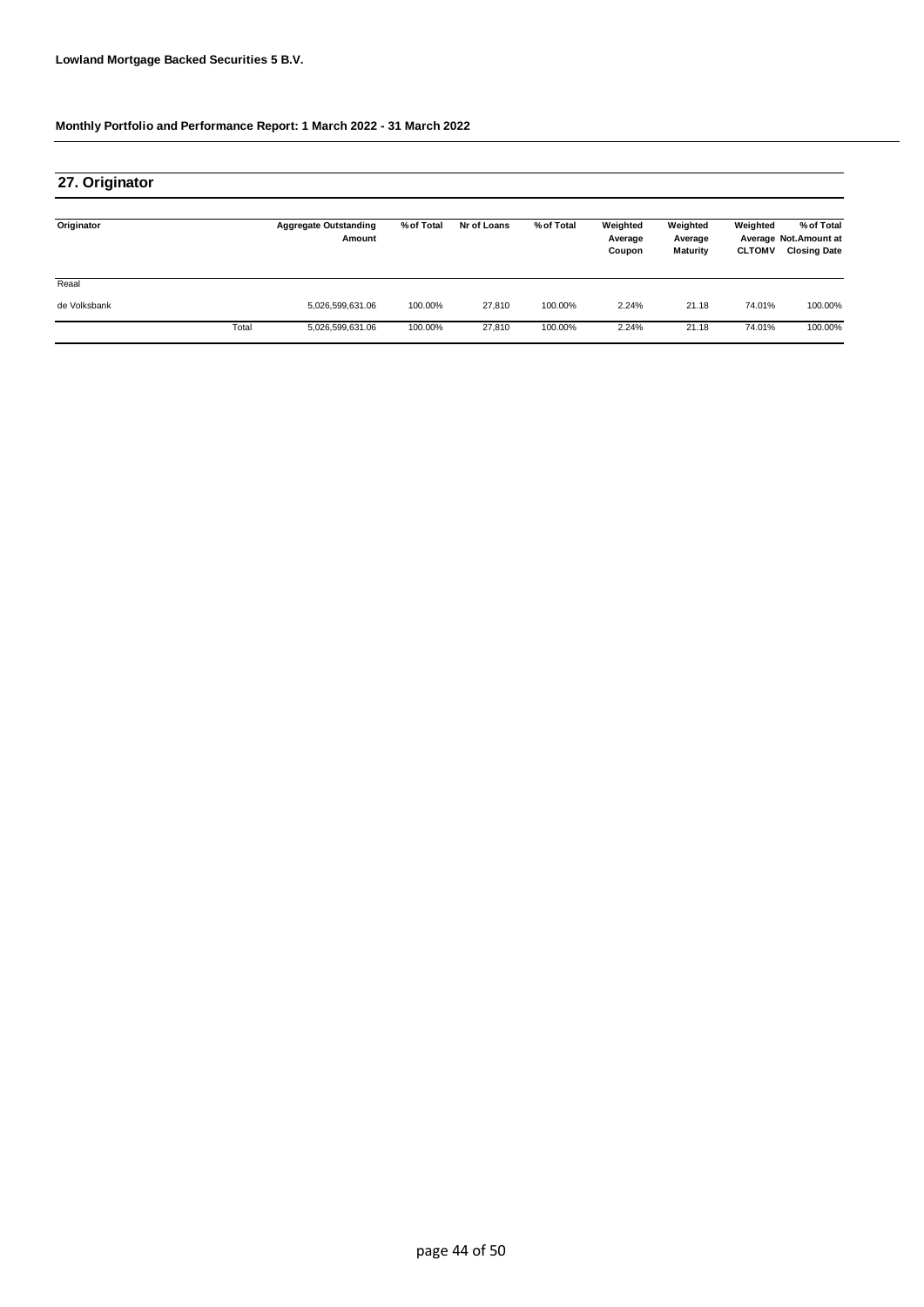| 28. Servicer |       |                                        |            |             |            |                               |                                 |                           |                                                             |
|--------------|-------|----------------------------------------|------------|-------------|------------|-------------------------------|---------------------------------|---------------------------|-------------------------------------------------------------|
| Servicer     |       | <b>Aggregate Outstanding</b><br>Amount | % of Total | Nr of Loans | % of Total | Weighted<br>Average<br>Coupon | Weighted<br>Average<br>Maturity | Weighted<br><b>CLTOMV</b> | % of Total<br>Average Not. Amount at<br><b>Closing Date</b> |
| de Volksbank |       | 5,026,599,631.06                       | 100.00%    | 27.810      | 100.00%    | 2.24%                         | 21.18                           | 74.01%                    | 100.00%                                                     |
|              | Total | 5,026,599,631.06                       | 100.00%    | 27.810      | 100.00%    | 2.24%                         | 21.18                           | 74.01%                    | 100.00%                                                     |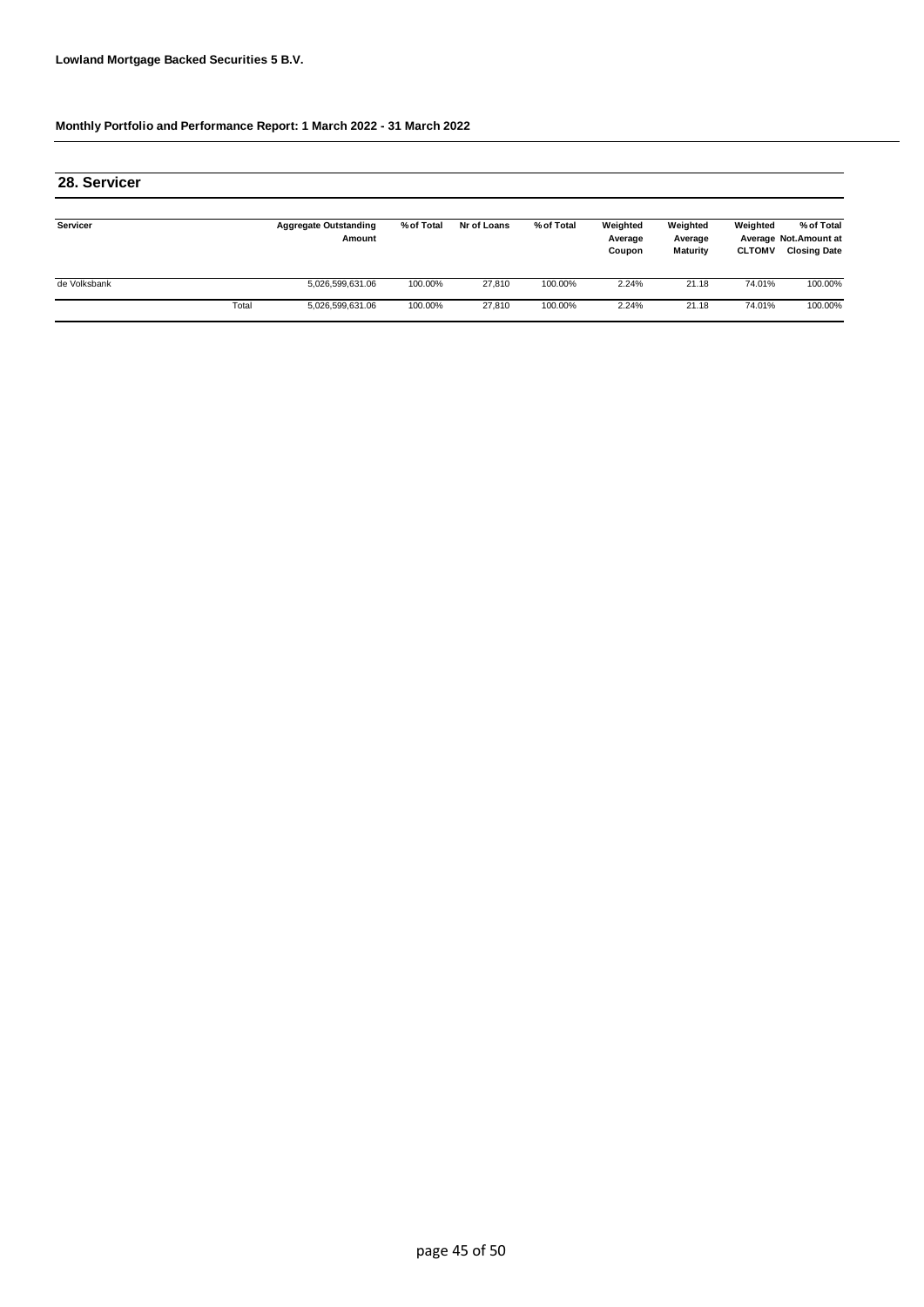| 29. Capital Insurance            |       |                                        |            |                    |            |                               |                                        |                          |                                                  |
|----------------------------------|-------|----------------------------------------|------------|--------------------|------------|-------------------------------|----------------------------------------|--------------------------|--------------------------------------------------|
| <b>Insurance Policy Provider</b> |       | <b>Aggregate Outstanding</b><br>Amount | % of Total | Nr of<br>Loanparts | % of Total | Weighted<br>Average<br>Coupon | Weighted<br>Average<br><b>Maturity</b> | Average<br><b>CLTOMV</b> | Weighted % of Total Not.<br>Amount at<br>Closing |
| <b>Unknown</b>                   |       | 4,932,456,469.85                       | 98.13%     | 55,325             | 96.43%     | 2.22%                         | 21.34                                  | 74.14%                   | 96.91%                                           |
| <b>SRLEV</b>                     |       | 94.143.161.21                          | $.87\%$    | 2.046              | 3.57%      | 3.10%                         | 12.70                                  | 66.83%                   | 3.09%                                            |
|                                  | Total | 5,026,599,631.06                       | 100.00%    | 57.371             | 100.00%    | 2.24%                         | 21.18                                  | 74.01%                   | 100.00%                                          |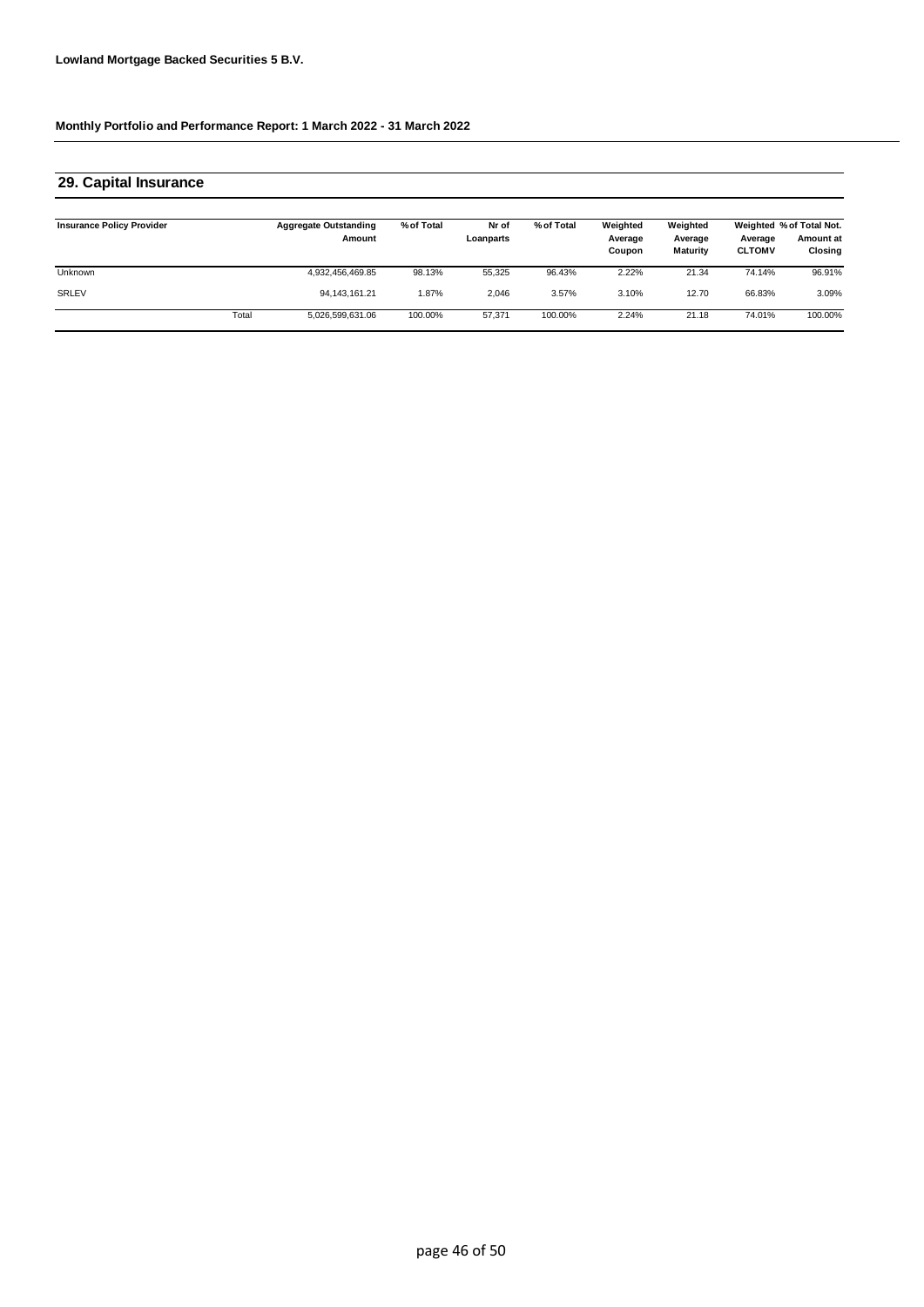### **Glossary**

| Term                                               | <b>Definition / Calculation</b>                                                                                                                                                                                                                                                                                             |
|----------------------------------------------------|-----------------------------------------------------------------------------------------------------------------------------------------------------------------------------------------------------------------------------------------------------------------------------------------------------------------------------|
| Arrears                                            | means an amount that is overdue exceeding EUR 11;                                                                                                                                                                                                                                                                           |
| Article 405 of the CRR                             | means Article 405 of Regulation (EU) No 575/2013 of the European Parliament and of the Council of 26 June 2013 on prudential requirements for credit<br>institutions and investment firms and amending Regulation (EU) No 648/2012:                                                                                         |
| Article 51 of the AIFMR                            | means Article 51 of the Commission Delegated Regulation No 231/2013 of 19 December 2012 supplementing Directive 2011/61/EU of the European<br>Parliament and of the Council with regard to exemptions, general operating conditions, depositaries, leverage, transparency and supervision;                                  |
| Back-Up Servicer                                   | N/A;                                                                                                                                                                                                                                                                                                                        |
| Cash Advance Facility                              | means the cash advance facility as referred to in Clause 3.1 of the Cash Advance Facility Agreement;                                                                                                                                                                                                                        |
| Cash Advance Facility Maximum Available Amount     | means an amount equal to the greater of (i) 1.6 per cent. of the Principal Amount Outstanding of the Class A Notes on such date and (ii) 0.6 per cent of the<br>Principal Amount Outstanding of the Class A Notes as at the Closing Date.                                                                                   |
| Cash Advance Facility Provider                     | means de Volkbank N.V.;                                                                                                                                                                                                                                                                                                     |
| Cash Advance Facility Stand-by Drawing Account     | means the Issuer Collection Account on which any Cash Advance Facility Stand-by Drawing will be deposited;                                                                                                                                                                                                                  |
| Constant Default Rate (CDR)                        | represents the percentage of outstanding principal balances in the pool that are in default in relation to the principal balance of the mortgage pool;                                                                                                                                                                      |
| Constant Prepayment Rate (CPR)                     | means prepayment as ratio of the principal mortgage balance outstanding at the beginning of the relevant period;                                                                                                                                                                                                            |
| <b>Construction Deposit</b>                        | means in relation to a Mortgage Loan, that part of the Mortgage Loan which the relevant Borrower requested to be disbursed into a blocked account held in<br>his name with the relevant Seller, the proceeds of which may be applied towards construction of, or improvements to, the relevant Mortgaged Asset;             |
| <b>Construction Deposit Guarantee</b>              | $N/A$ ;                                                                                                                                                                                                                                                                                                                     |
| Coupon                                             | means the interest coupons appertaining to the Notes;                                                                                                                                                                                                                                                                       |
| <b>Credit Enhancement</b>                          | the combined structural features that improve the credit worthiness of the respective notes.                                                                                                                                                                                                                                |
| <b>Credit Rating</b>                               | an assessment of the credit worthiness of the notes assigned by the Credit Rating Agencies;                                                                                                                                                                                                                                 |
| Curr. Loan to Original Foreclosure Value (CLTOFV)  | means the ratio calculated by dividing the current outstanding loan amount by the Orignal Foreclosure Value;                                                                                                                                                                                                                |
| Current Loan to Indexed Foreclosure Value (CLTIFV) | means the ratio calculated by dividing the current outstanding loan amount by the Indexed Foreclosure Value;                                                                                                                                                                                                                |
| Current Loan to Indexed Market Value (CLTIMV)      | means the ratio calculated by dividing the current outstanding loan amount by the Indexed Market Value;                                                                                                                                                                                                                     |
| Current Loan to Original Market Value (CLTOMV)     | means the ratio calculated by dividing the current outstanding loan amount by the Original Market Value;                                                                                                                                                                                                                    |
| Custodian                                          | means ING Bank N.V.                                                                                                                                                                                                                                                                                                         |
| Cut-Off Date                                       | means (i) with respect to the Mortgage Receivables purchased on the Closing Date, 30 April 2018 and (ii) with respect to Further Advance Receivables                                                                                                                                                                        |
| Day Count Convention                               | purchased on a Notes Payment Date, the first day of the month of the relevant Notes Payment Date;<br>means Actual/360 for the class A1 notes and 30/360 for the class A2 notes;                                                                                                                                             |
| Debt Service to Income                             | means the ratio calculated by dividing the amount a borrower is required to pay (in interest and principal repayments) on an annual basis by the borrower(s)                                                                                                                                                                |
| Deferred Purchase Price                            | disposable income;<br>means part of the purchase price for the Mortgage Receivables equal to the sum of all Deferred Purchase Price Instalments;                                                                                                                                                                            |
| Deferred Purchase Price Installment                | means, after application of the relevant available amounts in accordance with the relevant Priority of Payments, any amount remaining after all items ranking                                                                                                                                                               |
| Delinquency                                        | higher than the item relating to the Deferred Purchase Price have been satisfied:<br>refer to Arrears;                                                                                                                                                                                                                      |
| Economic Region (NUTS)                             | The Nomenclature of Territorial Units for Statistics (NUTS) was drawn up by Eurostat more than 30 years ago in order to provide a single uniform<br>breakdown of territorial units for the production of regional statistics for the European Union. The NUTS classification has been used in EU legislation since<br>1988; |
| <b>Equivalent Securities</b>                       | securities equivalent to Purchased Securities under that Transaction. If and to the extent that such Purchased Securities have been redeemed, the<br>expression shall mean a sum of money equivalent to the proceeds of the redemption (other than Distributions);                                                          |
| <b>Excess Spread</b>                               | N/A;                                                                                                                                                                                                                                                                                                                        |
| <b>Excess Spread Margin</b>                        | N/A;                                                                                                                                                                                                                                                                                                                        |
| <b>Final Maturity Date</b>                         | means the Notes Payment Date falling in May 2055;                                                                                                                                                                                                                                                                           |
| <b>First Optional Redemption Date</b>              | means the Notes Payment Date falling in May 2023;                                                                                                                                                                                                                                                                           |
| Foreclosed Mortgage Loan                           | means all mortgage rights and ancillary rights have been exercised;                                                                                                                                                                                                                                                         |
| Foreclosed NHG Loan                                | means all mortgage rights and ancillary rights have been exercised on mortgage loan that has the benefit of an NHG Guarantee;                                                                                                                                                                                               |
| Foreclosed Non NHG Loan                            | means all mortgage rights and ancillary rights have been exercised on mortgage loan that does not have the benefit of an NHG Guarantee;                                                                                                                                                                                     |
| Foreclosure                                        | means forced (partial) repayment of the mortgage loan;                                                                                                                                                                                                                                                                      |
| Foreclosure Value                                  | means the estimated value of the mortgaged property if the mortgaged property would be sold in a public auction;                                                                                                                                                                                                            |
| Further Advances / Modified Loans                  | "Further Advance" means a loan or a further advance to be made to a Borrower under a Mortgage Loan, which is secured by the same Mortgage;                                                                                                                                                                                  |
| Indexed Foreclosure Value                          | means the estimated value of the mortgaged property if the mortgaged property would be sold in a public auction multiplied with the indexation rate per the<br>valuation date:                                                                                                                                              |
| Indexed Market Value                               | means the value of the collateral multiplied with the indexation rate per the valuation date, multiplied with the market value factor;                                                                                                                                                                                      |
| Interest Rate Fixed Period                         | relates to the period for which mortgage loan interest has been fixed;                                                                                                                                                                                                                                                      |
| <b>Issuer Account Bank</b>                         | means Rabobank.                                                                                                                                                                                                                                                                                                             |
| <b>Issuer Transaction Account</b>                  | means the Issuer Collection Account.                                                                                                                                                                                                                                                                                        |
| Loan to Income (LTI)                               | means the ratio calculated by dividing the original loan amount by the income of the borrower at the moment of origination of the Mortgage Loan;                                                                                                                                                                            |
| Loanpart Payment Frequency                         | monthly;                                                                                                                                                                                                                                                                                                                    |
| Loanpart(s)                                        | means one or more of the loan parts (leningdelen) of which a Mortgage Loan consists;                                                                                                                                                                                                                                        |
| Loss                                               | refer to Realised Loss;                                                                                                                                                                                                                                                                                                     |
| <b>Loss Severity</b>                               | means loss as a percentage of the principal outstanding at foreclosure;                                                                                                                                                                                                                                                     |
| <b>Market Value</b>                                | means estimated value of the mortgaged property if the mortgaged property would be privately sold voluntarily;                                                                                                                                                                                                              |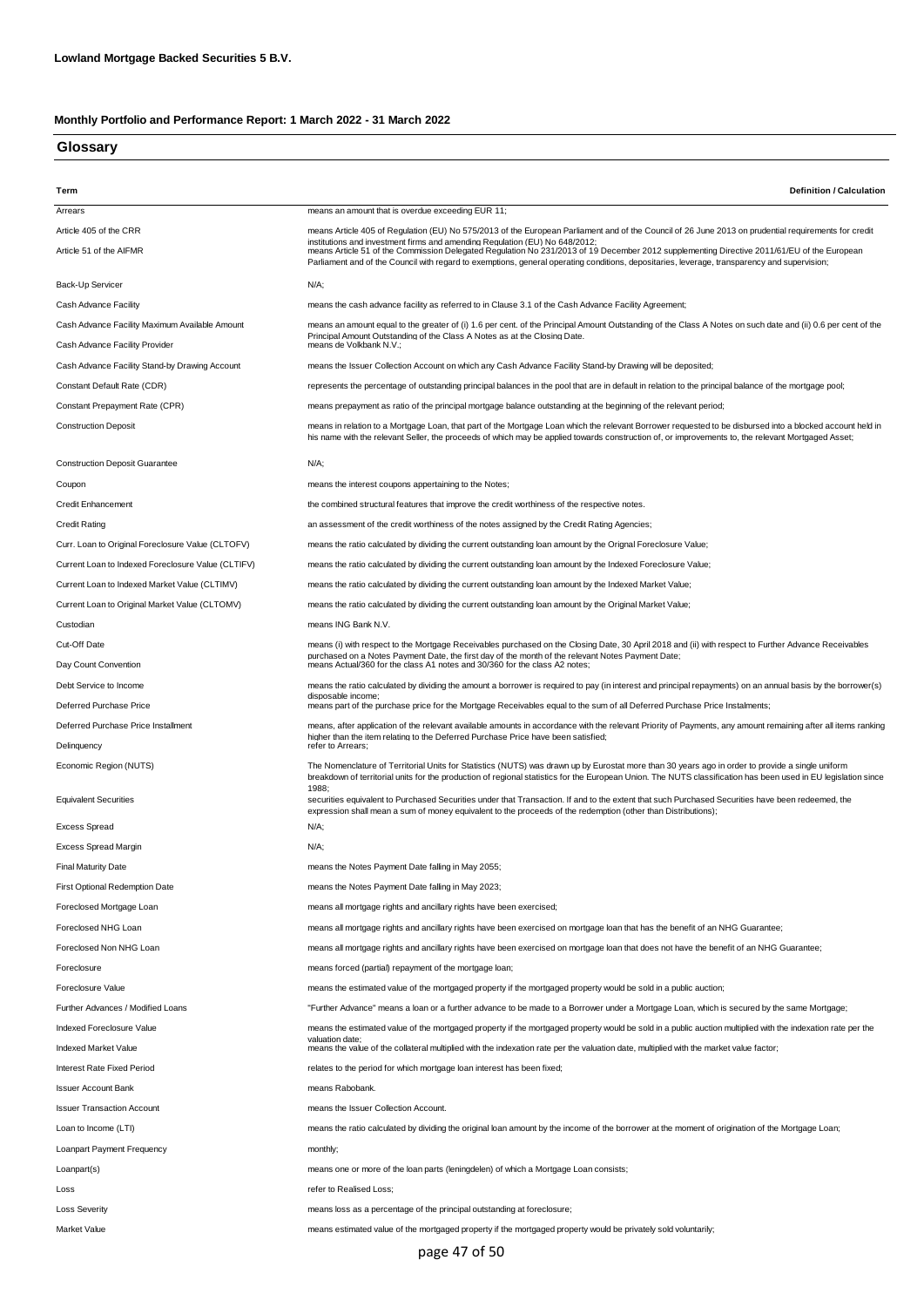| Mortgage Loan                                     | means the mortgage loans granted by the relevant Seller to the relevant borrowers which may consist of one or more Loan Parts as set forth in the List of<br>Mortgage Loans and, after any purchase and assignment of any New Mortgage Receivables or Further Advance Receivables has taken place in<br>accordance with the Mortgage Receivables Purchase Agreement, the relevant New Mortgage Loans and/or Further Advances, to the extent not<br>retransferred or otherwise disposed of by the Issuer;                                                                                                                                                                                                                                                                                                                                                                                                                                                                                                                                                                                                                                                                                                                                                                                                                                                                                                                                                                                                                                                                                                                                                                                                                                                                                                                                                                                                                                                                                                                                                                                                                                                                                                                                                                                                                                                                                |
|---------------------------------------------------|-----------------------------------------------------------------------------------------------------------------------------------------------------------------------------------------------------------------------------------------------------------------------------------------------------------------------------------------------------------------------------------------------------------------------------------------------------------------------------------------------------------------------------------------------------------------------------------------------------------------------------------------------------------------------------------------------------------------------------------------------------------------------------------------------------------------------------------------------------------------------------------------------------------------------------------------------------------------------------------------------------------------------------------------------------------------------------------------------------------------------------------------------------------------------------------------------------------------------------------------------------------------------------------------------------------------------------------------------------------------------------------------------------------------------------------------------------------------------------------------------------------------------------------------------------------------------------------------------------------------------------------------------------------------------------------------------------------------------------------------------------------------------------------------------------------------------------------------------------------------------------------------------------------------------------------------------------------------------------------------------------------------------------------------------------------------------------------------------------------------------------------------------------------------------------------------------------------------------------------------------------------------------------------------------------------------------------------------------------------------------------------------|
| Mortgage Loan Portfolio                           | means the portfolio of Mortgage Loans;                                                                                                                                                                                                                                                                                                                                                                                                                                                                                                                                                                                                                                                                                                                                                                                                                                                                                                                                                                                                                                                                                                                                                                                                                                                                                                                                                                                                                                                                                                                                                                                                                                                                                                                                                                                                                                                                                                                                                                                                                                                                                                                                                                                                                                                                                                                                                  |
| Mortgage Receivable(s)                            | means any and all rights of the relevant Seller (and after assignment of such rights to the Issuer, of the Issuer) against the Borrower under or in connection<br>with a Mortgage Loan, including any and all claims of the relevant Seller (or the Issuer after assignment) on the Borrower as a result of the Mortgage Loan<br>being terminated, dissolved or declared null and void;                                                                                                                                                                                                                                                                                                                                                                                                                                                                                                                                                                                                                                                                                                                                                                                                                                                                                                                                                                                                                                                                                                                                                                                                                                                                                                                                                                                                                                                                                                                                                                                                                                                                                                                                                                                                                                                                                                                                                                                                 |
| <b>NHG Guarantee</b>                              | means a guarantee (borgtocht) under the NHG Conditions granted by Stichting WEW;                                                                                                                                                                                                                                                                                                                                                                                                                                                                                                                                                                                                                                                                                                                                                                                                                                                                                                                                                                                                                                                                                                                                                                                                                                                                                                                                                                                                                                                                                                                                                                                                                                                                                                                                                                                                                                                                                                                                                                                                                                                                                                                                                                                                                                                                                                        |
| NHG Loan                                          | means a Mortgage Loan that has the benefit of an NHG Guarantee;                                                                                                                                                                                                                                                                                                                                                                                                                                                                                                                                                                                                                                                                                                                                                                                                                                                                                                                                                                                                                                                                                                                                                                                                                                                                                                                                                                                                                                                                                                                                                                                                                                                                                                                                                                                                                                                                                                                                                                                                                                                                                                                                                                                                                                                                                                                         |
| Non NHG Loan                                      | means a Mortgage Loan that does not have the benefit of an NHG Guarantee;                                                                                                                                                                                                                                                                                                                                                                                                                                                                                                                                                                                                                                                                                                                                                                                                                                                                                                                                                                                                                                                                                                                                                                                                                                                                                                                                                                                                                                                                                                                                                                                                                                                                                                                                                                                                                                                                                                                                                                                                                                                                                                                                                                                                                                                                                                               |
| <b>Notification Events</b>                        | means any of the Assignment Notification Events and the Pledge Notification Events;                                                                                                                                                                                                                                                                                                                                                                                                                                                                                                                                                                                                                                                                                                                                                                                                                                                                                                                                                                                                                                                                                                                                                                                                                                                                                                                                                                                                                                                                                                                                                                                                                                                                                                                                                                                                                                                                                                                                                                                                                                                                                                                                                                                                                                                                                                     |
| Notification Trigger                              | A notification trigger is an event that when it occurs or a threshold that when it is breached, is considered to be an Assignment Notification Event;                                                                                                                                                                                                                                                                                                                                                                                                                                                                                                                                                                                                                                                                                                                                                                                                                                                                                                                                                                                                                                                                                                                                                                                                                                                                                                                                                                                                                                                                                                                                                                                                                                                                                                                                                                                                                                                                                                                                                                                                                                                                                                                                                                                                                                   |
| Occupancy                                         | means the way the mortgaged property is used (eg. owner occupied);                                                                                                                                                                                                                                                                                                                                                                                                                                                                                                                                                                                                                                                                                                                                                                                                                                                                                                                                                                                                                                                                                                                                                                                                                                                                                                                                                                                                                                                                                                                                                                                                                                                                                                                                                                                                                                                                                                                                                                                                                                                                                                                                                                                                                                                                                                                      |
| Orig. Loan to Original Foreclosure Value (OLTOFV) | means the ratio calculated by dividing the original principal amount of a Mortgage Receivable at the moment of origination by the Original Foreclosure Value;                                                                                                                                                                                                                                                                                                                                                                                                                                                                                                                                                                                                                                                                                                                                                                                                                                                                                                                                                                                                                                                                                                                                                                                                                                                                                                                                                                                                                                                                                                                                                                                                                                                                                                                                                                                                                                                                                                                                                                                                                                                                                                                                                                                                                           |
| Orig. Loan to Original Market Value (OLTOMV)      | means the ratio calculated by dividing the original loan amount by the Original Market Value;                                                                                                                                                                                                                                                                                                                                                                                                                                                                                                                                                                                                                                                                                                                                                                                                                                                                                                                                                                                                                                                                                                                                                                                                                                                                                                                                                                                                                                                                                                                                                                                                                                                                                                                                                                                                                                                                                                                                                                                                                                                                                                                                                                                                                                                                                           |
| Original Foreclosure Value                        | means the Foreclosure Value as assessed by the relevant Originator at the time of granting the Mortgage Loan;                                                                                                                                                                                                                                                                                                                                                                                                                                                                                                                                                                                                                                                                                                                                                                                                                                                                                                                                                                                                                                                                                                                                                                                                                                                                                                                                                                                                                                                                                                                                                                                                                                                                                                                                                                                                                                                                                                                                                                                                                                                                                                                                                                                                                                                                           |
| Original Market Value                             | means the value of the mortgaged property if the mortgaged property would be privately sold voluntarily, estimated during the assessment of the application;                                                                                                                                                                                                                                                                                                                                                                                                                                                                                                                                                                                                                                                                                                                                                                                                                                                                                                                                                                                                                                                                                                                                                                                                                                                                                                                                                                                                                                                                                                                                                                                                                                                                                                                                                                                                                                                                                                                                                                                                                                                                                                                                                                                                                            |
| Originator                                        | means each of de Volksbank N.V.                                                                                                                                                                                                                                                                                                                                                                                                                                                                                                                                                                                                                                                                                                                                                                                                                                                                                                                                                                                                                                                                                                                                                                                                                                                                                                                                                                                                                                                                                                                                                                                                                                                                                                                                                                                                                                                                                                                                                                                                                                                                                                                                                                                                                                                                                                                                                         |
| <b>Outstanding Principal Amount</b>               | means, at any moment in time, (i) the outstanding principal amount of a Mortgage Receivable at such time and (ii), after a Realised Loss of type (a) and (b)                                                                                                                                                                                                                                                                                                                                                                                                                                                                                                                                                                                                                                                                                                                                                                                                                                                                                                                                                                                                                                                                                                                                                                                                                                                                                                                                                                                                                                                                                                                                                                                                                                                                                                                                                                                                                                                                                                                                                                                                                                                                                                                                                                                                                            |
| Payment Ratio                                     | of the definition in respect of such Mortgage Receivable has been debited to the Principal Deficiency Ledger, zero;<br>The actual principal and interest payments received as ratio of the scheduled principal and interest payments during the relevant period;                                                                                                                                                                                                                                                                                                                                                                                                                                                                                                                                                                                                                                                                                                                                                                                                                                                                                                                                                                                                                                                                                                                                                                                                                                                                                                                                                                                                                                                                                                                                                                                                                                                                                                                                                                                                                                                                                                                                                                                                                                                                                                                        |
| Penalties                                         | means amounts to be paid by the borrower with regard to amounts in arrears and or (partial) prepayment of the mortgage loan according to the relevant                                                                                                                                                                                                                                                                                                                                                                                                                                                                                                                                                                                                                                                                                                                                                                                                                                                                                                                                                                                                                                                                                                                                                                                                                                                                                                                                                                                                                                                                                                                                                                                                                                                                                                                                                                                                                                                                                                                                                                                                                                                                                                                                                                                                                                   |
| Performing Loans                                  | mortgage contract and applicable general conditions;<br>means Mortgage Loans that are not in Arrears or Delinquent;                                                                                                                                                                                                                                                                                                                                                                                                                                                                                                                                                                                                                                                                                                                                                                                                                                                                                                                                                                                                                                                                                                                                                                                                                                                                                                                                                                                                                                                                                                                                                                                                                                                                                                                                                                                                                                                                                                                                                                                                                                                                                                                                                                                                                                                                     |
| Post-Foreclosure Proceeds                         | means all amounts with regard to the relevant mortgage loan received after foreclosure of that mortgage loan;                                                                                                                                                                                                                                                                                                                                                                                                                                                                                                                                                                                                                                                                                                                                                                                                                                                                                                                                                                                                                                                                                                                                                                                                                                                                                                                                                                                                                                                                                                                                                                                                                                                                                                                                                                                                                                                                                                                                                                                                                                                                                                                                                                                                                                                                           |
| Prepayments                                       | means non scheduled principal paid by the borrower prior to the expected maturity date;                                                                                                                                                                                                                                                                                                                                                                                                                                                                                                                                                                                                                                                                                                                                                                                                                                                                                                                                                                                                                                                                                                                                                                                                                                                                                                                                                                                                                                                                                                                                                                                                                                                                                                                                                                                                                                                                                                                                                                                                                                                                                                                                                                                                                                                                                                 |
| Principal Deficiency Ledger                       | means the principal deficiency ledger relating to the relevant Classes of Notes and comprising sub-ledgers for each such Class of Notes;                                                                                                                                                                                                                                                                                                                                                                                                                                                                                                                                                                                                                                                                                                                                                                                                                                                                                                                                                                                                                                                                                                                                                                                                                                                                                                                                                                                                                                                                                                                                                                                                                                                                                                                                                                                                                                                                                                                                                                                                                                                                                                                                                                                                                                                |
| <b>Principal Payment Date</b>                     | means the current monthly payment date on which principal is paid out on the relevant notes;                                                                                                                                                                                                                                                                                                                                                                                                                                                                                                                                                                                                                                                                                                                                                                                                                                                                                                                                                                                                                                                                                                                                                                                                                                                                                                                                                                                                                                                                                                                                                                                                                                                                                                                                                                                                                                                                                                                                                                                                                                                                                                                                                                                                                                                                                            |
| Principal Payment Rate (PPR)                      | means scheduled repayment as ratio of scheduled repayments to the principal mortgage balance outstanding at the beginning of the relevant period;                                                                                                                                                                                                                                                                                                                                                                                                                                                                                                                                                                                                                                                                                                                                                                                                                                                                                                                                                                                                                                                                                                                                                                                                                                                                                                                                                                                                                                                                                                                                                                                                                                                                                                                                                                                                                                                                                                                                                                                                                                                                                                                                                                                                                                       |
| Prospectus                                        | means the prospectus dated 18 May 2018 relating to the issue of the Notes;                                                                                                                                                                                                                                                                                                                                                                                                                                                                                                                                                                                                                                                                                                                                                                                                                                                                                                                                                                                                                                                                                                                                                                                                                                                                                                                                                                                                                                                                                                                                                                                                                                                                                                                                                                                                                                                                                                                                                                                                                                                                                                                                                                                                                                                                                                              |
| <b>Realised Losses</b>                            | "means, on any relevant Notes Calculation Date, the sum of                                                                                                                                                                                                                                                                                                                                                                                                                                                                                                                                                                                                                                                                                                                                                                                                                                                                                                                                                                                                                                                                                                                                                                                                                                                                                                                                                                                                                                                                                                                                                                                                                                                                                                                                                                                                                                                                                                                                                                                                                                                                                                                                                                                                                                                                                                                              |
|                                                   | (a) with respect to the Mortgage Receivables in respect of which the relevant Seller, the relevant Servicer on behalf of the Issuer, the Issuer or the<br>Security Trustee has completed the foreclosure, such that there is no more collateral securing the Mortgage Receivable, in the immediately preceding<br>Notes Calculation Period, the amount by which (i) the aggregate Outstanding Principal Amount of all Mortgage Receivables less, with respect to the Savings<br>Mortgage Receivables and Bank Savings Mortgage Receivables, the Participations, exceeds (ii) the amount of the Net Foreclosure Proceeds applied to<br>reduce the Outstanding Principal Amount of the Mortgage Receivables less, with respect to Savings Mortgage Receivables and Bank Savings Mortgage<br>Receivables, the Participations; and<br>(b) with respect to the Mortgage Receivables sold by the Issuer in the immediately preceding Notes Calculation Period, the amount by which (i) the<br>aggregate Outstanding Principal Amount of such Mortgage Receivables, less, with respect to Savings Mortgage Receivables and Bank Savings Mortgage<br>Receivables, the Participations, exceeds (ii) the purchase price of the Mortgage Receivables sold to the extent relating to principal, less, with respect to the<br>Savings Mortgage Receivables and Bank Savings Mortgage Receivables, the Participations; and<br>(c) with respect to the Mortgage Receivables in respect of which the Borrower has (x) successfully asserted set-off or defence to payments or (y) repaid<br>or prepaid any amount in the immediately preceding Notes Calculation Period, the amount by which (i) the aggregate Outstanding Principal Amount of such<br>Mortgage Receivables less, with respect to Savings Mortgage Receivables and Bank Savings Mortgage Receivables, the Participations, prior to such set-<br>off or defence or repayment or prepayment exceeds (ii) the aggregate Outstanding Principal Amount of such Mortgage Receivables, less, with respect to<br>Savings Mortgage Receivables and Bank Savings Mortgage Receivables, the Participations after such set-off or defence or repayment or prepayment<br>having been made, unless, and to the extent, such amount is received from the relevant Seller or otherwise in accordance with any item of the Available<br>Principal Funds; |
| Recoveries                                        | refer to Post-Foreclosure-Proceeds;                                                                                                                                                                                                                                                                                                                                                                                                                                                                                                                                                                                                                                                                                                                                                                                                                                                                                                                                                                                                                                                                                                                                                                                                                                                                                                                                                                                                                                                                                                                                                                                                                                                                                                                                                                                                                                                                                                                                                                                                                                                                                                                                                                                                                                                                                                                                                     |
| Redemption Priority of Payments                   | means the priority of payments set out as such Clause 5.4 of the Trust Deed;                                                                                                                                                                                                                                                                                                                                                                                                                                                                                                                                                                                                                                                                                                                                                                                                                                                                                                                                                                                                                                                                                                                                                                                                                                                                                                                                                                                                                                                                                                                                                                                                                                                                                                                                                                                                                                                                                                                                                                                                                                                                                                                                                                                                                                                                                                            |
| Remaining Tenor                                   | the length of time until the final maturity date of the mortgage loan expressed in years;                                                                                                                                                                                                                                                                                                                                                                                                                                                                                                                                                                                                                                                                                                                                                                                                                                                                                                                                                                                                                                                                                                                                                                                                                                                                                                                                                                                                                                                                                                                                                                                                                                                                                                                                                                                                                                                                                                                                                                                                                                                                                                                                                                                                                                                                                               |
| Replacements                                      | N/A;                                                                                                                                                                                                                                                                                                                                                                                                                                                                                                                                                                                                                                                                                                                                                                                                                                                                                                                                                                                                                                                                                                                                                                                                                                                                                                                                                                                                                                                                                                                                                                                                                                                                                                                                                                                                                                                                                                                                                                                                                                                                                                                                                                                                                                                                                                                                                                                    |
| Replenishments                                    | means any Portfolio Mortgage Loan which is sold and assigned by the Seller to the<br>Issuer pursuant to clause 6 and 11 of the Mortgage Receivables Purchase Agreement;                                                                                                                                                                                                                                                                                                                                                                                                                                                                                                                                                                                                                                                                                                                                                                                                                                                                                                                                                                                                                                                                                                                                                                                                                                                                                                                                                                                                                                                                                                                                                                                                                                                                                                                                                                                                                                                                                                                                                                                                                                                                                                                                                                                                                 |
| Repossesions                                      | refer to foreclosure;                                                                                                                                                                                                                                                                                                                                                                                                                                                                                                                                                                                                                                                                                                                                                                                                                                                                                                                                                                                                                                                                                                                                                                                                                                                                                                                                                                                                                                                                                                                                                                                                                                                                                                                                                                                                                                                                                                                                                                                                                                                                                                                                                                                                                                                                                                                                                                   |
| Reserve Account                                   | N/A;                                                                                                                                                                                                                                                                                                                                                                                                                                                                                                                                                                                                                                                                                                                                                                                                                                                                                                                                                                                                                                                                                                                                                                                                                                                                                                                                                                                                                                                                                                                                                                                                                                                                                                                                                                                                                                                                                                                                                                                                                                                                                                                                                                                                                                                                                                                                                                                    |
| Reserve Account Target Level                      | N/A;                                                                                                                                                                                                                                                                                                                                                                                                                                                                                                                                                                                                                                                                                                                                                                                                                                                                                                                                                                                                                                                                                                                                                                                                                                                                                                                                                                                                                                                                                                                                                                                                                                                                                                                                                                                                                                                                                                                                                                                                                                                                                                                                                                                                                                                                                                                                                                                    |
| Revenue Priority of Payments                      | means the priority of payments set out as such in section 5.2 (Priorities of Payments) of this Prospectus;                                                                                                                                                                                                                                                                                                                                                                                                                                                                                                                                                                                                                                                                                                                                                                                                                                                                                                                                                                                                                                                                                                                                                                                                                                                                                                                                                                                                                                                                                                                                                                                                                                                                                                                                                                                                                                                                                                                                                                                                                                                                                                                                                                                                                                                                              |
| Saving Deposits                                   | means savings in a bank account, pledged to the mortgage lender, which are meant to repay the loan at maturity;                                                                                                                                                                                                                                                                                                                                                                                                                                                                                                                                                                                                                                                                                                                                                                                                                                                                                                                                                                                                                                                                                                                                                                                                                                                                                                                                                                                                                                                                                                                                                                                                                                                                                                                                                                                                                                                                                                                                                                                                                                                                                                                                                                                                                                                                         |
| Seasoning                                         | means the difference between the loan start date and the current reporting period;                                                                                                                                                                                                                                                                                                                                                                                                                                                                                                                                                                                                                                                                                                                                                                                                                                                                                                                                                                                                                                                                                                                                                                                                                                                                                                                                                                                                                                                                                                                                                                                                                                                                                                                                                                                                                                                                                                                                                                                                                                                                                                                                                                                                                                                                                                      |
| Seller                                            | means each of de Volksbank N.V.;                                                                                                                                                                                                                                                                                                                                                                                                                                                                                                                                                                                                                                                                                                                                                                                                                                                                                                                                                                                                                                                                                                                                                                                                                                                                                                                                                                                                                                                                                                                                                                                                                                                                                                                                                                                                                                                                                                                                                                                                                                                                                                                                                                                                                                                                                                                                                        |
| Servicer                                          | means each of de Volksbank N.V.;                                                                                                                                                                                                                                                                                                                                                                                                                                                                                                                                                                                                                                                                                                                                                                                                                                                                                                                                                                                                                                                                                                                                                                                                                                                                                                                                                                                                                                                                                                                                                                                                                                                                                                                                                                                                                                                                                                                                                                                                                                                                                                                                                                                                                                                                                                                                                        |
| <b>Signing Date</b>                               | means 18 May 2018 or such later date as may be agreed between the Issuer, the Seller and the Manager;                                                                                                                                                                                                                                                                                                                                                                                                                                                                                                                                                                                                                                                                                                                                                                                                                                                                                                                                                                                                                                                                                                                                                                                                                                                                                                                                                                                                                                                                                                                                                                                                                                                                                                                                                                                                                                                                                                                                                                                                                                                                                                                                                                                                                                                                                   |
| <b>Special Servicer</b>                           | N/A;                                                                                                                                                                                                                                                                                                                                                                                                                                                                                                                                                                                                                                                                                                                                                                                                                                                                                                                                                                                                                                                                                                                                                                                                                                                                                                                                                                                                                                                                                                                                                                                                                                                                                                                                                                                                                                                                                                                                                                                                                                                                                                                                                                                                                                                                                                                                                                                    |
| Subordinated Loan                                 | N/A;                                                                                                                                                                                                                                                                                                                                                                                                                                                                                                                                                                                                                                                                                                                                                                                                                                                                                                                                                                                                                                                                                                                                                                                                                                                                                                                                                                                                                                                                                                                                                                                                                                                                                                                                                                                                                                                                                                                                                                                                                                                                                                                                                                                                                                                                                                                                                                                    |
| Swap Counterparty                                 | N/A;                                                                                                                                                                                                                                                                                                                                                                                                                                                                                                                                                                                                                                                                                                                                                                                                                                                                                                                                                                                                                                                                                                                                                                                                                                                                                                                                                                                                                                                                                                                                                                                                                                                                                                                                                                                                                                                                                                                                                                                                                                                                                                                                                                                                                                                                                                                                                                                    |
| Swap Counterparty Default Payment                 | N/A;                                                                                                                                                                                                                                                                                                                                                                                                                                                                                                                                                                                                                                                                                                                                                                                                                                                                                                                                                                                                                                                                                                                                                                                                                                                                                                                                                                                                                                                                                                                                                                                                                                                                                                                                                                                                                                                                                                                                                                                                                                                                                                                                                                                                                                                                                                                                                                                    |
| Swap Notional Amount                              | N/A;                                                                                                                                                                                                                                                                                                                                                                                                                                                                                                                                                                                                                                                                                                                                                                                                                                                                                                                                                                                                                                                                                                                                                                                                                                                                                                                                                                                                                                                                                                                                                                                                                                                                                                                                                                                                                                                                                                                                                                                                                                                                                                                                                                                                                                                                                                                                                                                    |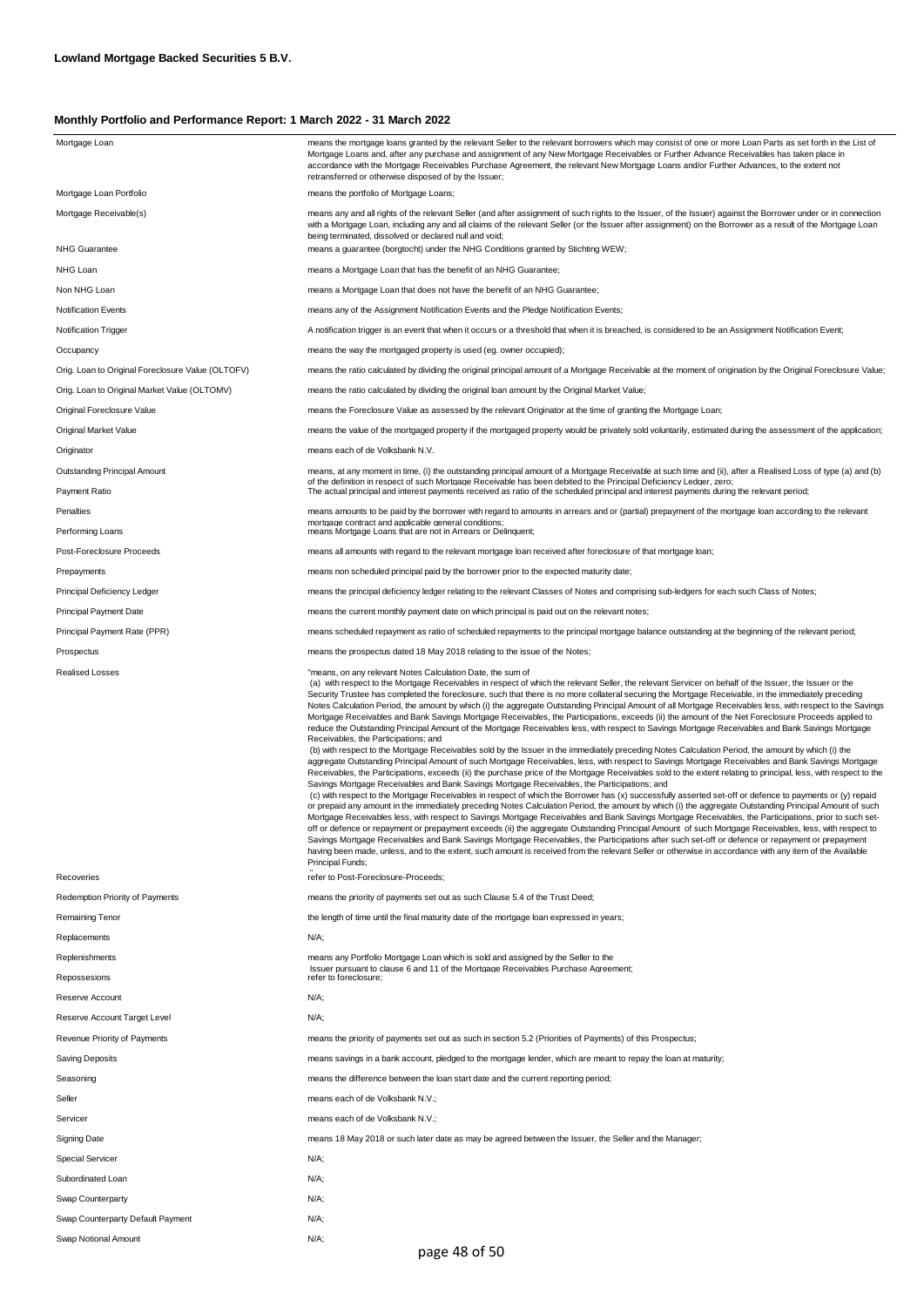| <b>Trust Deed</b>         | means the trust deed entered into by, amongst others, the Issuer and the Security Trustee dated the Closing Date;                                                                         |
|---------------------------|-------------------------------------------------------------------------------------------------------------------------------------------------------------------------------------------|
| Weighted Average Life     | means the expected average total number of years needed for the issuer to repay all principal, whereby the time between origination and each repayment is                                 |
| Weighted Average Maturity | weighted by the repayment amount:<br>means the expected average number of years between the reporting date and the maturity of each loan, whereby the time between the reporting date and |
| WEW                       | the maturity of each loan is weighted by the size of the loan:<br>Stichting Waarborgfonds Eigen Woning;                                                                                   |
| <b>WEW Claims</b>         | means losses which are claimed with the WEW based on the NHG conditions:                                                                                                                  |
|                           |                                                                                                                                                                                           |